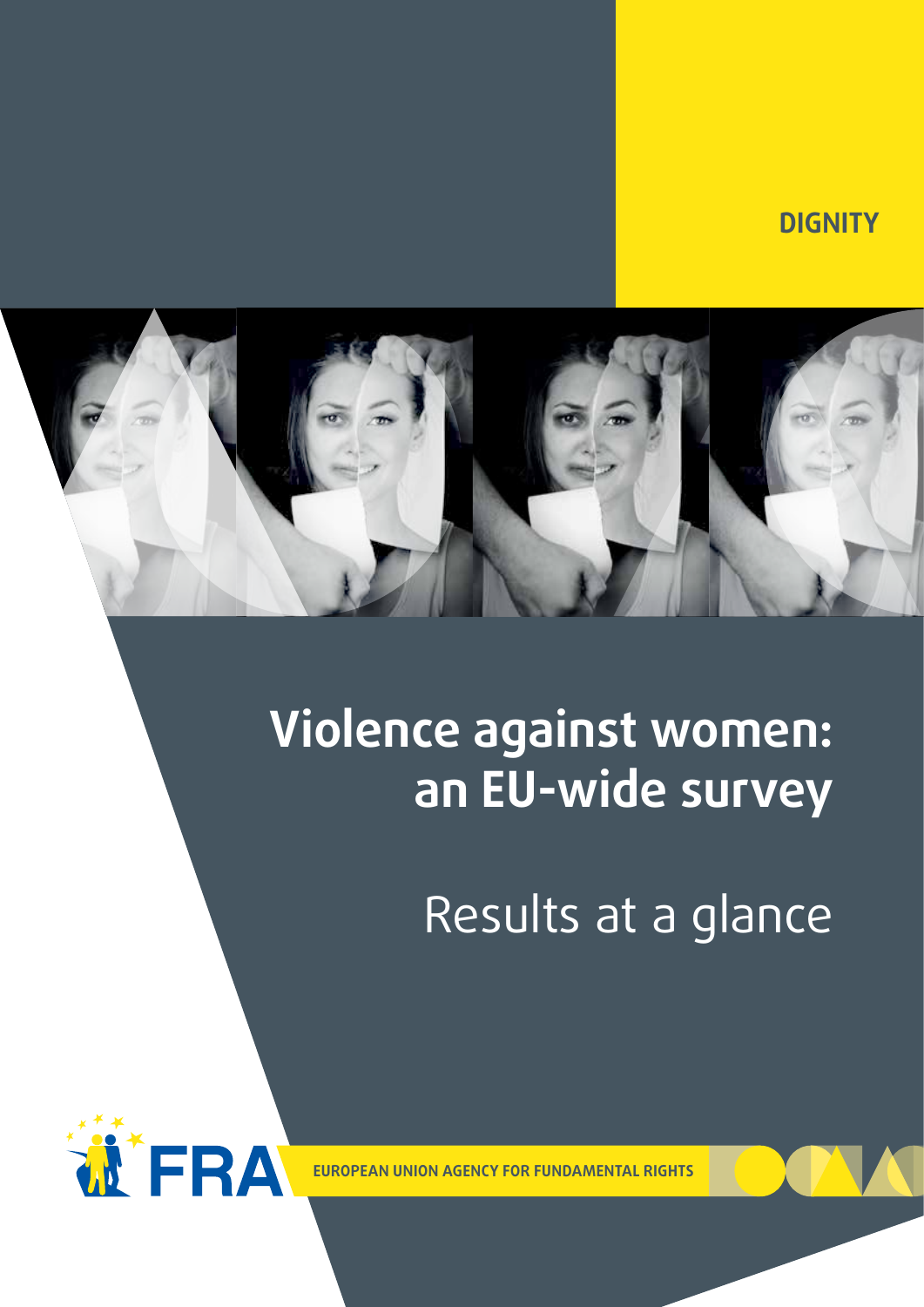This report addresses matters related to, in particular, the right to human dignity (Article 1), the right to the integrity of the person (Article 3), the principle of non-discrimination, including on the ground of sex (Article 21), the right to equality between women and men (Article 23), the right to an effective remedy and to a fair trial (Article 47) falling under Titles I 'Dignity', III 'Equality' and IV 'Justice' of the Charter of Fundamental Rights of the European Union.

#### Europe Direct is a service to help you find answers to your questions about the European Union.

Freephone number (\*): 00 800 6 7 8 9 10 11

(\*) The information given is free, as are most calls (though some operators, phone boxes or hotels may charge you).

Photo (cover & inside): © Shutterstock and iStock

More information on the European Union is available on the Internet ([http://europa.eu\)](http://europa.eu).

FRA – European Union Agency for Fundamental Rights Schwarzenbergplatz 11 – 1040 Vienna – Austria Tel.: +43 158030-0 – Fax: +43 158030-699 Email: [info@fra.europa.eu](mailto:info%40fra.europa.eu?subject=) – <fra.europa.eu>

Luxembourg: Publications Office of the European Union, 2014

ISBN 978-92-9239-379-3 doi:10.2811/60683

© European Union Agency for Fundamental Rights, 2014 Reproduction is authorised, except for commercial purposes, provided the source is acknowledged.

*Printed in Luxembourg*



Printed on process chlorine-free recycled paper (PCF)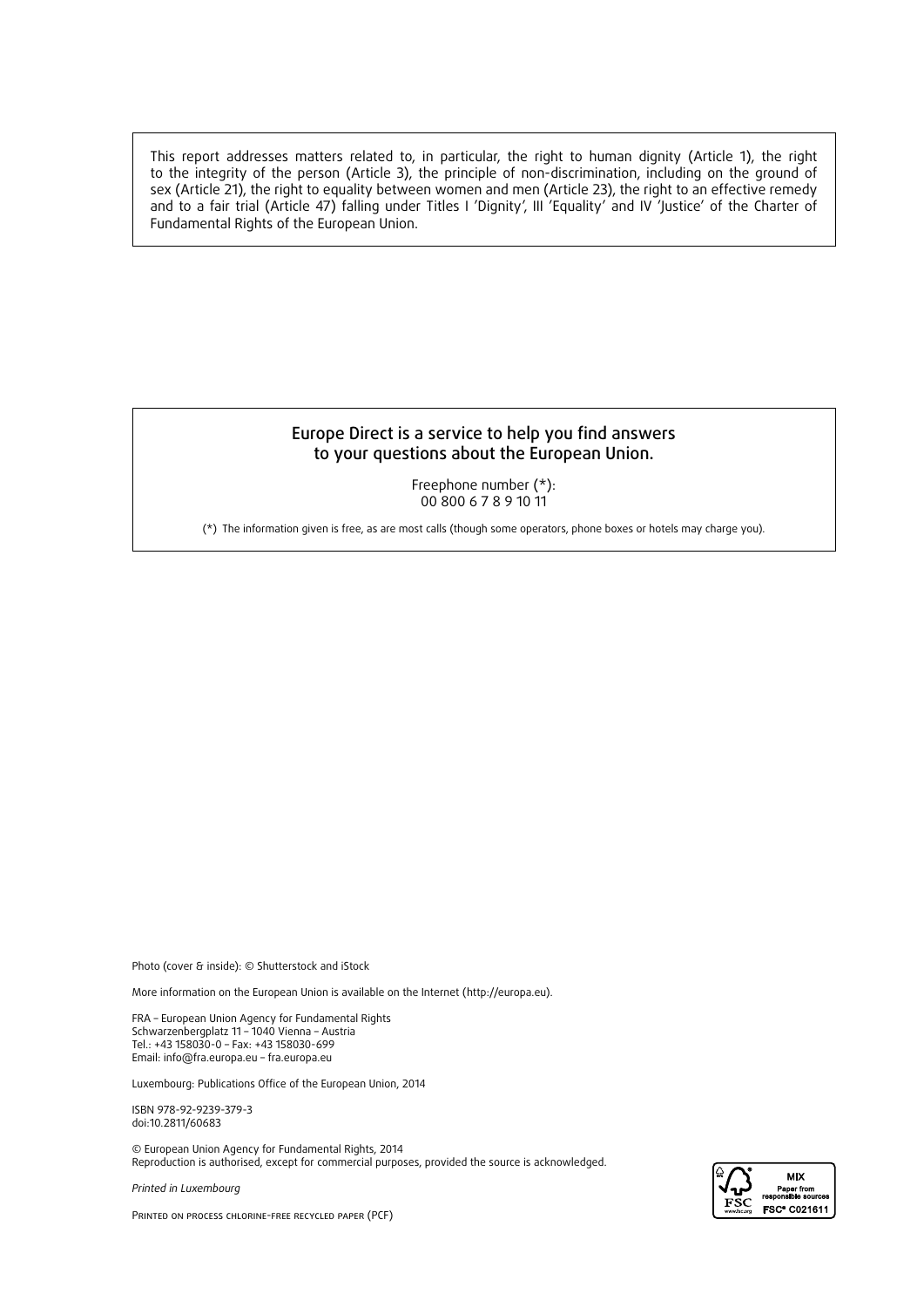

# **Violence against women: an EU-wide survey**

Results at a glance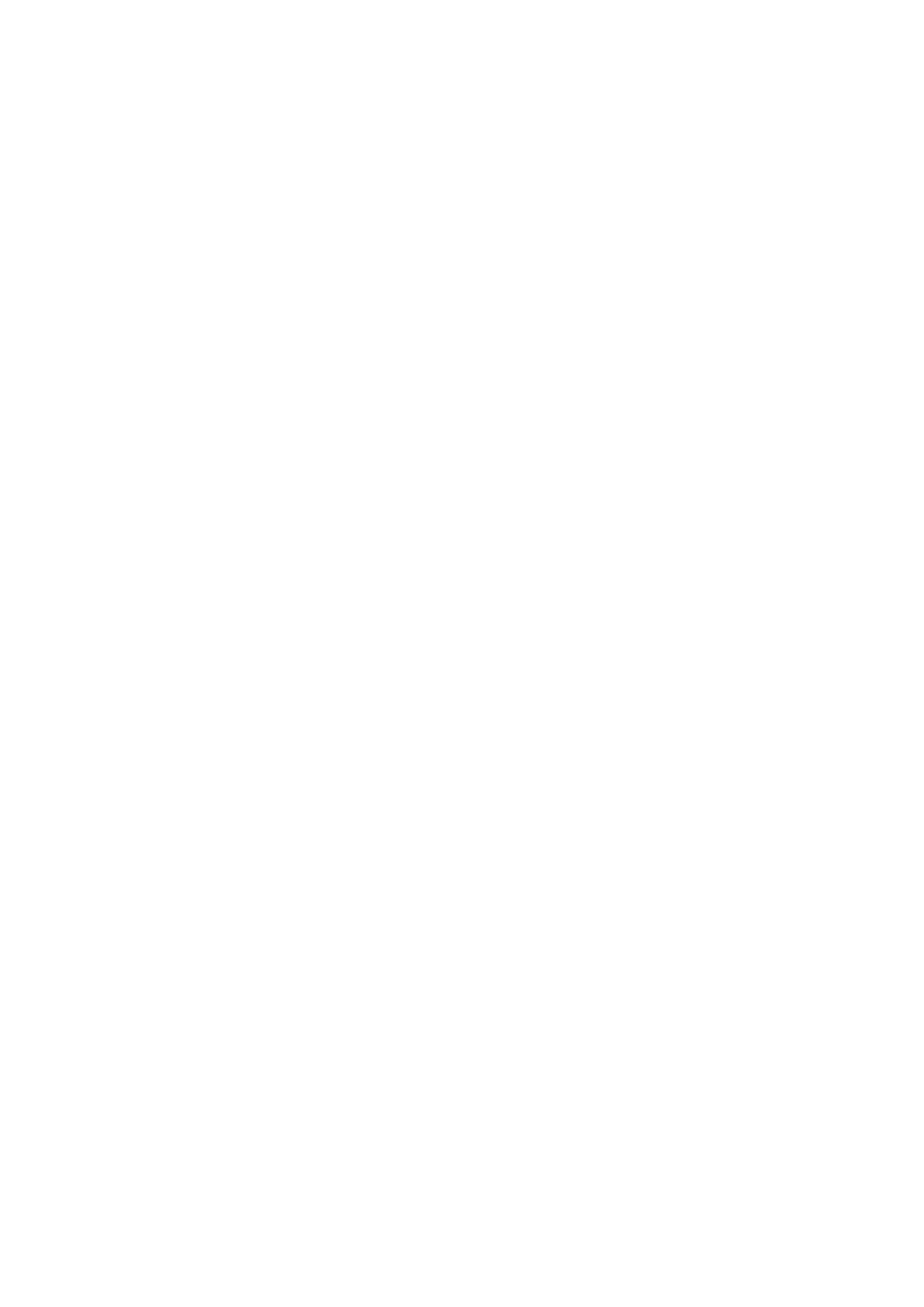## <span id="page-4-0"></span>Foreword

This report is based on interviews with 42,000 women across the 28 Member States of the European Union (EU). It shows that violence against women, and specifically gender-based violence that disproportionately affects women, is an extensive human rights abuse that the EU cannot afford to overlook.

The survey asked women about their experiences of physical, sexual and psychological violence, including incidents of intimate partner violence ('domestic violence'), and also asked about stalking, sexual harassment, and the role played by new technologies in women's experiences of abuse. In addition, it asked about their experiences of violence in childhood. What emerges is a picture of extensive abuse that affects many women's lives, but is systematically under-reported to the authorities. For example, one in 10 women has experienced some form of sexual violence since the age of 15, and one in 20 has been raped. Just over one in five women has experienced physical and/or sexual violence from either a current or previous partner, and just over one in 10 women indicates that they have experienced some form of sexual violence by an adult before they were 15 years old. Yet, as an illustration, only 14 % of women reported their most serious incident of intimate partner violence to the police, and 13 % reported their most serious incident of non-partner violence to the police.

There have been repeated calls over several years from different quarters for comprehensive data on violence against women – including various Presidencies of the Council of the EU, monitoring bodies such as the United Nations (UN) Committee on the Elimination of Discrimination against Women, and the Council of Europe. It is clear, with the publication of these results, that the time is now ripe to address violence against women on the basis of the evidence supplied by the survey for 28 countries. Future EU strategies on equality between women and men could build on the survey's findings to address key areas of concern about women's experiences of violence. The survey results also provide ample support for EU Member States to ratify the Council of Europe Convention on preventing and combating violence against women and domestic violence (Istanbul Convention), and for the EU to explore the possibility of accession to the convention. The findings further reinforce the need to ensure implementation of existing EU measures for victims of crime, most notably through the EU Victims' Directive. They also serve to underline the importance of targeted EU legislation and policies addressing violence against women, such as the European Protection Order and the Regulation on Mutual Recognition of Protection Measures in Civil Matters, which need to be applied in practice if they are to be effective.

Alongside responses to violence against women at the level of EU institutions and Member States, action to combat violence against women needs to come from different quarters, including employers, health professionals and internet service providers – to name just a few. This is particularly important because many women do not report their experiences of abuse to the authorities, so that the majority of violence against women continues to be hidden and, as a result, perpetrators are not confronted. Therefore, different avenues for highlighting and combating violence against women need to be explored further. With the publication of the survey and the necessary follow-up measures by politicians and policy makers, women who have been a victim of violence and have remained silent can be encouraged to speak up. This is crucial in those countries, and among certain groups, where it is not yet widespread to openly talk about personal experiences of violence, where reporting of incidents to the authorities is low, and where violence against women is not addressed as a mainstream policy issue.

In sum, this report presents the first results from the most comprehensive survey to date at the level of the EU (and worldwide) on women's diverse experiences of violence. It is hoped that the report's findings – read alongside the online data explorer tool – are taken up by those women and men who can advocate and initiate change to address violence against women.

Finally, the results presented in this report were only made possible by the participation of women in the survey who gave their time to talk about very personal and difficult experiences. It was the first time many of them had spoken to anyone about their abuse. For this, the FRA would like to thank them.

**Morten Kjaerum**  *Director*

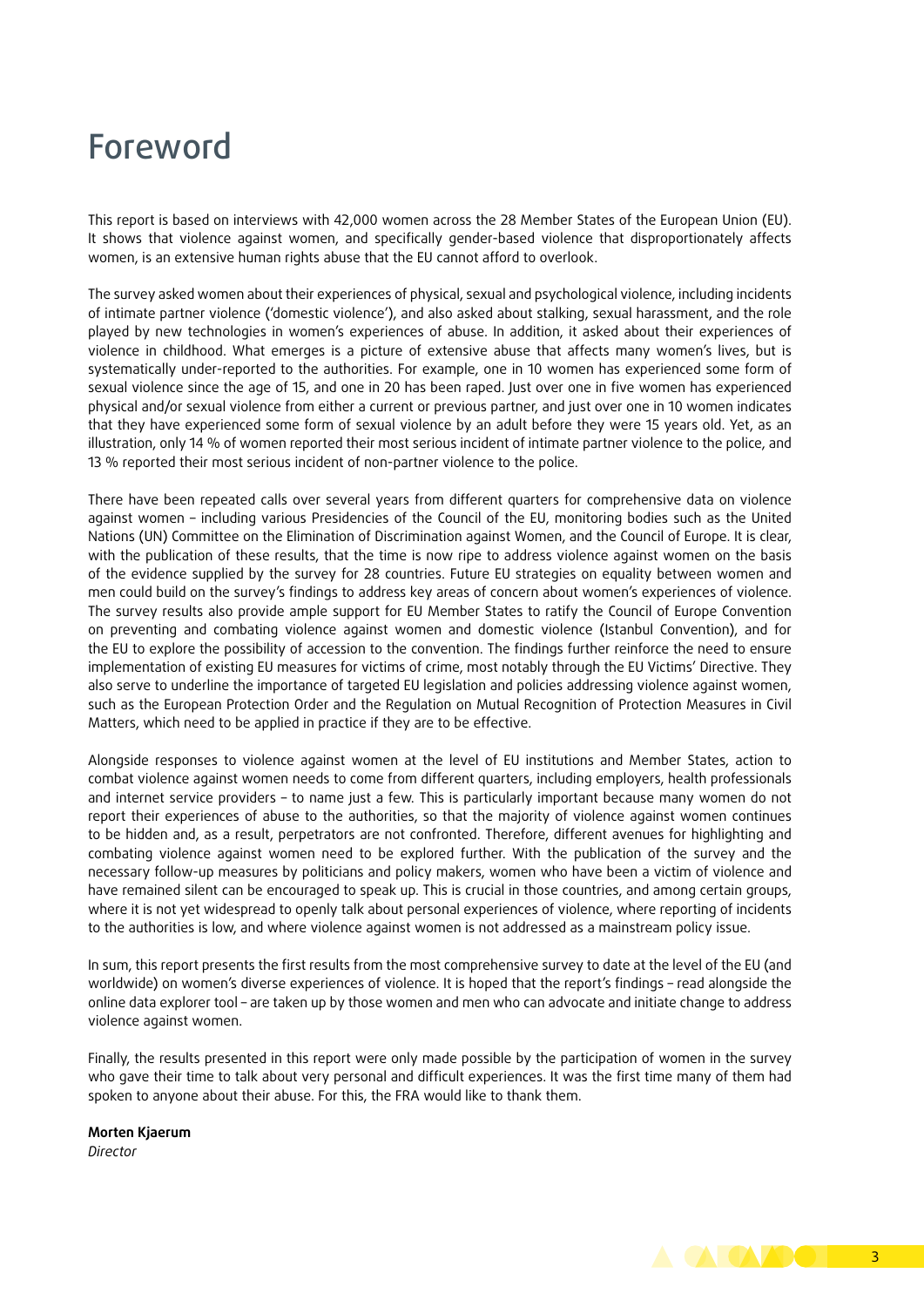## Country codes

| <b>Country code</b> | Country        |  |  |
|---------------------|----------------|--|--|
| <b>AT</b>           | Austria        |  |  |
| <b>BE</b>           | Belgium        |  |  |
| BG                  | Bulgaria       |  |  |
| <b>CY</b>           | Cyprus         |  |  |
| <b>CZ</b>           | Czech Republic |  |  |
| DE                  | Germany        |  |  |
| <b>DK</b>           | Denmark        |  |  |
| EE                  | Estonia        |  |  |
| <b>EL</b>           | Greece         |  |  |
| ES                  | Spain          |  |  |
| FI                  | Finland        |  |  |
| <b>FR</b>           | France         |  |  |
| <b>HR</b>           | Croatia        |  |  |
| HU                  | Hungary        |  |  |
| IE                  | Ireland        |  |  |
| IT                  | Italy          |  |  |
| LT                  | Lithuania      |  |  |
| LU                  | Luxembourg     |  |  |
| LV                  | Latvia         |  |  |
| MT                  | Malta          |  |  |
| <b>NL</b>           | Netherlands    |  |  |
| <b>PL</b>           | Poland         |  |  |
| PT                  | Portugal       |  |  |
| <b>RO</b>           | Romania        |  |  |
| <b>SE</b>           | Sweden         |  |  |
| SI                  | Slovenia       |  |  |
| <b>SK</b>           | Slovakia       |  |  |
| UK                  | United Kingdom |  |  |

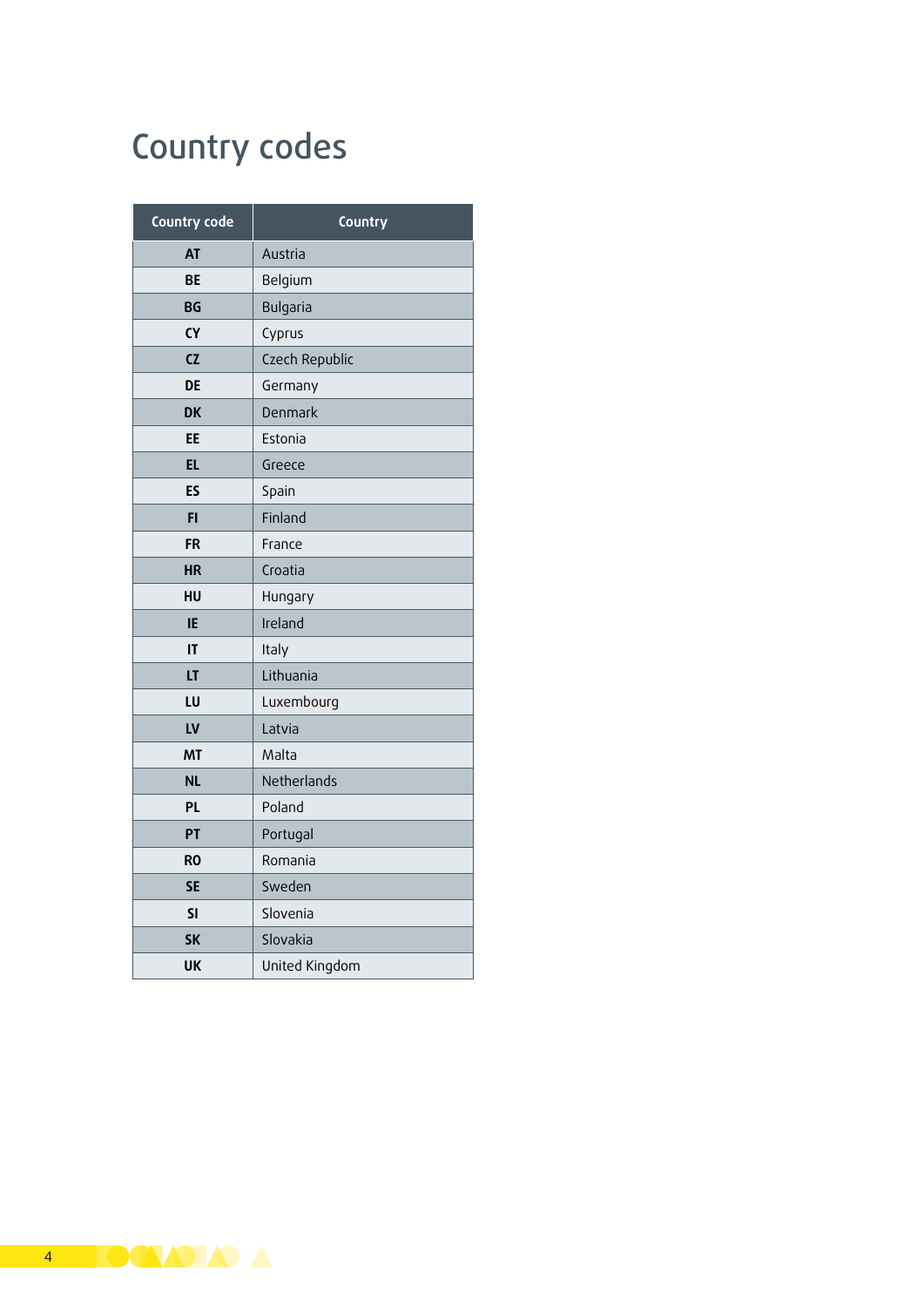## Contents

|   | 3    |                                                                                          |       |  |  |  |  |
|---|------|------------------------------------------------------------------------------------------|-------|--|--|--|--|
|   |      |                                                                                          |       |  |  |  |  |
| 1 |      |                                                                                          | 9     |  |  |  |  |
|   | 1.1. | Overall extent and nature of violence against women, including intimate partner violence | 9     |  |  |  |  |
|   | 1.2. | Consequences of physical and sexual violence against women,                              | 10    |  |  |  |  |
|   | 1.3. |                                                                                          | 11    |  |  |  |  |
|   | 1.4. |                                                                                          | 12    |  |  |  |  |
|   | 1.5. |                                                                                          | 12    |  |  |  |  |
|   | 1.6. |                                                                                          | 13    |  |  |  |  |
|   | 1.7. |                                                                                          | $-13$ |  |  |  |  |
|   | 1.8. |                                                                                          | 14    |  |  |  |  |
| 2 |      |                                                                                          | 15    |  |  |  |  |
|   | 2.1. |                                                                                          | 15    |  |  |  |  |
|   | 2.2. |                                                                                          | 21    |  |  |  |  |
|   | 2.3. |                                                                                          |       |  |  |  |  |
|   | 2.4. |                                                                                          |       |  |  |  |  |
|   | 2.5. |                                                                                          |       |  |  |  |  |
|   | 2.6. |                                                                                          |       |  |  |  |  |
|   | 2.7  |                                                                                          |       |  |  |  |  |
|   |      |                                                                                          |       |  |  |  |  |
|   |      |                                                                                          | 37    |  |  |  |  |
|   |      |                                                                                          | 39    |  |  |  |  |

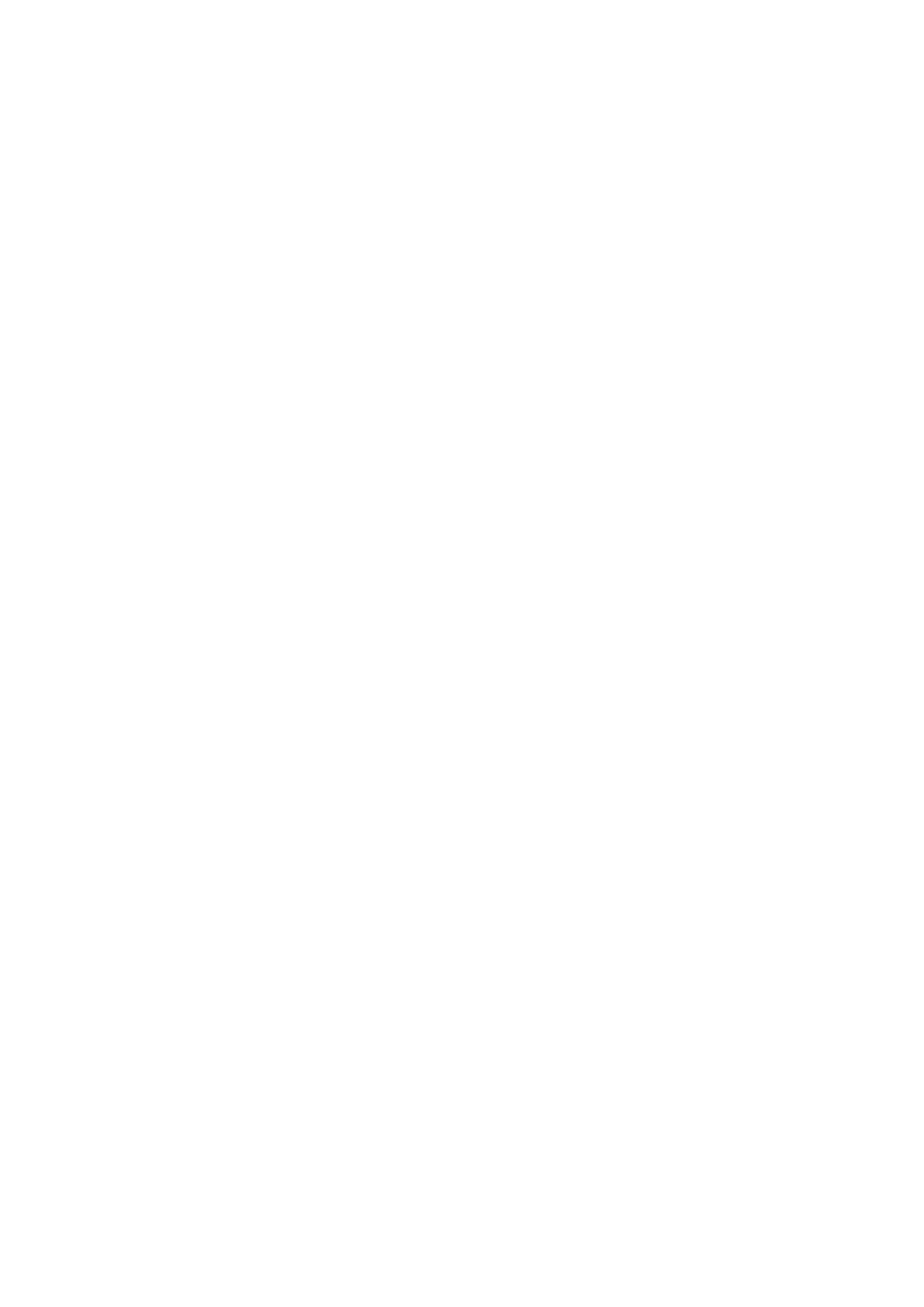## <span id="page-8-0"></span>Why is this survey needed?

### Highlighting violence against women as a fundamental rights abuse in the EU

Violence against women, which encompasses crimes that disproportionately impact on women such as sexual assault, rape and 'domestic violence', is a violation of women's fundamental rights with respect to dignity, equality and access to justice. Its impact stretches beyond those women who are themselves victims of violence, since it affects families, friends and society as a whole. They call for a critical look at how society and the state respond to this abuse.

Civil society actors and inter-governmental organisations, including the United Nations (UN) Committee on the Elimination of Discrimination against Women and the Council of Europe, have sought in recent decades to highlight the extent and nature of violence against women. Initiatives at the level of individual EU Member States have supported this process. The publication of the FRA survey data demonstrates that violence against women is as an extensive and wide-ranging fundamental rights abuse which touches on many women's lives in the EU.

### Responding to the need for data

Given the significant impact of violence against women, policy makers and practitioners in many EU Member States still have to grapple with a lack of comprehensive data on the scale and nature of the problem. Since most women do not report violence and do not feel encouraged to do so by systems that are often seen as unsupportive, official criminal justice data are only able to record those few cases that are reported. This means that policy and practical responses to address violence against women are not always informed by comprehensive evidence. While some EU Member States and research institutions have undertaken surveys and other research on violence against women, a lack of comprehensive and comparable data remains in this field across the EU, compared with other areas, such as employment, where a number of Member States collect data in relation to gender.

The FRA EU-wide survey responds to a request for data on violence against women from the European Parliament, which the Council of the EU reiterated in its Conclusions on the eradication of violence against

women in the EU. FRA has undertaken 42,000 in-person interviews with a random sample of women across the 28 EU Member States. The results from these interviews can be looked at alongside existing data and gaps in knowledge at EU and Member State level.

## Data to inform and support legislation and policy

Measures at European level that can serve to address violence against women include the EU Victims' Directive (2012/29/EU) and the Council of Europe Convention on preventing and combating violence against women and domestic violence (Istanbul Convention). The EU Victims' Directive, adopted in 2012, establishes minimum standards on the rights, protection and support of victims of crime in the EU, and makes specific reference to victims of gender-based violence, victims of sexual violence and victims of violence in a close relationship. The Istanbul Convention, which was adopted in 2011, is the first legally binding regional instrument that comprehensively addresses different forms of violence against women, such as psychological violence, stalking, physical violence, sexual violence and sexual harassment. The convention is due to come into force after 10 ratifications.

Alongside these encouraging legal developments, evidence from FRA's EU-wide survey on violence against women indicates that the majority of women who are victims of violence do not report their experiences to either the police or any victim support organisation. This is a particular problem in those EU Member States where discussion about and revelation of personal experiences of violence are not yet the norm. As a result, most women who are victims of violence do not come into contact with the justice system and other services, which is exacerbated in those Member States where violence against women is not mainstreamed as an area for policy intervention. It is therefore clear that the needs and the rights of women in the EU are currently not being met in practice.

Hence, there is a need to review how the law in the books compares with the law in practice to encourage reporting, improve responses to women as victims, and ensure there are sufficient resources for targeted victim support. Evidence from the survey shows patterns in reporting abuse and reasons for women not reporting, which can be examined with respect to the situation in individual Member States.

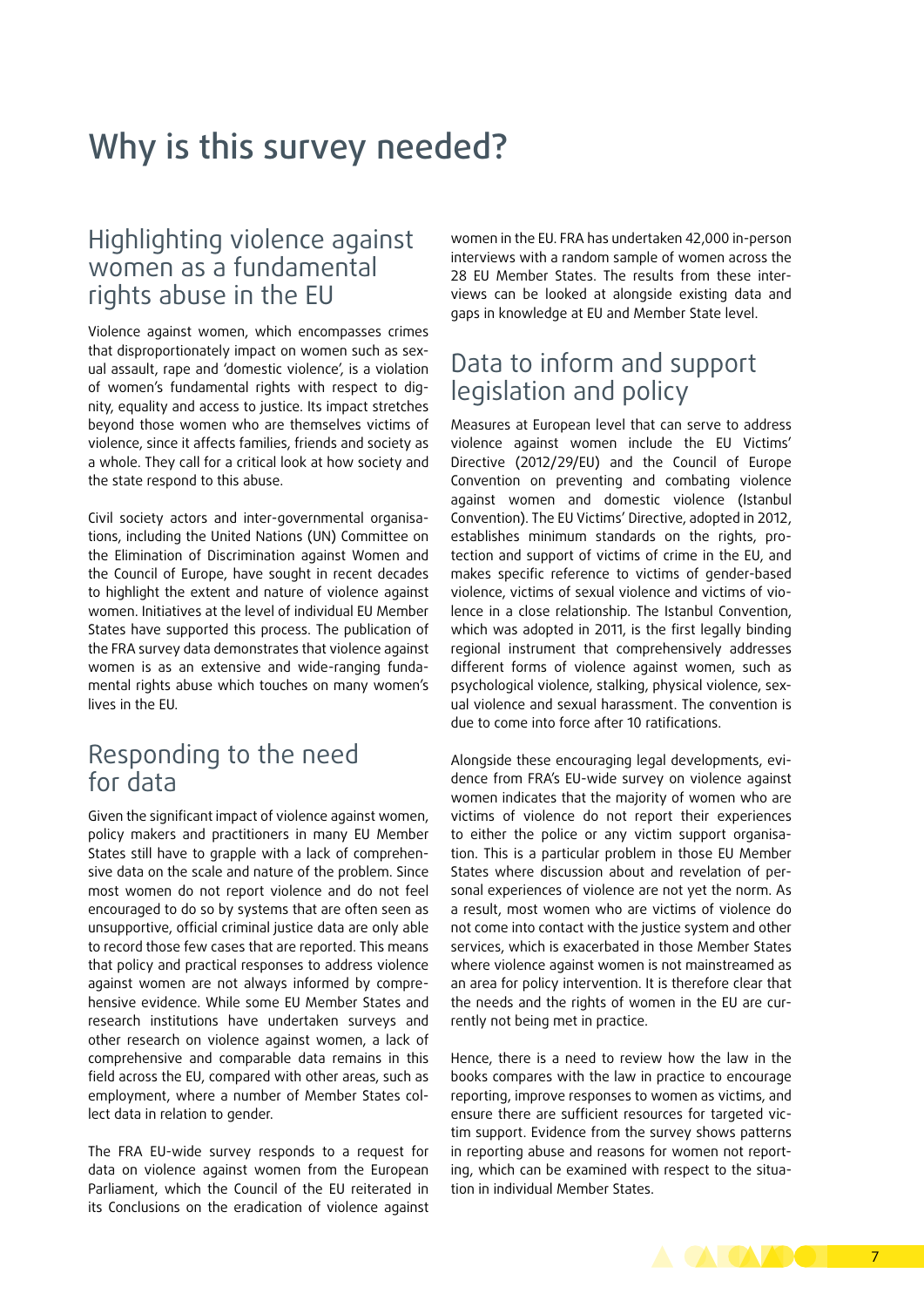### FRA opinions – ways forward

Based on the detailed survey findings, FRA has drafted a number of opinions that suggest different ways in which violence against women can be recognised and responded to. This includes action outside the narrow confines of the criminal law, ranging from the employment and heath sectors, through to the medium of new technologies, and encompassing targeted awarenessraising initiatives that can encourage reporting.

These opinions build on earlier calls by bodies such as the UN and the Council of Europe to take action to combat violence against women. Uniquely, FRA's opinions

and suggestions for possible ways forward draw on evidence gathered from face-to-face interviews with 42,000 women across all 28 EU Member States.

In sum, inter-governmental organisations and civil society have called for years for robust and comprehensive data on violence against women to formulate policy and steer courses of action to address this fundamental rights abuse. The publication of the FRA survey results on violence against women makes these data now available for use with respect to the 28 EU Member States.

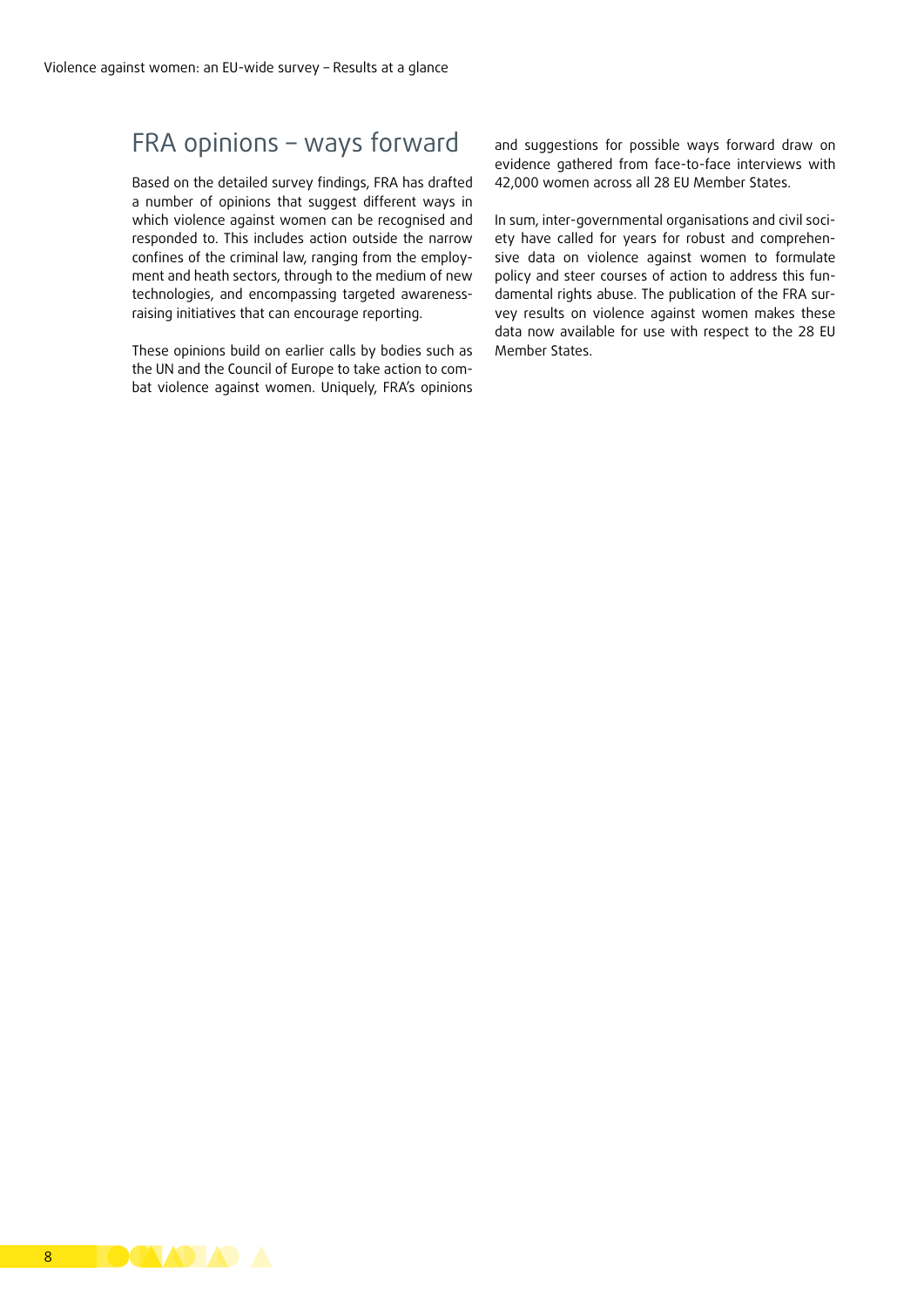## FRA opinions based on key findings

<span id="page-10-0"></span>**1**

The survey findings show that violence against women is an extensive but widely under-reported human rights abuse across the EU. In response, FRA has formulated the following opinions. These aim to support EU and national policy makers to introduce and implement comprehensive measures to prevent and respond to gender-based violence against women, particularly in those Member States where these abuses are insufficiently discussed and addressed.

The following presents a summary of opinions, which are elaborated further at the end of each chapter in the survey's main results report.

## 11. Overall extent and nature of violence against women, including intimate partner violence

#### Responding to the scale and specific nature of physical and sexual violence against women

- The scale of physical and sexual violence experienced by women across the EU calls for renewed policy attention. Some 8 % of women have experienced physical and/or sexual violence in the last 12 months before the survey interview, and one in three women has experienced some form of physical and/or sexual assault since the age of 15.
- **•** Specifically, sexual violence is a pervasive crime that calls for concerted action to address attitudes towards sexual violence against women. One in 10 women has experienced some form of sexual violence since

the age of 15, and one in 20 women has been raped since the age of 15.

- Of those women in the survey who say they have experienced sexual violence by a non-partner (since the age of 15), almost one in 10 indicates that more than one perpetrator was involved in the most serious incident. There is a need for enhanced specialist support for victims of sexual violence, which can include incidents involving more than one perpetrator.
- **.** The survey results indicate that young women, as a group, are particularly vulnerable to victimisation. Therefore, young women need targeted prevention and awareness raising on violence against women.
- Violence against women can be addressed as a public issue of general concern. Campaigns on and responses to violence against women must be directed at men as well as women. Men need to be positively engaged in initiatives that confront how some men use violence against women.
- **The Council of Europe Istanbul Convention and the** EU Victims' Directive both set new standards for responding to victims of gender-based violence. EU Member States can be encouraged to ratify the convention. As a minimum, EU Member States need to review their legislation to ensure that it is in line with the convention and the directive.

#### Responding to the scale and specific nature of violence against women by intimate partners

**The scale of intimate partner violence requires a** renewed policy focus at the level of the EU and its Member States. Of women who are or have been in a relationship with a man, 22 % have experienced

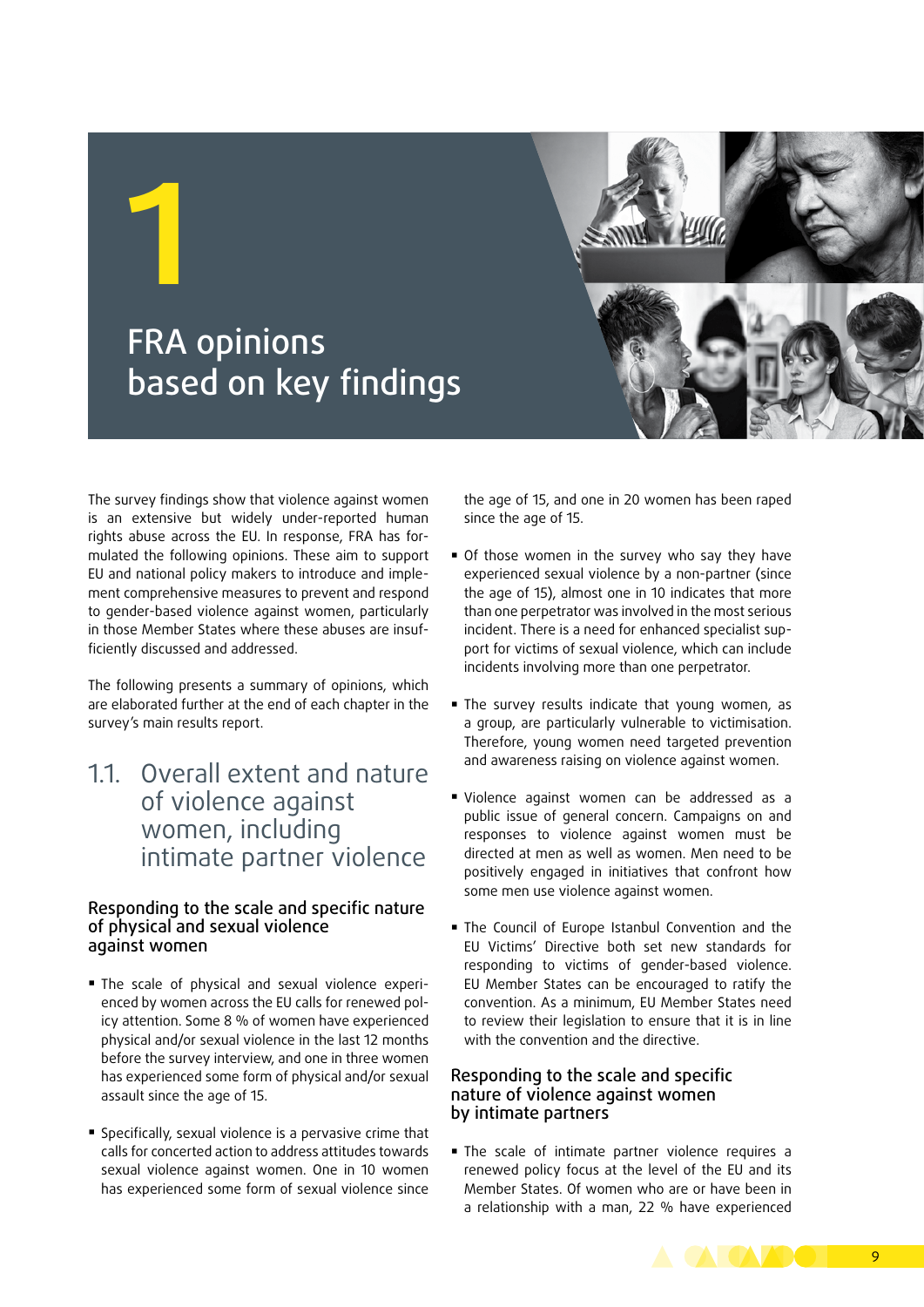<span id="page-11-0"></span>physical and/or sexual violence. To effectively respond to abuse in relationships, the state must respond to intimate partner violence as a public matter rather than a private one.

- **Of women in the survey who indicate they have been** raped by their current partner, about one third (31 %) say they have experienced six or more incidents of rape by their partner. Marital rape is a reality for a number of women, and many have experienced multiple incidents. This demands that the law in all EU Member States responds to married women as victims of rape on an equal footing with unmarried women.
- **Exidence shows that a significant number of women** continue to be vulnerable to abuse in the aftermath of violent relationships. Protection needs to be offered to them. The European Protection Order and the Regulation on mutual recognition of civil law protection measures need to be reviewed in due course with respect to their impact on women's safety.
- **.** The FRA survey results show a relationship between a woman's partner's heavy alcohol use and increased violence. Heavy alcohol use needs to be highlighted and addressed as a factor contributing to men's violence against women in intimate relationships. National violence prevention measures should consider addressing heavy alcohol use. The alcoholic drinks industry could support such measures when promoting responsible drinking. At the same time, consideration could be given to the systematic collection of data by the police on alcohol abuse with respect to incidents of domestic violence.
- **The characteristics and behaviour of perpetrators** need to be looked at to explore possible risk factors contributing to violence in intimate partnerships. For example, the survey shows the impact of some men's controlling behaviour in a relationship, such as placing restrictions on a woman's use of finances or on seeing friends and family. By asking about the characteristics and behaviour of perpetrators, practitioners can be alerted to factors that may be a warning sign for violence.
- Many women who are victims of intimate partner violence experience repeat incidents of violence in a relationship. EU Member States should be encouraged to review their legislation for its capacity to recognise and effectively respond to the impact of repeat victimisation on many women's lives, with repeat victimisation being a particular characteristic of intimate partner violence.

#### Making sure that policies are based on evidence

- Comprehensive data on women's experiences of violence are essential for the development and monitoring of policies to combat violence against women.
- **EXECT:** Awareness-raising campaigns on violence against women need to be based on accurate data to ensure that they target their messages at the right audience. At the same time, these campaigns can encourage open discussions about violence against women. Such discussions can ultimately enhance reporting to the authorities and victim support services.
- **.** There is a clear need to improve and harmonise data collection on violence against women, both in and between EU Member States, to use data more effectively to address this EU-wide abuse. Within the scope of EU competence, efforts should be made to collect data in key areas where women experience violence, for example, with Eurostat taking the lead and drawing on good practices established in Member States for data collection on violence against women.
- 1.2. Consequences of physical and sexual violence against women, including intimate partner violence

#### Addressing under-reporting to the police and other services

- Reporting rates of incidents of violence against women to the police and other services are low and need to be increased. Between one in three victims of partner violence and one in four victims of non-partner violence report their most recent serious incident to the police or some other service. Higher rates for reporting partner violence reflect the fact that women often experience several incidents of abuse by a partner before they decide to report, whereas non-partner violence is more likely to be a one-off incident.
- In particular, a victim's lack of satisfaction with the police needs to be addressed by applying and monitoring in practice the provisions set out for victims under the Istanbul Convention and the EU Victims' Directive. Different models of police intervention to protect victims need to be reviewed to see the extent to which they protect victims and meet their needs in practice.

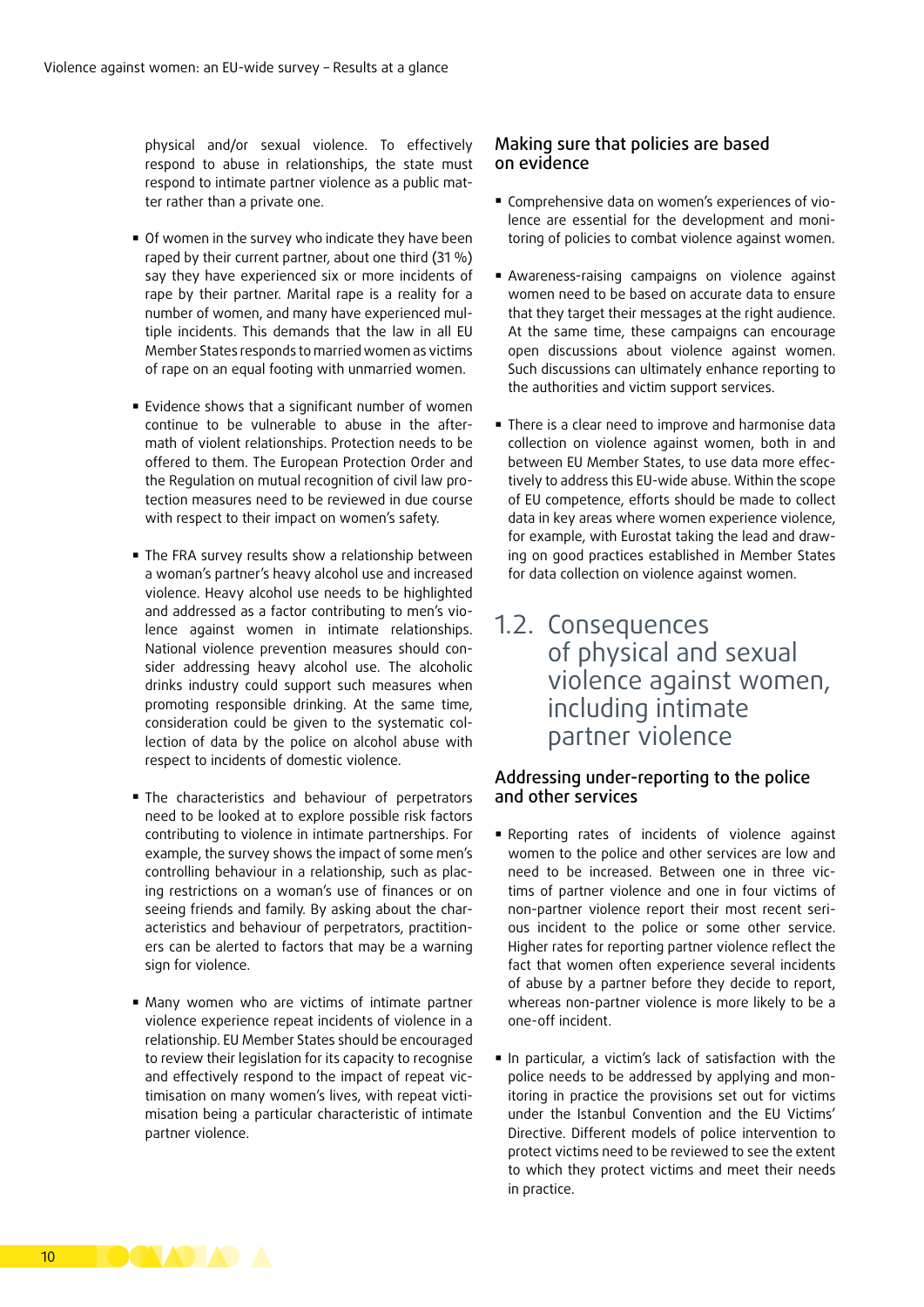#### <span id="page-12-0"></span>The role of healthcare

- Healthcare professionals can play an enhanced role in identifying and helping to prevent cases of violence against women. For example, the survey indicates that pregnant women are vulnerable to violence; of those women who experienced violence by a previous partner and were pregnant during this relationship, 42 % experienced violence by this partner while pregnant.
- Confidentiality rules should be clarified so that health professionals can address and report abuse. In support of this, the survey shows that 87 % of women would find it acceptable if doctors routinely ask about violence if patients exhibit certain injuries or characteristics. At the same time, the development of routine questioning by health practitioners concerning signs of violence must also ensure that appropriate checks are in place to identify the potential for any abuse by health practitioners themselves.

#### The role of specialist victim support services

- Compared with the number of women who contacted healthcare services as a result of violence, few women contacted victim support organisations or women's shelters as a result of the most serious incident of physical and/or sexual violence. For example, whereas one third of women contacted a doctor, a health centre or a hospital with respect to the most serious incident of sexual violence by a partner, only 6 % contacted a women's shelter and 4 % contacted a victim support organisation. This finding suggests that a number of factors come into play when women report: awareness of these services, which can depend on where a woman lives in a country and the availability of such services in her area; the resources these organisations have, which affects their ability to deliver a service; and women's most immediate needs, which may focus on healthcare. In line with the EU Victims' Directive and the Istanbul Convention, there is a pressing need across the EU to enhance resources for specialist victim support services that are able to respond to the needs of women who are victims of violence.
- About one in four victims of sexual assault, by either a partner or a non-partner, did not contact the police or any other organisation after the most serious incident because of feelings of shame and embarrassment. Responses to women's victimisation that reinforce negative cultures of 'victim blaming' need to be vigorously counteracted. Hence, specialist support services are required to address the needs of victims who suffer from negative feelings in the aftermath of victimisation, which can include self-blame and a sense of shame.

■ Data are essential to measure whether victims' needs are being met in practice by different services, and to determine where it would be most efficient to spend resources to assist victims.

#### Joined-up responses to violence against women

- The effectiveness of current legislation, policy initiatives and practitioner interventions can be judged by looking at the evidence on the ground with respect to women's willingness to report abuse, and their satisfaction with the service they receive. As there is under-reporting in many EU Member States, multiagency responses to violence against women are needed to effectively address the needs – and rights – of women.
- Interinstitutional cooperation is essential for harmonised and efficient collection and exchange of data concerning cases of violence against women.

## 1.3. Psychological partner violence against women

#### Recognising the scale and specific nature of psychological partner violence, and responding to it

- Psychological violence by partners is widespread and needs to be recognised for the impact it has. For example, the survey results show that two in five women (43 %) have experienced some form of psychological violence by either a current or a previous partner. To give just a few examples, this includes 25 % of women who have been belittled or humiliated in private by a partner, 14 % whose partner has threatened to hurt them physically and 5 % whose partner has forbidden them to leave the house, taken away their car keys or locked them up.
- Of women who are currently in a relationship, 7 % have experienced four or more different forms of psychological violence. Multiple and repetitive forms of psychological violence by intimate partners need to be recognised as undermining a woman's autonomy, which equates to the loss of an autonomous private and family life.
- Employers and trade unions should consider adopting awareness-raising and related training activities for responsible personnel, to help them identify and respond to the needs of employees who are suffering from psychologically controlling behaviour by a partner.

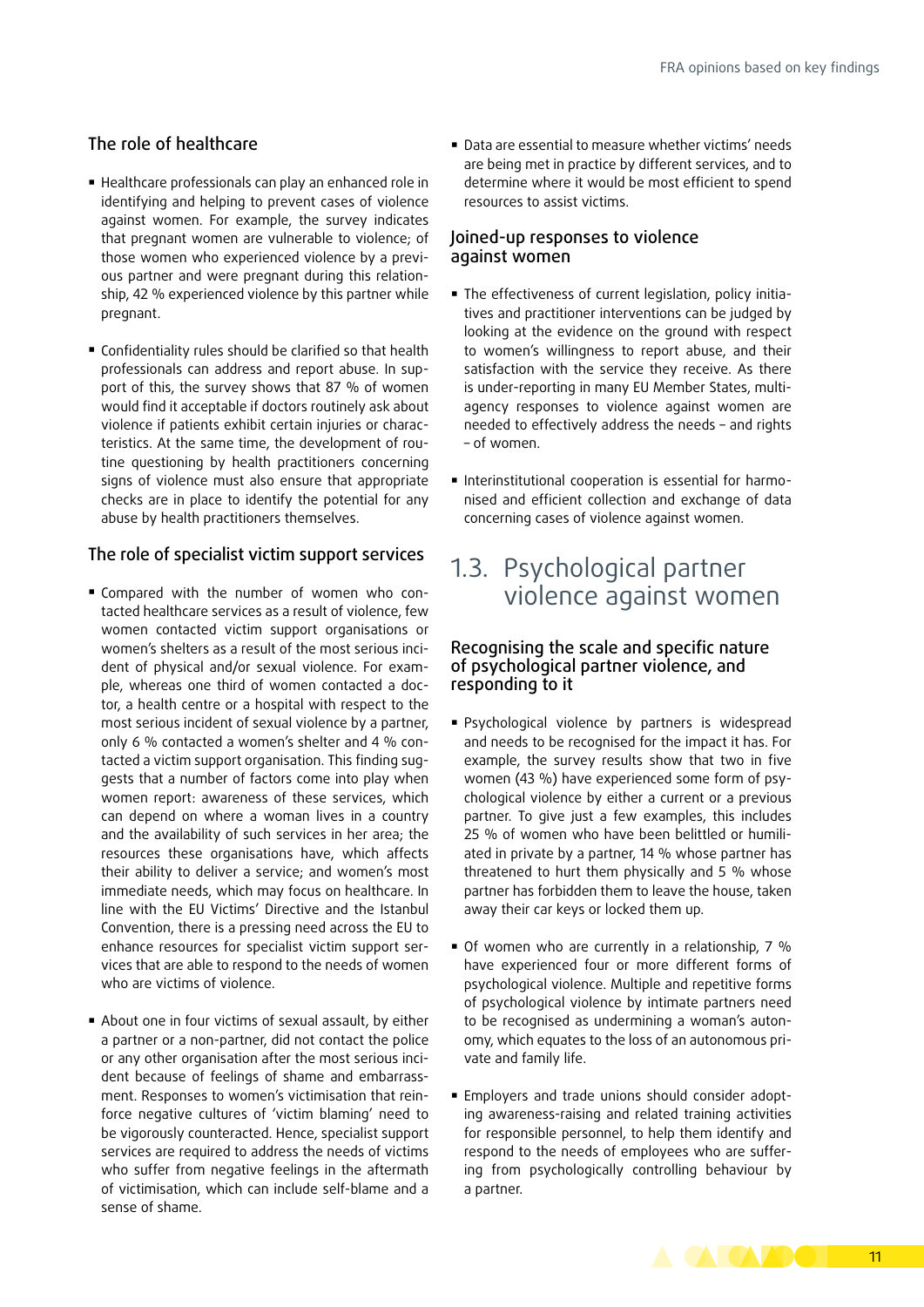- <span id="page-13-0"></span>**The police and other relevant government services** should be trained to recognise and understand the impact of psychological abuse on victims.
- **E** Controlling and abusive behaviour by offenders may require that the police intervene directly to protect victims and to refer them to victim support services, rather than wait for a victim to seek assistance herself. In parallel, there is a need for services to engage with perpetrators to address their psychologically abusive behaviour, alongside addressing any violent behaviour.
- **At EU Member State level, legislation should be** reviewed to assess whether it encompasses the various forms and impact of repetitive psychological abuse on victims, which – as the survey results show – often goes hand in hand with physical and/or sexual abuse in relationships.

## 1.4. Experiences of stalking

#### Improving responses to stalking in law and practice

- **.** The survey results show that one in five women have experienced some form of stalking since the age of 15, with 5 % having experienced it in the 12 months preceding the survey. However, three out of four stalking cases reported in the survey never come to the attention of the police. Where stalking is recognised in law at the national level, women should be encouraged to report it when it occurs. At the same time, the use and effectiveness of legal provisions on stalking should be reviewed at Member State level. Those EU Member States that lack comprehensive legislation on stalking should be encouraged to put in place legislation that serves the needs of victims.
- Victims of stalking should receive adequate protection by the state, building on the type of protection developed in response to cases of domestic violence.
- As one woman in 10 has been stalked by a previous partner, support services should be alerted to the realities of stalking in the aftermath of relationships so that these patterns of behaviour are not overlooked.
- **.** One in five women who have experienced stalking indicates that it lasted for more than two years. As with physical and sexual violence, the emotional and psychological consequences of stalking can be long-lasting and deep-seated. Therefore, specialist victim support services need to be available that can assist victims of stalking.

#### The role of the internet and social media

■ Of victims of stalking, 23 % indicate in the survey that they had to change their email address or phone number in response to the most serious case of stalking. The internet and social media platforms should take steps to proactively assist victims of stalking to report abuse, and should also be encouraged to proactively address perpetrators' behaviour. In parallel, the police can be encouraged to routinely recognise and investigate cases where cyberstalking plays a role.

### 1.5. Experiences of sexual harassment

#### Encouraging awareness and reporting of sexual harassment

- Sexual harassment is a pervasive and common experience for many women in the EU. For example, one in five women have experienced unwelcome touching, hugging or kissing since the age of 15, and 6 % of all women have experienced this type of harassment at least six times since they were 15. Of those women who have experienced sexual harassment at least once since the age of 15, 32 % indicated a colleague, a boss or a customer as the perpetrator(s). In response, employers' organisations and trade unions should promote awareness of sexual harassment and encourage women to report incidents.
- **The survey results indicate that sexual harassment** against women involves a range of different perpetrators and can include the use of 'new' technologies. One in 10 women (11 %) has experienced inappropriate advances on social websites or have been subjected to sexually explicit emails or text (SMS) messages. These modes of sexual harassment disproportionately affect younger women. EU Member States need to review the existing scope of legislative and policy responses to sexual harassment, recognising that it can occur in various settings and can use different mediums, such as the internet or mobile phones. As with cyberstalking, the police can be encouraged to routinely recognise and investigate cases where cyberharassment plays a role.

#### Vulnerabilities of professional women alongside other women

■ Between 74 % and 75 % of women in a professional capacity or in top management jobs have experienced sexual harassment in their lifetime, and one in four of these women have been confronted with sexual harassment in the 12 months prior to the

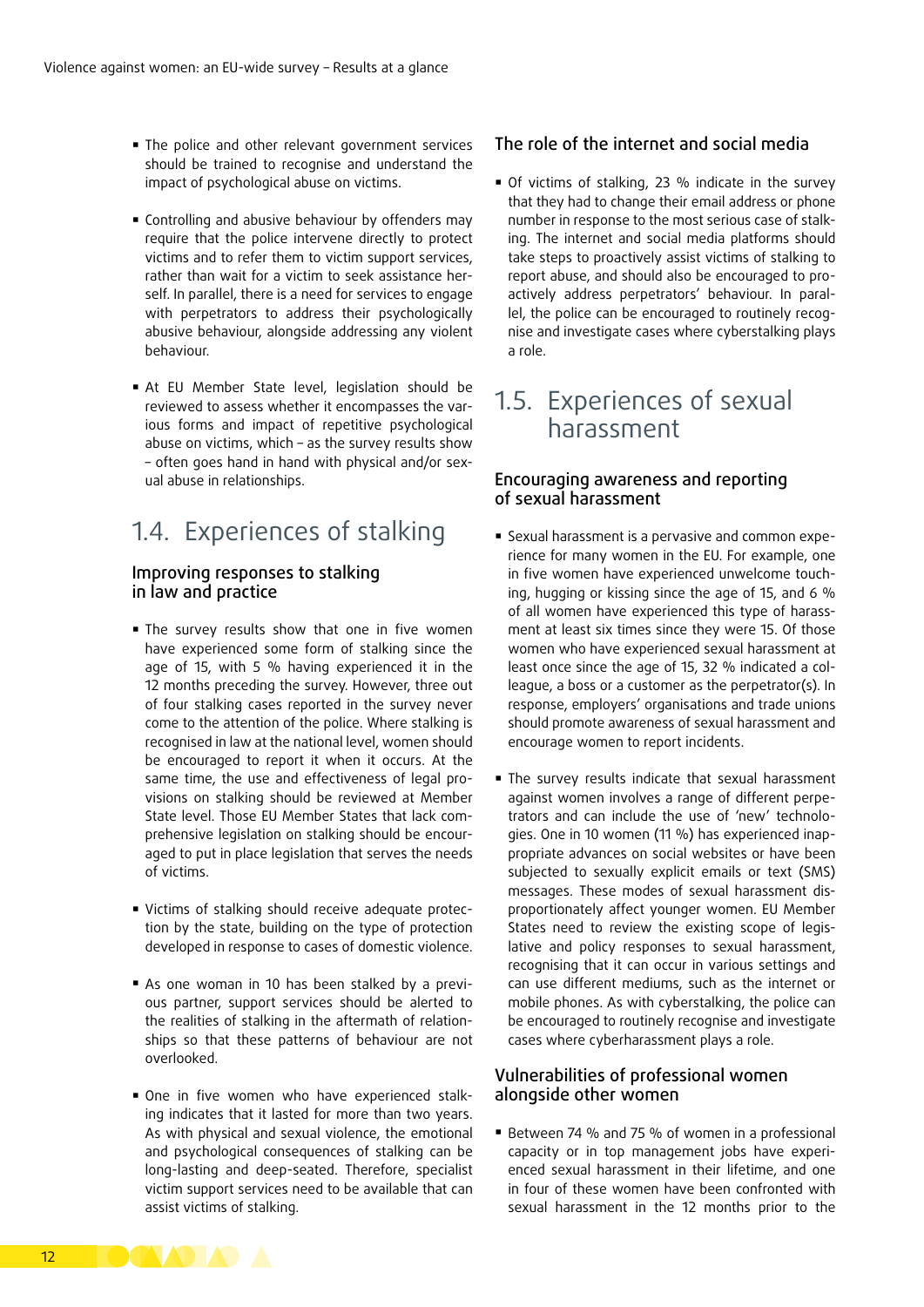<span id="page-14-0"></span>survey. Recognition needs to be given to the fact that professional women in management and other top positions are at risk of sexual harassment. This could be for a variety of reasons, such as their exposure to work environments and situations where they are at increased risk of abuse, as well as the possibility that professional women are more alert to what constitutes sexual harassment. Employers and other organisations need to raise awareness and take practical initiatives to recognise and address the reality of sexual harassment experienced by women with diverse occupational and educational backgrounds, and in different work settings.

#### Provision of evidence to highlight and combat sexual harassment

**E** Administrative data and existing surveys on work and education should be enhanced to include regular and detailed questions about sexual harassment. Data from these can be used to inform policy and action to address this abuse.

## 1.6. Experiences of violence in childhood

#### The scale of childhood abuse and under-reporting

- **■** Just over one in 10 women (12 %) has experienced some form of sexual abuse or incident by an adult before the age of 15. These forms of abuse typically involve an adult exposing their genitals (8 %) or touching the child's genitals or breasts (5 %). At the extreme, 1 % of women indicate that they were forced to have sexual intercourse with an adult when they were a child.
- Some 27 % of women have experienced some form of physical abuse in childhood (before the age of 15) at the hands of an adult.
- The EU needs to focus anew on the widespread and under-reported abuse that women have experienced when they were children. This evidence can be used to address both current and past abuse of children.

#### The characteristics of abuse

- In 97 % of cases of sexual violence in childhood, the perpetrator was male, whereas in cases of physical violence only slightly more cases were attributed to men than to women.
- Detailed data on abuse in childhood, including surveys that can capture unreported abuse, are needed

to identify and corroborate evidence about the characteristics of abuse, which can be used to target interventions to prevent abuse, protect victims and punish offenders.

#### Responding to abuse in childhood

- $\blacksquare$  The results show that 30 % of women who have experienced sexual victimisation by a former or current partner also experienced sexual violence in childhood, whereas 10 % of women who have not experienced sexual victimisation in their current or former relationship indicate experiences of sexual violence in childhood. At the same time, 73 % of mothers who have been victims of physical and/or sexual violence by a partner indicate that at least one of their children has become aware of such violence taking place. Programmes should target children and families at risk of violence in order to stop the cycle of abuse.
- **.** In line with the Istanbul Convention, EU Member States should be encouraged to review their legislation to reassess the justification of time limits, where these exist, on reporting abuse that occurred in childhood.
- Evidence based on children's own experiences of abuse is essential to formulate policies and courses of action to prevent and protect children from abuse.

### 1.7. Fear of victimisation and its impact

#### Fear of gender-based violence affects women's freedom of movement

▪ The survey indicates that half of all women avoid certain situations or places, at least sometimes, for fear of being physically or sexually assaulted. In comparison, as shown by existing general population surveys on crime and victimisation, men's fear of crime, and its impact on their lives, is generally lower than women's. Women's fear of crime – specifically their fear of gender-based violence – needs to be recognised and responded to at the level of the EU and Member States, and at the local level because of the negative impact it has on women's everyday freedom of movement.

#### Heightened levels of fear can indicate abuse

■ Many women who indicate heightened levels of fear of assault tend to have experienced high levels of physical or sexual violence. Given that heightened levels of fear can reflect experiences of abuse,

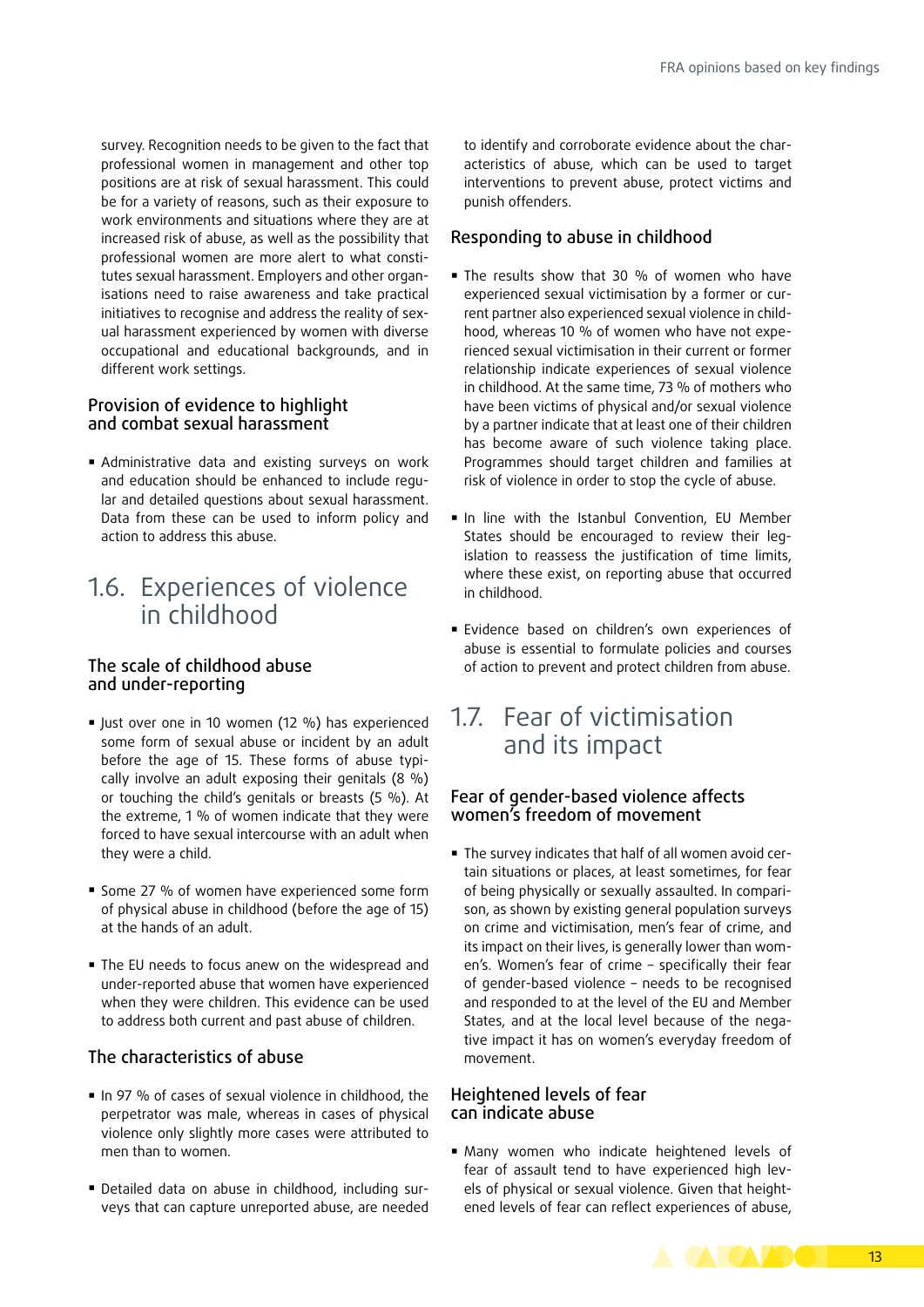<span id="page-15-0"></span>healthcare professionals and other relevant practitioners can be encouraged, as appropriate, to ask about and collect information on fear of victimisation in an effort to identify possible abuse.

1.8. Attitudes towards and awareness about violence against women

#### Enhancing awareness of violence against women

▪ Women perceive violence against women as common or rare in their country depending on their personal experiences of partner and/or non-partner violence, their awareness of other women who are victims of violence and their awareness of campaigns addressing violence against women. The interplay between these factors needs to be taken into account when devising policies to raise awareness of violence against women in different settings and among different groups of women.

**Example 1** Targeted campaigns at EU Member State level are essential to enhance women's (and men's) knowledge about gender-based violence, to encourage reporting, protect victims and work towards prevention.

#### Ensuring that expectations of service provision can be met in practice

▪ Women who are victims of violence seldom report it to specialist services. If campaigns to raise awareness about violence against women and to encourage reporting of it are to be successful, specialist services need to be in place and adequately resourced to meet victims' needs.

#### Ensuring that campaigns are based on existing evidence about violence against women

**.** In the absence of data at EU Member State level, results from the FRA survey on violence against women can be used to enhance awareness raising and action by EU Member States concerning such violence.

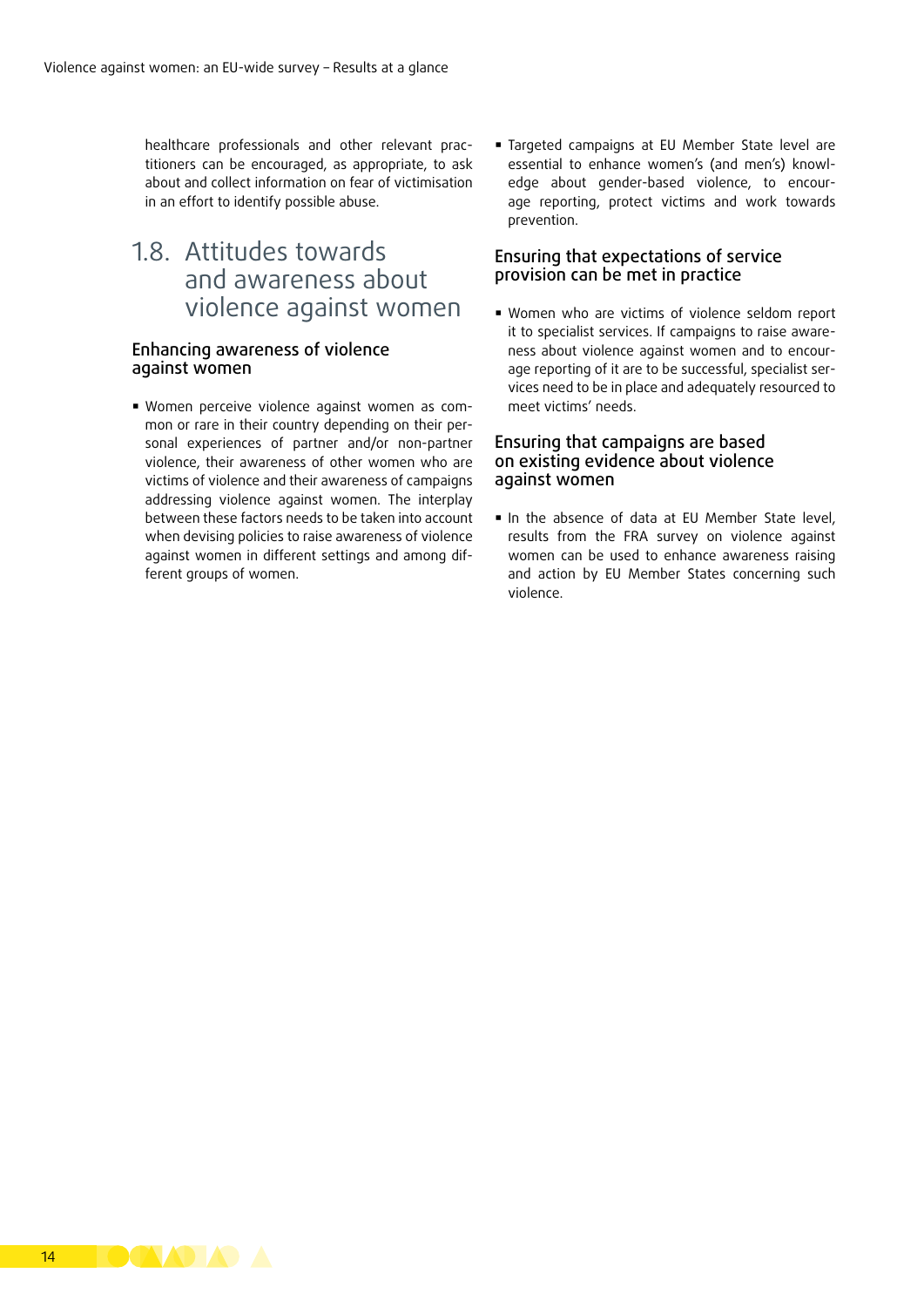<span id="page-16-0"></span>

The following section outlines a selection of key findings from the survey, which reflect the main areas that were covered in the questionnaire.

The survey's main results report and the online data explorer tool present the survey findings in detail, with the possibility for the user to extract data in different ways through the online tool.

#### **Asking about experiences since the age of 15, before 15, and in the 12 months before the survey interview**

Women aged 18 to 74 years took part in the survey. To distinguish incidents that took place in childhood, and based on established survey practice, the survey questions gave the age of 15 years around which women were asked to think about incidents that had occurred before and after this age.

Different surveys select different cut-off ages for framing survey questions. In this regard, the FRA survey is in line the World Health Organization (WHO) survey on women's health and domestic violence which also selected 15 years as the cut-off age.

The FRA survey asked women to distinguish between incidents that have occurred since the age of 15 (covering a lifetime period) and in the twelve months before the survey interview. Asking women to think about the last 12 months helps them to distinguish between recent and possibly distant events. It also provides data that are of direct policy relevance with respect to current practice, such as policing responses to victims.

## 2.1. Physical and sexual violence

#### ► **Physical violence**:

An estimated 13 million women in the EU have experienced physical violence in the course of 12 months before the survey interviews. This corresponds to 7% of women aged 18–74 years in the EU.1

#### ► **Sexual violence:**

An estimated 3.7 million women in the EU have experienced sexual violence in the course of 12 months before the survey interviews – corresponding to 2% of women aged 18–74 years in the EU.

#### Overall prevalence of physical and sexual violence

- ► One in three women (33 %) has experienced physical and/or sexual violence since she was 15 years old.
- ► Some 8 % of women have experienced physical and/or sexual violence in the 12 months before the survey interview (Figure 1 a).
- ► Out of all women who have a (current or previous) partner, 22 % have experienced physical and/ or sexual violence by a partner since the age of 15 (Table 1).

<sup>1</sup> According to the Eurostat online database, 186,590,848 women aged 18-74 years lived in the EU-28 on 1 January, see: [http://](http://epp.eurostat.ec.europa.eu/portal/page/portal/statistics/search_database) [epp.eurostat.ec.europa.eu/portal/page/portal/statistics/search\\_](http://epp.eurostat.ec.europa.eu/portal/page/portal/statistics/search_database) [database](http://epp.eurostat.ec.europa.eu/portal/page/portal/statistics/search_database) (data code demo\_pjan, extracted on 16 August 2013).

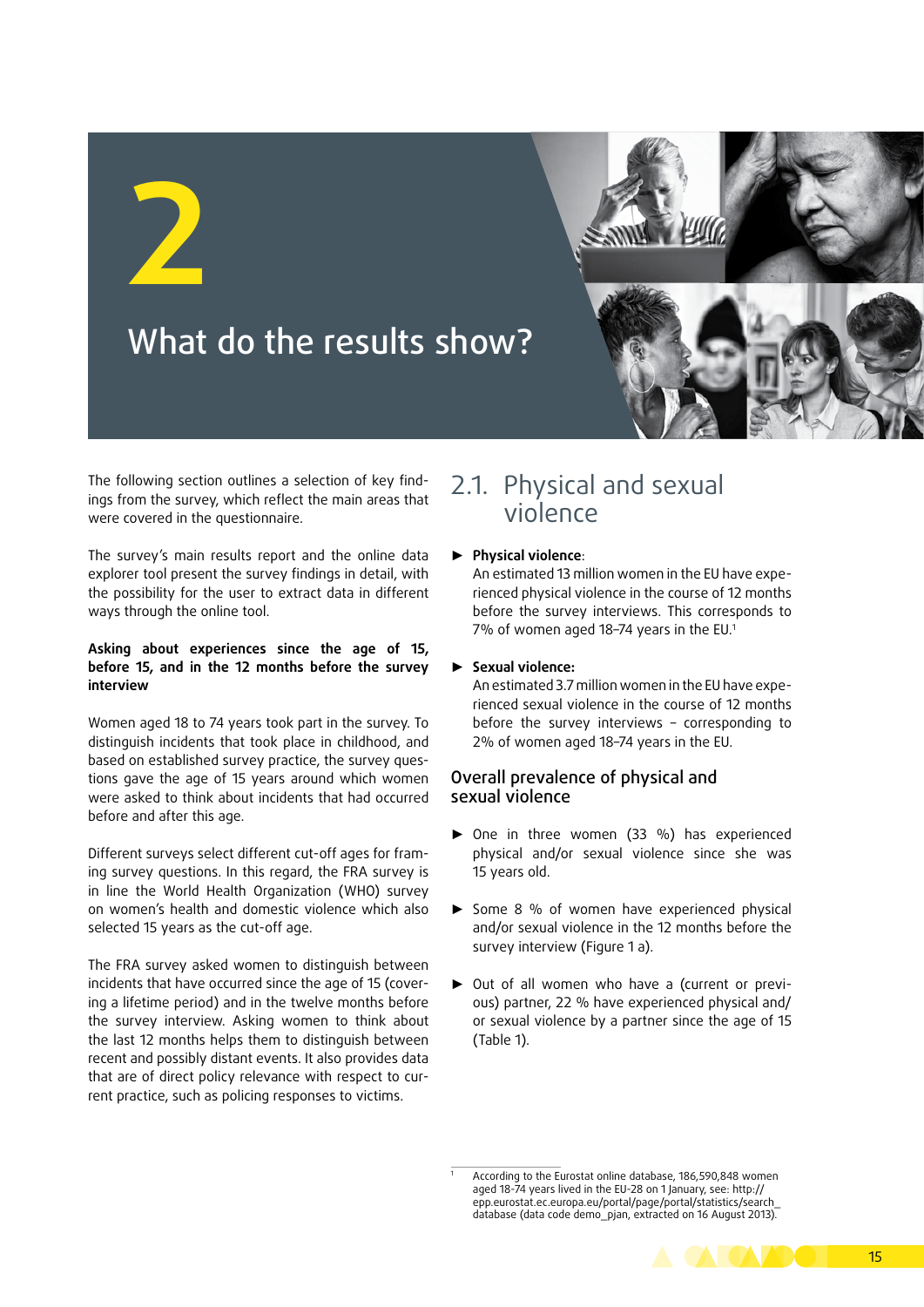#### **READING THE RESULTS**

Levels of violence reported vary between Member States. More detail is in the online 'data explorer' accompanying this report. Here are some possible explanations for these differences.

#### Recognising differences between countries

Just as official criminal justice data on recorded crime vary significantly between countries, there are often large differences between countries in levels of reported victimisation when people are interviewed for a victimisation survey. This applies to crime in general, and in particular to incidents of violence against women, which are particularly sensitive topics to talk about in a survey.

Variations between countries in the prevalence of violence reported in the FRA survey need to be looked at in relation to a number of factors. For example, official crime data show significant differences between countries in levels of overall violence, including levels of violence against women where this data are available. General crime survey data, and also surveys specifically on violence against women, always show differences between countries in rates of violence. On the other hand, the FRA survey shows less variation between EU Member States in rates of domestic violence than the World Health Organization's (WHO's) 10-country study on women's health and domestic violence (data collected in 2000–2003). When comparing the FRA survey results on the prevalence of rape with those of the United States' national intimate partner violence and sexual violence survey, which covers all 50 US states (data collected in 2010), there is less variation between EU Member States than between the US states. The FRA survey results are also broadly in line with results from existing national surveys on violence against women in the EU Member States, where these are available.

#### Possible explanations for differences between countries

Although differences between countries in the survey results on rates of violence against women are to be expected, in line with other survey findings, it is harder to explain and generalise from these differences across 28 diverse countries. Here are five possible explanations of observed differences between countries in prevalence rates for violence against women. They require further exploration for corroboration and can be looked at with respect to other possible explanations at the country level.

- 1) In different countries, it may be more or less culturally acceptable to talk with other people about experiences of violence against women. When looking at the survey results, consideration needs to be given to the possibility that, in societies in which intimate partner violence is considered largely a private matter, incidents of violence against women are unlikely to be shared with family and friends and are also rarely reported to the police. Such reticence may inhibit talking to survey interviewers.
- 2) Gender equality could lead to higher levels of disclosure about violence against women. Incidents of violence against women are more likely to be openly addressed and challenged in societies with greater equality.
- 3) Women's exposure to risk factors for violence can be examined at the Member State level with respect to factors that might increase exposure to violence. These include patterns in employment (working outside the home), as well as socialisation and lifestyle patterns (going out and dating).
- 4) Differences between countries in overall levels of violent crime need to be looked at alongside findings on violence against women. For example, more urbanisation in a Member State is generally related to higher crime rates.
- 5) The survey revealed evidence of the relationship between perpetrators' drinking habits and women's experiences of intimate partner violence ('domestic violence'). Different drinking patterns in Member States may help to explain certain aspects of violence against women, which, in turn, need to be looked at alongside patterns in individual perpetrators' violent behaviour, which may not be limited to violence against women.

These and other factors need to be explored further when looking at findings at the level of individual Member States.

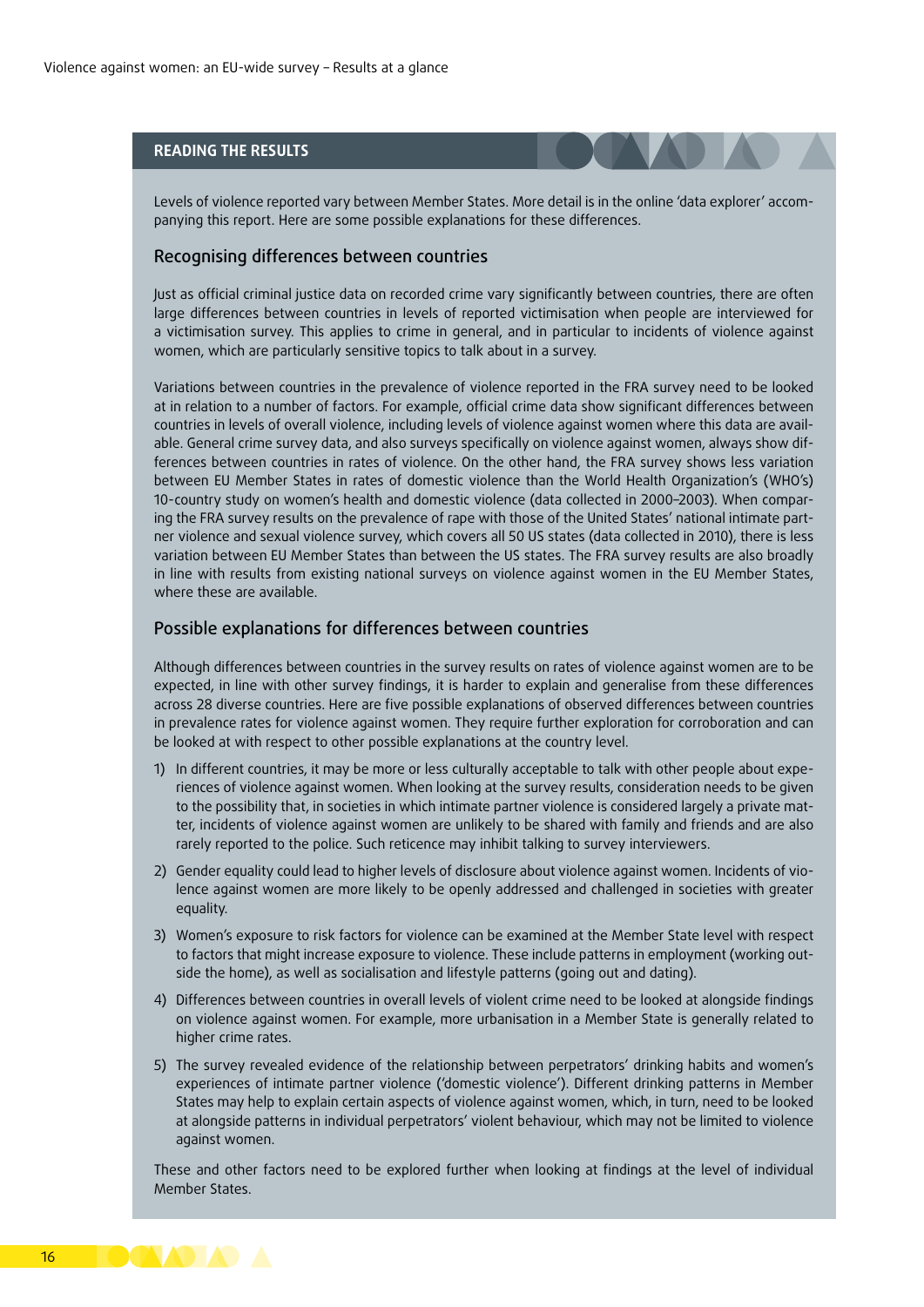

**Figure 1 a: Women experiencing physical and/or sexual violence since the age of 15 and in the 12 months before the interview, EU-28 (%)**

*Note: Based on all respondents (N = 42,002). Source: FRA gender-based violence against women survey data set, 2012*

#### Box 1: What the survey asked – physical and sexual violence

#### *Physical violence*

Since you were 15 years old until now/in the past 12 months, how often has someone:

- Pushed you or shoved you?
- Slapped you?
- Threw a hard object at you?
- Grabbed you or pulled your hair?
- Beat you with a fist or a hard object, or kicked you?
- Burned you?
- Tried to suffocate you or strangle you?
- Cut or stabbed you, or shot at you?
- Beat your head against something?

#### *Sexual violence*

Since you were 15 years old until now/in the past 12 months, how often has someone:

- Forced you into sexual intercourse by holding you down or hurting you in some way? [IF NEEDED: By sexual intercourse we mean here forced oral sex, forced anal or vaginal penetration]
- Apart from this, attempted to force you into sexual intercourse by holding you down or hurting you in some way? [IF NEEDED: By sexual intercourse we mean here forced oral sex, forced anal or vaginal penetration]
- Apart from this, made you take part in any form of sexual activity when you did not want to or you were unable to refuse?
- Or have you consented to sexual activity because you were afraid of what might happen if you refused?

The questions on physical and sexual violence were asked separately regarding the current partner, previous partner and other persons.

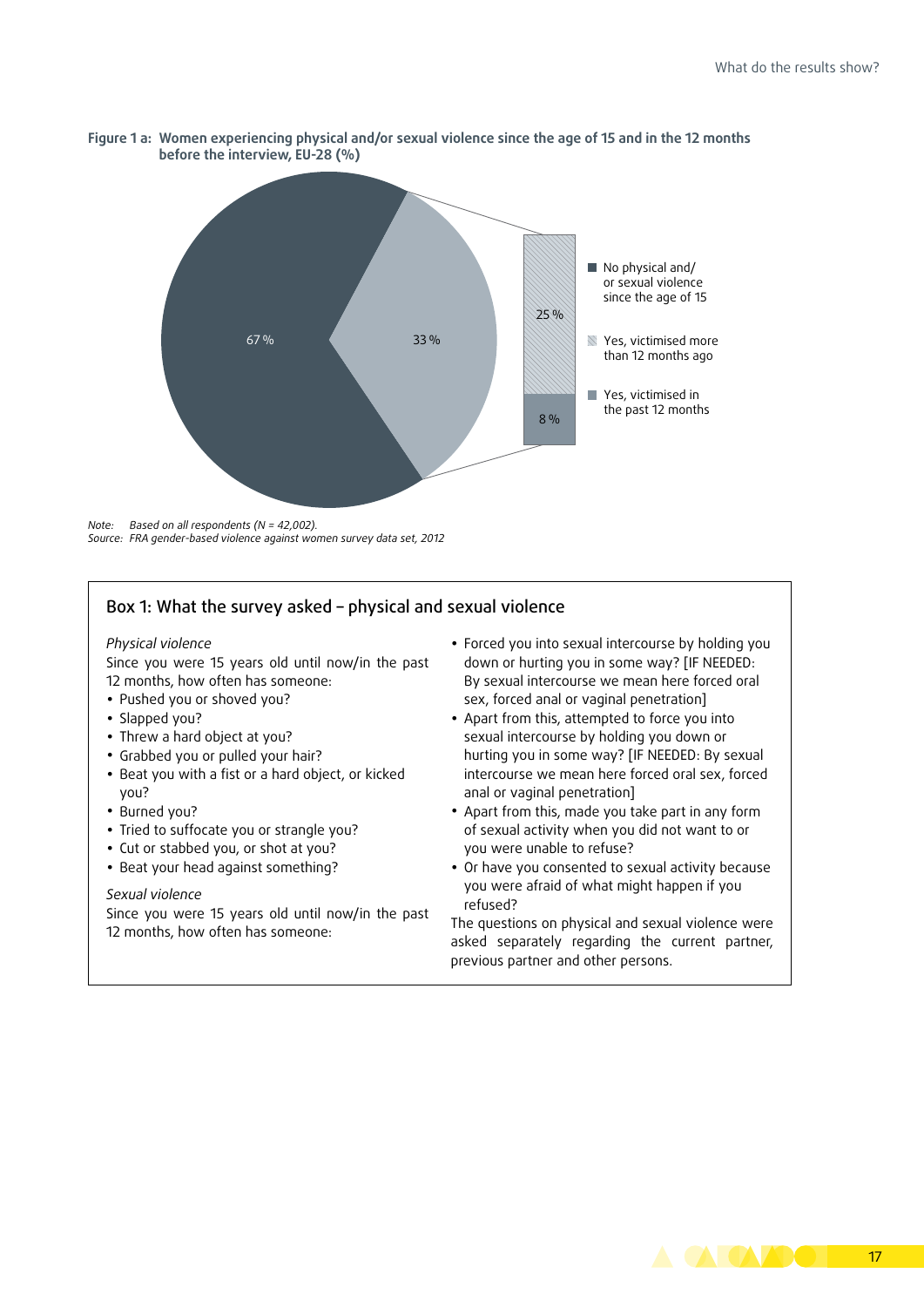

**Figure 1 b: Physical and/or sexual partner violence since the age of 15, EU-28 (%)**

*Source: FRA gender-based violence against women survey data set, 2012*

| <b>EU Member State</b> | Any partner<br>(current and/or previous) <sup>b</sup> | Non-partner® | Any partner<br>and/or non-partner |
|------------------------|-------------------------------------------------------|--------------|-----------------------------------|
| AT                     | 13                                                    | 12           | 20                                |
| <b>BE</b>              | 24                                                    | 25           | 36                                |
| <b>BG</b>              | 23                                                    | 14           | 28                                |
| <b>CY</b>              | 15                                                    | 12           | 22                                |
| CZ                     | 21                                                    | 21           | 32                                |
| DE                     | 22                                                    | 24           | 35                                |
| DK                     | 32                                                    | 40           | 52                                |
| EE                     | 20                                                    | 22           | 33                                |
| EL                     | 19                                                    | 10           | 25                                |

**Table 1: Women who have experienced physical and/or sexual violence by a current or previous partner,**  or by any other person since the age of 15, by EU Member State (%)<sup>a,b,c</sup>

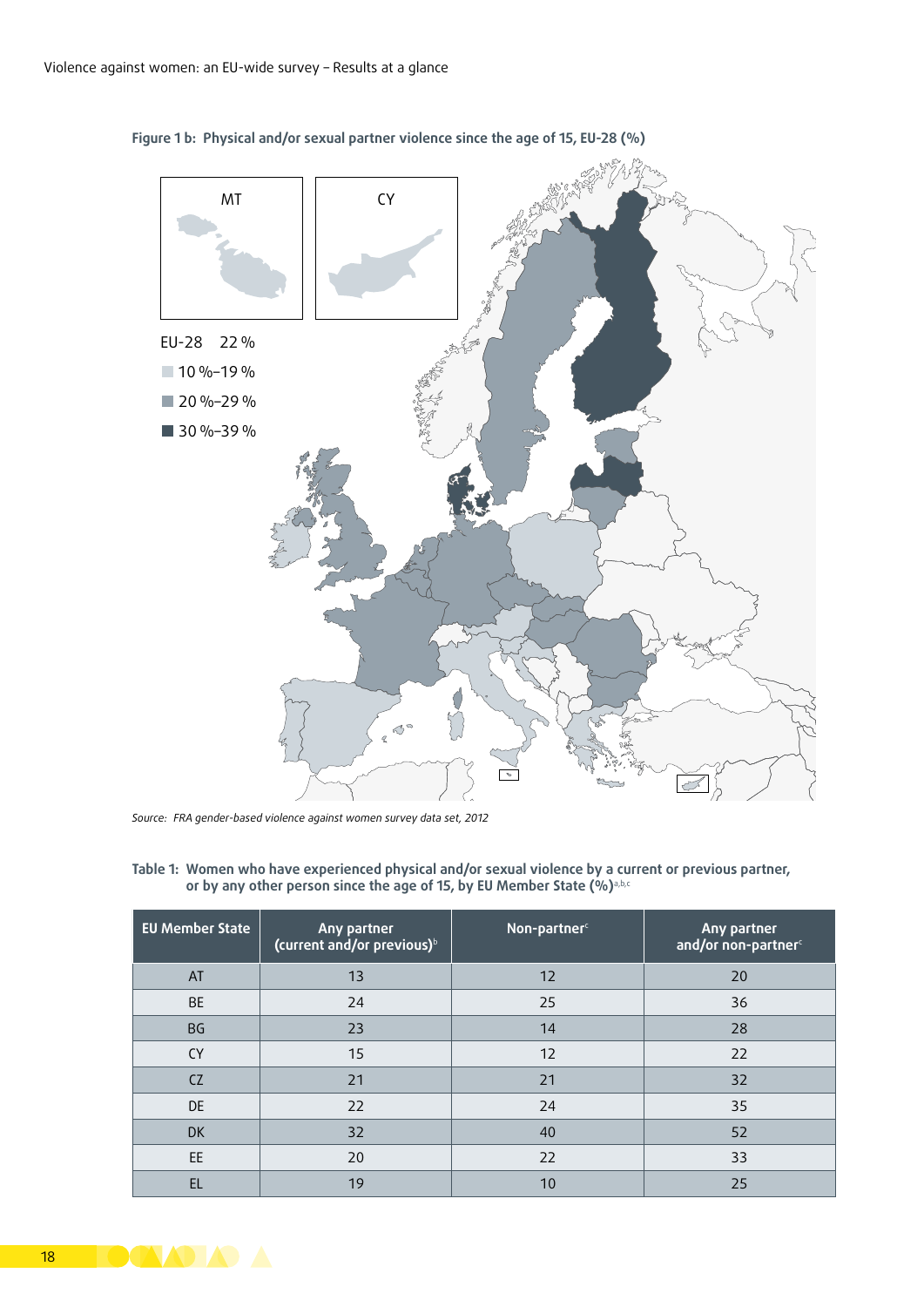| <b>EU Member State</b> | Any partner<br>(current and/or previous) <sup>b</sup> | Non-partner <sup>c</sup> | Any partner<br>and/or non-partner |
|------------------------|-------------------------------------------------------|--------------------------|-----------------------------------|
| ES                     | 13                                                    | 16                       | 22                                |
| F1                     | 30                                                    | 33                       | 47                                |
| <b>FR</b>              | 26                                                    | 33                       | 44                                |
| <b>HR</b>              | 13                                                    | 13                       | 21                                |
| HU                     | 21                                                    | 14                       | 28                                |
| IE                     | 15                                                    | 19                       | 26                                |
| $\mathsf{I}\mathsf{T}$ | 19                                                    | 17                       | 27                                |
| LT                     | 24                                                    | 16                       | 31                                |
| LU                     | 22                                                    | 25                       | 38                                |
| LV                     | 32                                                    | 17                       | 39                                |
| MT                     | 15                                                    | 15                       | 22                                |
| NL                     | 25                                                    | 35                       | 45                                |
| PL                     | 13                                                    | 11                       | 19                                |
| PT                     | 19                                                    | 10                       | 24                                |
| <b>RO</b>              | 24                                                    | 14                       | 30                                |
| SE                     | 28                                                    | 34                       | 46                                |
| SI                     | 13                                                    | 15                       | 22                                |
| SK                     | 23                                                    | 22                       | 34                                |
| <b>UK</b>              | 29                                                    | 30                       | 44                                |
| <b>EU-28</b>           | 22                                                    | 22                       | 33                                |

*Notes: a The results in the first two columns of the Table do not sum up to the results in the third column due to the different computational*  base of the results (results on partner violence are based on respondents who have or have had a partner, as opposed to all women) *and the fact that some respondents have experienced violence by both their partners and non-partners.*

*b Out of all women who were either married, living together with someone without being married, or involved in a relationship (without living together) at the time of the interview, or at any time in the past (n = 40,192). c Out of all respondents (N = 42,002).*

*Source: FRA gender-based violence against women survey data set, 2012*

#### Characteristics of physical violence

- ► Some 31 % of women have experienced one or more acts of *physical* violence (see Box 1) since the age of 15 (Table 2). While women are most likely to indicate that they were pushed or shoved, excluding this form of violence has only a limited effect on the overall prevalence of physical violence, bringing it down from 31 % to 25 %. This result reflects the fact that many women who say they have been pushed or shoved have also experienced other forms of physical violence.
- ► The most common forms of physical violence involve pushing or shoving, slapping or grabbing, or pulling a woman's hair.

#### Characteristics of sexual violence

► In total, 11 % of women have experienced some form of *sexual* violence (see Box 1) since they were 15 years old, either by a partner or some other person. While some women indicate they have experienced one form of sexual violence, other women indicate they have experienced multiple forms of sexual violence.

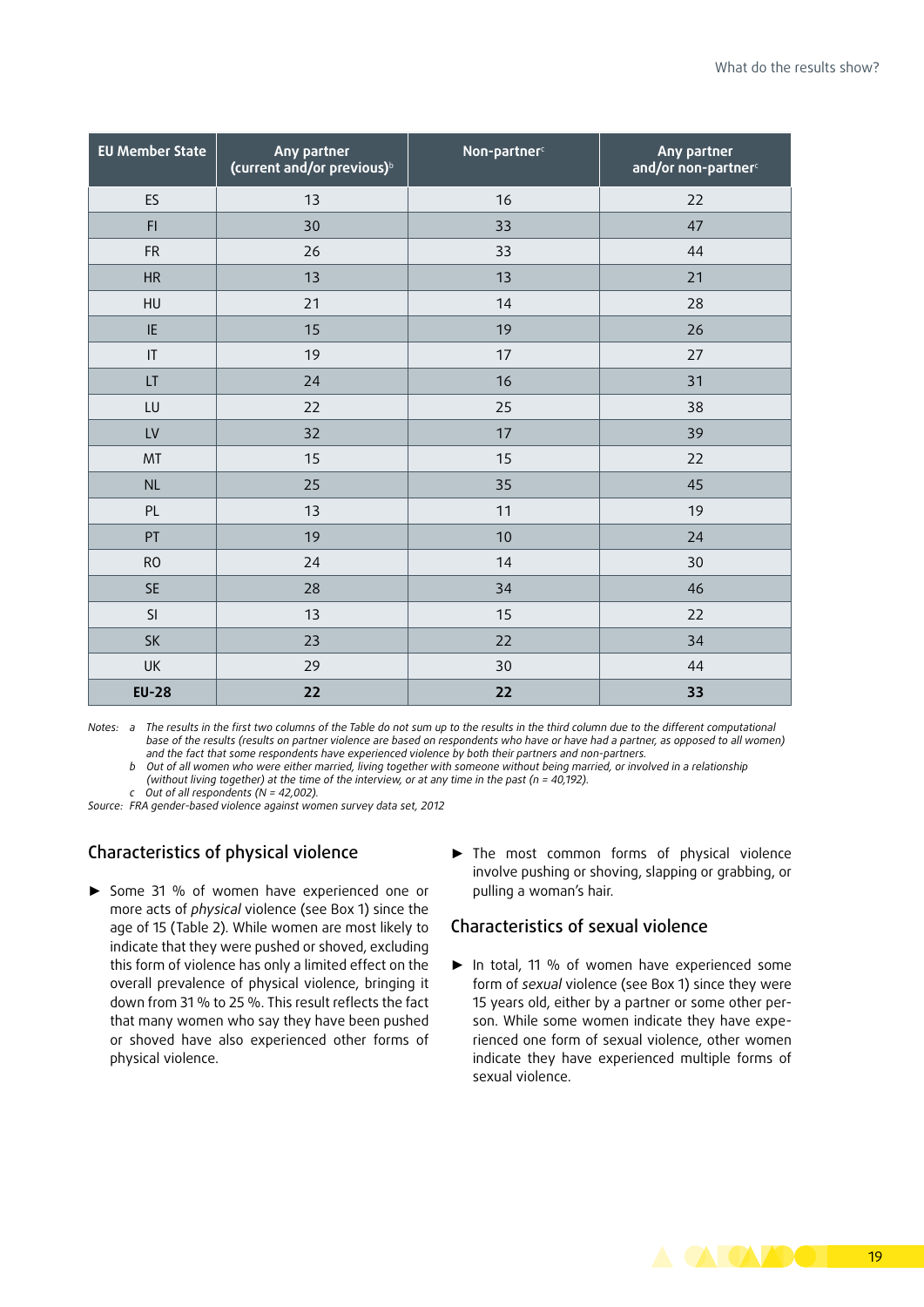**Table 2: Women who have experienced various forms of physical violence by a partner or by other persons since the age of 15, EU-28 (%)**a,b,c

| Type of physical violence                         | Current partner <sup>a</sup> | <b>Previous</b><br>partnerb | Non-partner <sup>c</sup> | Any partner and/<br>or non-partner |
|---------------------------------------------------|------------------------------|-----------------------------|--------------------------|------------------------------------|
| Pushed or shoved                                  | 5                            | 19                          | 13                       | 23                                 |
| Slapped                                           | $\overline{4}$               | 15                          | 8                        | 17                                 |
| Hard object thrown at them                        | $\overline{2}$               | 8                           | $\overline{4}$           | 9                                  |
| Grabbed or pulled by the hair                     | $\overline{2}$               | 10                          | 7                        | 13                                 |
| Beat with a fist or a hard<br>object, or kicked   |                              | 9                           | 5                        | 10                                 |
| Burned                                            | $\Omega$                     | $\mathbf{1}$                | $\Omega$                 |                                    |
| Tried to suffocate or strangle                    |                              | 5                           |                          | 4                                  |
| Cut, stabbed or shot                              | 0                            | 1                           |                          |                                    |
| Beat head against something                       |                              | 5                           | $\mathcal{P}$            | 4                                  |
| Any of the above                                  | 7                            | 24                          | 20                       | 31                                 |
| Any of the above, excluding<br>'pushed or shoved' | 5                            | 20                          | 15                       | 25                                 |

*Notes: a Out of all women who were either married, living together with someone without being married, or involved in a relationship (without living together) at the time of the interview (n = 30,675).*

*b Out of all women who had, in the past, either been married, living together with someone without being married, or involved in a relationship (without living together) at least once (n = 25,870).*

*c Out of all respondents (N = 42,002).*

*Source: FRA gender-based violence against women survey data set, 2012*

#### The extent of rape

One in 20 women (5 %) has been raped since the age of 15. This figure is based on responses to the question: "Since you were 15 years old until now, how often has someone forced you into sexual intercourse by holding you down or hurting you in some way?"

In a number of EU jurisdictions, the legal definition of rape extends beyond the requirement that the perpetrator uses physical force. In this regard, the extent of rape in the EU could be in excess of 5 %. Some incidents of rape may also have been encompassed within women's responses to another survey question: "Since you were 15 years old until now, how often has someone made you take part in any form of sexual activity when you did not want to or you were unable to refuse?"

The survey results for rape need to be looked at alongside findings to other survey questions on sexual violence. The FRA survey asked women about their experiences with regard to four forms of sexual violence. Women could indicate which of the forms they have

experienced, if any. The following describes the results of women's experiences since the age of 15:

- ► 5 % of women have been forced into sexual intercourse;
- ► 6 % of women indicate that somebody has attempted to force them into sexual intercourse;
- ► 6 % of women say that somebody has made them take part in sexual activity when they did not want to or when they were unable to refuse;
- ► 6 % of women have agreed to sexual activity because they were afraid what would happen if they did not.
- ► Of those women who indicate they have been victims of sexual violence by a non-partner, almost one in 10 women indicates that more than one perpetrator was involved in the incident when describing the details of the *most serious* incident of sexual violence they have experienced.

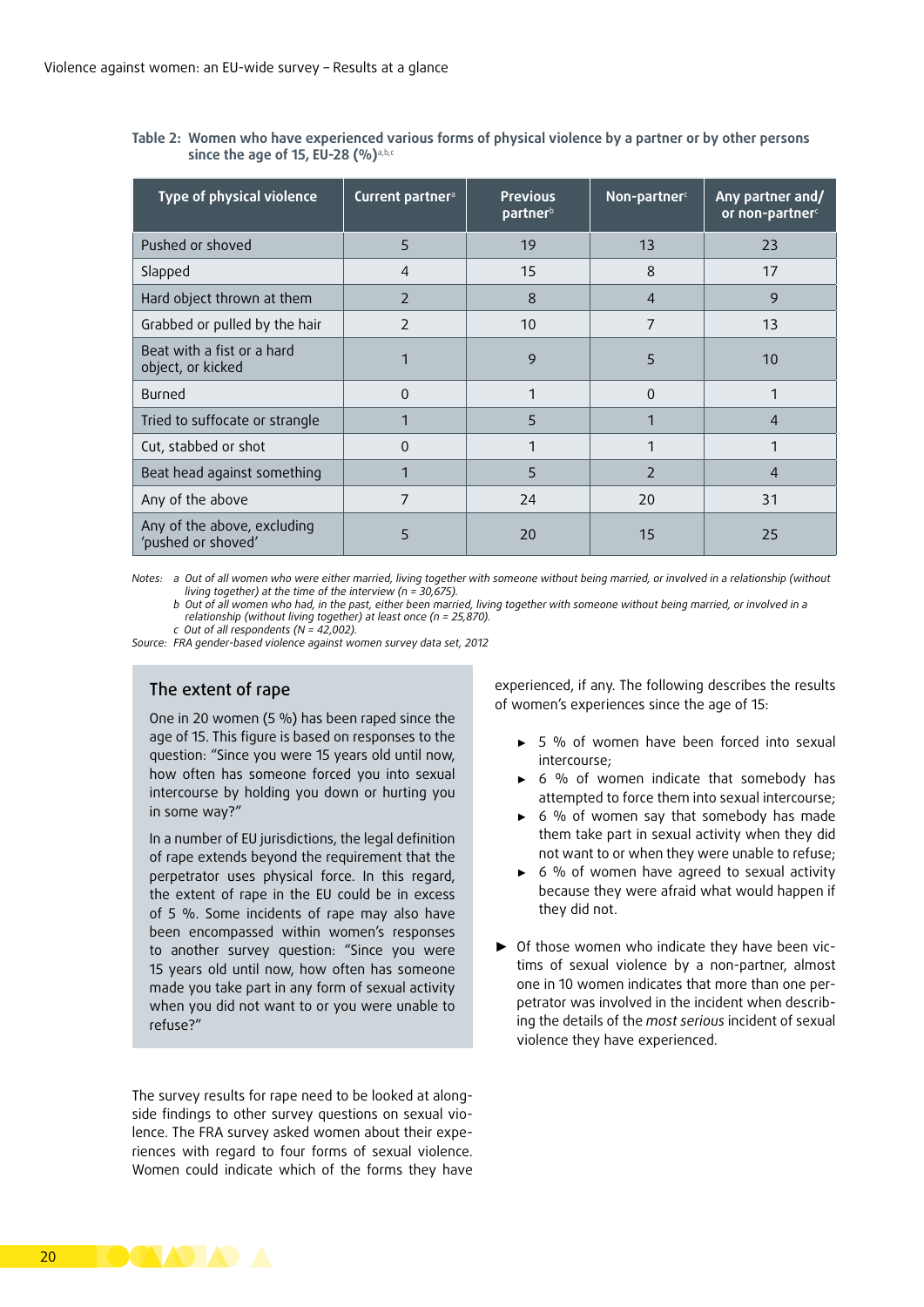|           | <b>Physical violence</b> | <b>Sexual violence</b> |
|-----------|--------------------------|------------------------|
| Male      | 67                       | 97                     |
| Female    | 26                       |                        |
| Both      |                          | ι.                     |
| No answer |                          |                        |
| n         | 7,207                    | 2,296                  |

<span id="page-22-0"></span>**Table 3: Sex of the perpetrators of physical and sexual violence since the age of 15 when perpetrator was other than a current or previous partner, EU-28 (%)**

*Source: FRA gender-based violence against women survey data set, 2012*

#### Repeated incidents of sexual violence

Over half of the women who have been raped by their current partner, or whose current partner has attempted to rape them or to make them take part in sexual activity when they were unable to refuse, has experienced more than one incident of sexual violence. In the case of rape, about one third of victims (31 %) has experienced six or more incidents by their current partner.

The results concerning sexual violence by previous partners show a similar pattern. Depending on the type of sexual violence, one third to one quarter of victims has experienced more than one incident.

#### Details of intimate partner violence

- ► One third of victims (34 %) of physical violence by a previous partner experienced four or more different forms of physical violence.
- ► Whereas in most cases violence by a previous partner occurred during the relationship, one in six women (16 %) who has been victimised by a previous partner experienced violence after the relationship had broken up.

#### Violence during pregnancy

Of those women who experienced violence by a previous partner and were pregnant during this relationship, 42 % experienced violence by this previous partner while pregnant. In comparison, of those women who experienced violence by their current partner, 20 % experienced violence by their current partner while pregnant. The difference in these figures could reflect the fact that women are less able or willing to report violence by current partners when interviewed – although this assumption requires further exploration.

#### Details of non-partner violence

- ► One in five women (22 %) has experienced physical violence by someone other than their partner since the age of 15.
- ► Out of those women who have experienced *physical* violence by someone other than their partner, 67 % say that the perpetrator was male and a further 7 % say they have experienced physical violence by both male and female perpetrators. In the case of sexual violence, 97 % of women say that the perpetrator was male (Table 3).

## 2.2. Consequences of violence

#### Effects of violence on the victim

- ► When talking about the most serious incident of sexual violence, women say that their emotional responses at the time were mostly those of fear, anger and shame about what has happened to them. Women who experienced sexual violence by someone who was not their partner also indicated high levels of shock.
- ► With respect to the long-term psychological consequences of violence (see Table 4), victimisation by partners or other persons made victims suffer from a loss of self-confidence, and it left them feeling vulnerable and anxious.
- ► Victims of sexual violence indicate that they often suffer from a higher number of psychological consequences.
- ► Women are more likely to experience various longterm psychological consequences as a result of partner violence than those who experience violence by a perpetrator who was not a partner. This may reflect not only reactions to the most serious incident of violence by a partner, as asked about in

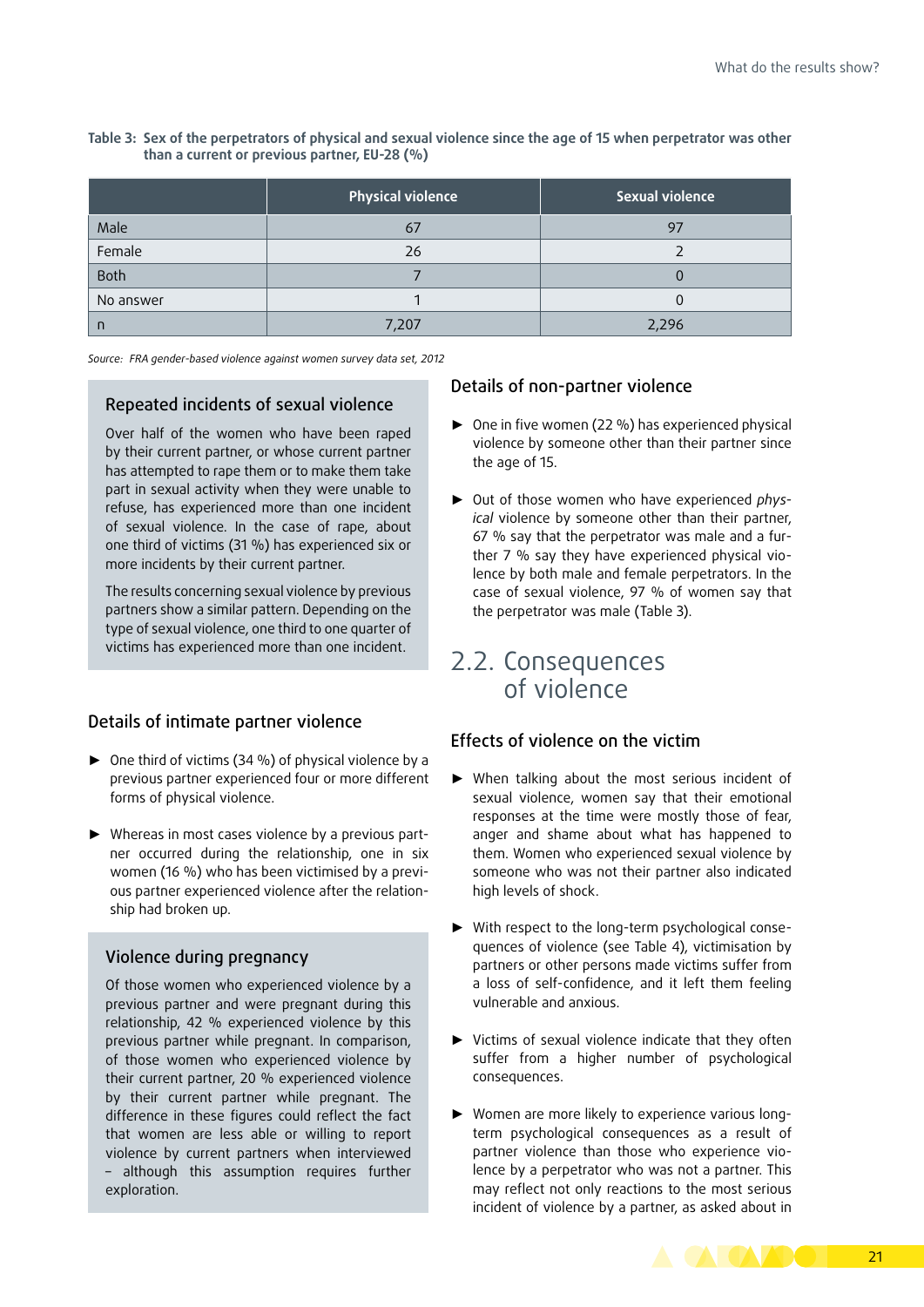the survey, but also the fact that violence by a partner is more likely to have involved several incidents over a long period of time.

#### Contact with police and other services

► One third of victims of partner violence (33 %) and one quarter of victims of non-partner violence (26 %) contacted either the police or some other organisation, such as a victim support organisation, following the most serious incident of violence. The higher reporting rate for partner violence may reflect a common situation where women have experienced several incidents of violence in a relationship before they decide to report the most serious incident in an effort to stop the violence from recurring or escalating, whereas non-partner

violence is more likely to involve isolated incidents with less risk of reoccurrence. Table 5 provides a breakdown of information concerning contact and non-contact with services by perpetrator and type of violence.

- ► In total, victims reported the most serious incident of partner violence to the police in 14 % of cases and the most serious incident of non-partner violence in 13 % of cases.
- ► For about one quarter of victims, feeling ashamed or embarrassed about what has happened was the reason for not reporting the most serious incident of sexual violence by a partner or a non-partner to the police or any other organisation.

|                                   | Any partner<br>(current and/or previous) |                           | Non-partner          |                           |
|-----------------------------------|------------------------------------------|---------------------------|----------------------|---------------------------|
|                                   | Physical<br>violence                     | <b>Sexual</b><br>violence | Physical<br>violence | <b>Sexual</b><br>violence |
| Type of psychological consequence |                                          |                           |                      |                           |
| Depression                        | 20                                       | 35                        | 8                    | 23                        |
| Anxiety                           | 32                                       | 45                        | 23                   | 37                        |
| Panic attacks                     | 12                                       | 21                        | 8                    | 19                        |
| Loss of self-confidence           | 31                                       | 50                        | 17                   | 40                        |
| Feeling vulnerable                | 30                                       | 48                        | 24                   | 47                        |
| Difficulty in sleeping            | 23                                       | 41                        | 13                   | 29                        |
| Concentration difficulties        | 12                                       | 21                        | $\overline{7}$       | 16                        |
| Difficulties in relationships     | 24                                       | 43                        | 9                    | 31                        |
| Other                             | 3                                        | 5                         | $\overline{4}$       | $\overline{4}$            |
| Number of categories selected     |                                          |                           |                      |                           |
| None                              | 28                                       | 9                         | 43                   | 16                        |
| $\mathbf{1}$                      | 26                                       | 21                        | 28                   | 25                        |
| $2 - 3$                           | 27                                       | 31                        | 19                   | 35                        |
| 4 or more                         | 17                                       | 38                        | 8                    | 24                        |
| No answer                         | 2                                        | (1)                       | $\overline{2}$       | $\mathbf{1}$              |
| $\mathsf{n}$                      | 5,415                                    | 1,863                     | 4,237                | 1,847                     |

#### **Table 4: Long-term psychological consequences of the most serious incident of violence since the age of 15, by type of violence and perpetrator (%)**a,b

*Notes: a Respondents were able to give more than one answer, so categories may total to more than 100 %.*

*b Results based on a small number of responses are statistically less reliable, so observations based on fewer than 30 responses are put in brackets and observations based on fewer than five responses are suppressed (denoted with '-').*

*Source: FRA gender-based violence against women survey data set, 2012*

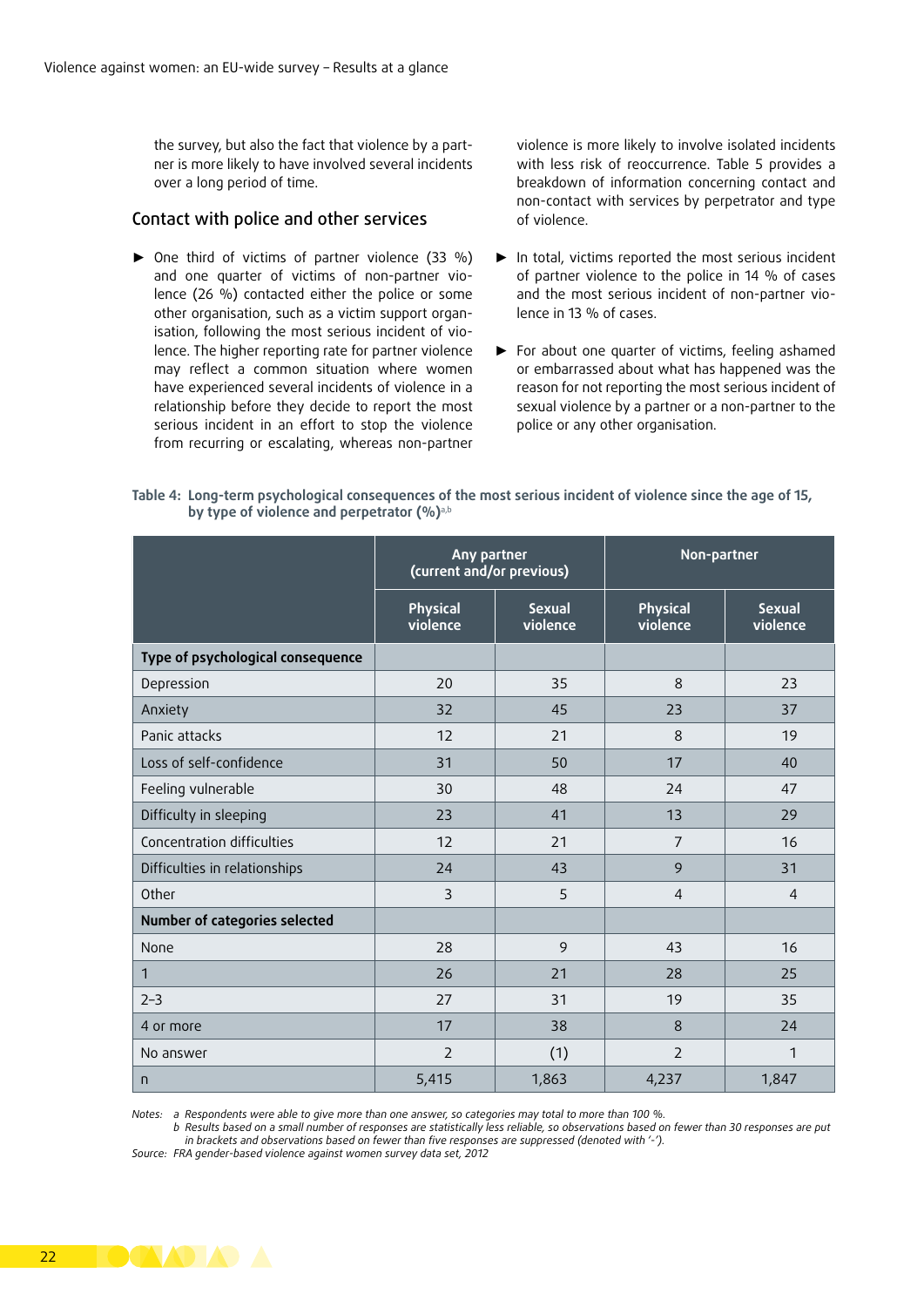#### <span id="page-24-0"></span>Unmet needs of victims

► When asked which type of help would have been useful, women indicate that, as a result of the most serious incident of violence, first and foremost they wanted to have someone to talk to and support them (33 %–54 %) depending on the type of violence and perpetrator), followed by protection (12 %–25 %) and other practical help (13 %–21 %).

#### Overcoming the violence

► Most victims (57 %–60 % depending on the perpetrator and type of violence) have shared their experiences with someone concerning the most serious incident that they have experienced (Table 5). About one third of victims of partner violence (35 %) credited the support of their family and friends in helping them to overcome the violence.

| Table 5: Contacting services and talking to other people about the most serious incident since the age of 15, |
|---------------------------------------------------------------------------------------------------------------|
| by type of violence and perpetrator $(\% )$ <sup>3</sup>                                                      |

|                                                      | Any partner<br>(current and/or previous) |                           | Non-partner          |                           |  |
|------------------------------------------------------|------------------------------------------|---------------------------|----------------------|---------------------------|--|
|                                                      | Physical<br>violence                     | <b>Sexual</b><br>violence | Physical<br>violence | <b>Sexual</b><br>violence |  |
| Respondent contacted the police or other<br>services | 31                                       | 39                        | 24                   | 30                        |  |
| Talked to somebody else                              | 36                                       | 28                        | 44                   | 37                        |  |
| Did not talk to anyone                               | 32                                       | 32                        | 31                   | 33                        |  |
| No answer                                            | 1                                        | (0)                       |                      |                           |  |
| n                                                    | 5,415                                    | 1,863                     | 4,237                | 1,847                     |  |

*Note: a Results based on a small number of responses are statistically less reliable, so observations based on fewer than 30 responses are put in brackets and observations based on fewer than five responses are suppressed (denoted with '-'). Source: FRA gender-based violence against women survey data set, 2012*

## 2.3. Psychological partner violence

- ► One in three women (32 %) has experienced psychologically abusive behaviour by an intimate partner, either by her current partner or a previous partner. This includes behaviour such as belittling or humiliating the respondent in public or private; forbidding her to leave the house or locking her up; making her watch pornographic material against her wishes; scaring or intimidating her on purpose; and threatening her with violence or threatening to hurt someone else the respondent cares about.
- ► Overall, 43 % of women have experienced some form of psychological violence by an intimate partner (Figure 2 a). This may include psychologically abusive behaviour and other forms of psychological violence such as controlling behaviour (for example,

trying to keep a woman from seeing her friends or visiting her family or relatives), economic violence (such as forbidding a woman to work outside the home) and blackmail (Table 6).

- ► The most common forms of psychological violence involve a partner belittling or humiliating a woman in private, insisting on knowing where she is in a way that goes beyond general concern, and getting angry if she speaks to other men. One woman in four has experienced each of these in their intimate relationships.
- ► Some 5 % of women have experienced economic violence in their current relationship, and 13 % of women have experienced some form of economic violence in past relationships. This includes the partner preventing her from making independent decisions on family finances, or forbidding her to work outside the home.

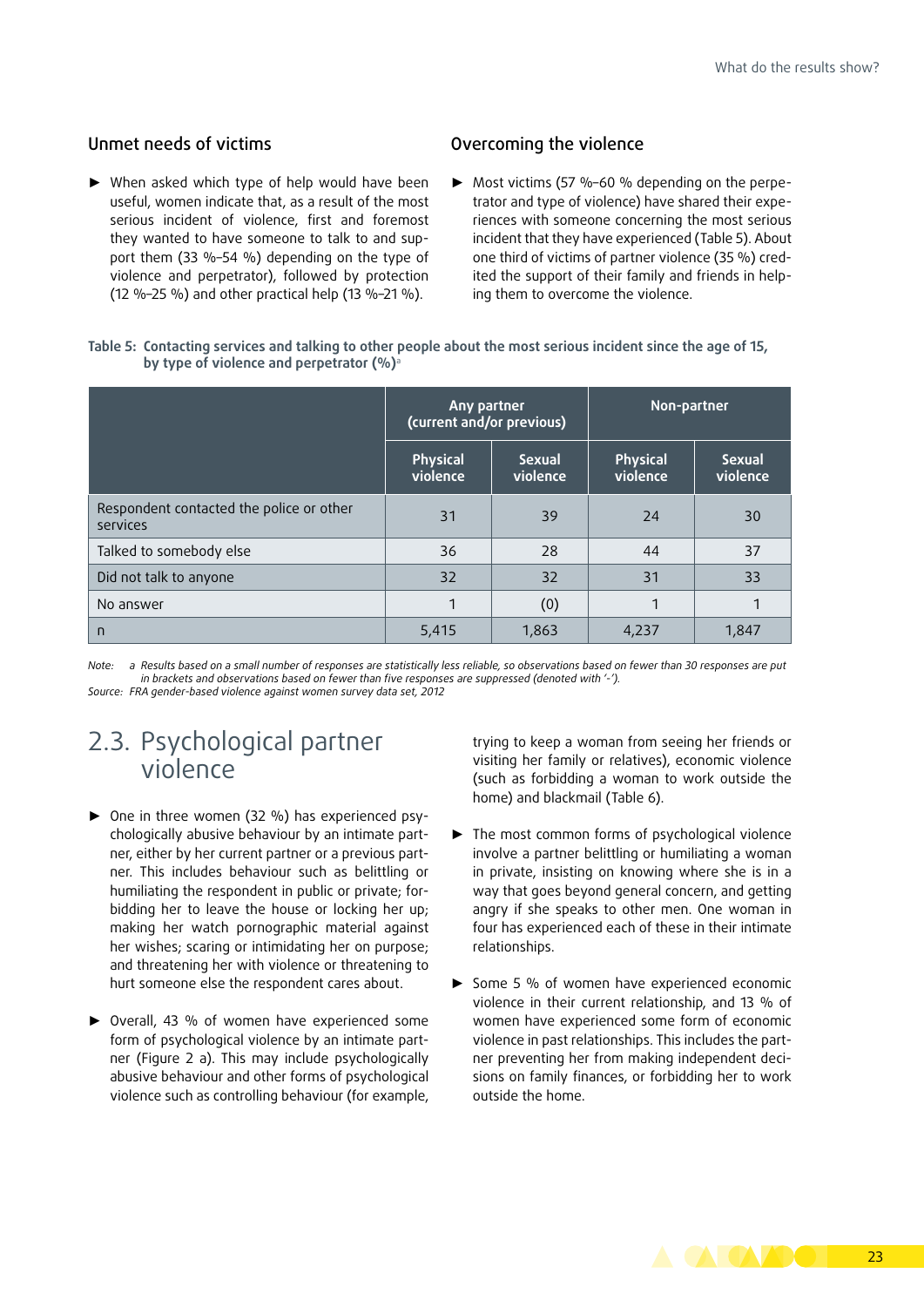#### Box 2: What the survey asked – psychological violence

How often does your current partner/Did any previous partner ever...

- Try to keep you from seeing your friends?
- Try to restrict your contact with your family of birth or relatives?
- Insist on knowing where you are in a way that goes beyond general concern?
- Get angry if you speak with another man? (or another woman, if the partner is a woman)
- Become suspicious that you are unfaithful?
- Prevent you from making decisions about family finances and from shopping independently?
- Forbid you to work outside the home?
- Forbid you to leave the house, take away car keys or lock you up?

How often would you say that your current partner has/Has any previous partner ever...

- Belittled or humiliated you in front of other people?
- Belittled or humiliated you in private?
- Done things to scare or intimidate you on purpose, for example by yelling and smashing things?
- Made you watch or look at pornographic material against your wishes?
- Threatened to take the children away from you?
- Threatened to hurt your children?
- Hurt your children?
- Threatened to hurt or kill someone else you care about

How often has something like this happened to you? Your current partner/any of your previous partners has...

• Threatened to hurt you physically?

#### **Table 6: Psychological partner violence, by type of abuse and by type of partner (%)**<sup>a</sup>

|                                  | Current<br>partnerb | <b>Previous</b><br>partner <sup>c</sup> | Any partner<br>(current and/or previous) <sup>d</sup> |
|----------------------------------|---------------------|-----------------------------------------|-------------------------------------------------------|
| Controlling behaviour            | 16                  | 40                                      | 35                                                    |
| Economic violence                |                     | 13                                      | 12                                                    |
| Abusive behaviour                | 15                  | 37                                      | 32                                                    |
| Blackmail with/abuse of children |                     | 14                                      | 8                                                     |
| Any psychological abuse          | 23                  | 48                                      | 43                                                    |

*Notes: a For current partners, the percentage refers to women who say that they have experienced a particular form of psychological violence at least sometimes during the relationship. In the case of previous partners, the survey asked if respondents have ever experienced each of the forms of psychological violence by any previous partner. The column 'Any partner' refers to the combination of these two figures, that is, women who have experienced psychological violence at least sometimes in the current relationship or ever by any previous partners.*

*b Based on all women who have a current partner, that is who were married, living together with someone without being married, or*  involved in a relationship at the time of the interview (n = 30,675), except the item on blackmail with/abuse of children, which is based *on all women who have a current partner and who have or have had children in their care (n = 24,770).*

*c Based on all women who have a previous partner, that is who had been married, living together with someone without being married, or involved in a relationship at least once in the past (n = 25,870), except the item on blackmail with/abuse of children, which is based on all women who have a previous partner and who have or have had children in their care (n = 14,469).*

*d Out of all women who were married, living together with someone without being married, or involved in a relationship at the time of the interview, or at any time in the past (n = 40,192), except the item on blackmail with/abuse of children, which is based on all women who have a current or previous partner and who have or have had children in their care (n = 31,418).*

*Source: FRA gender-based violence against women survey data set, 2012*

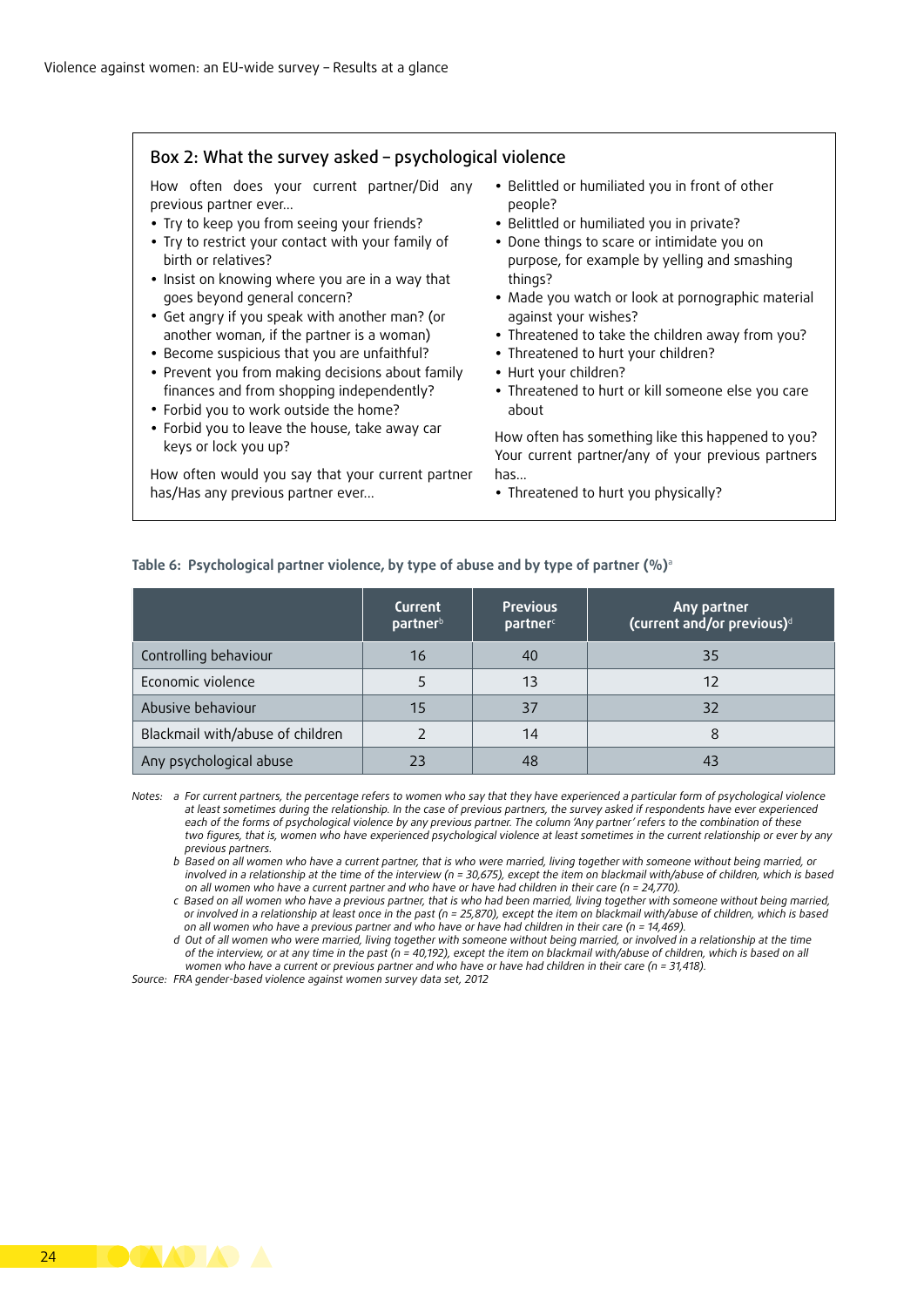

#### **Figure 2 a: Psychological violence by a partner since the age of 15, EU-28 (%)**

*Source: FRA gender-based violence against women survey data set, 2012*

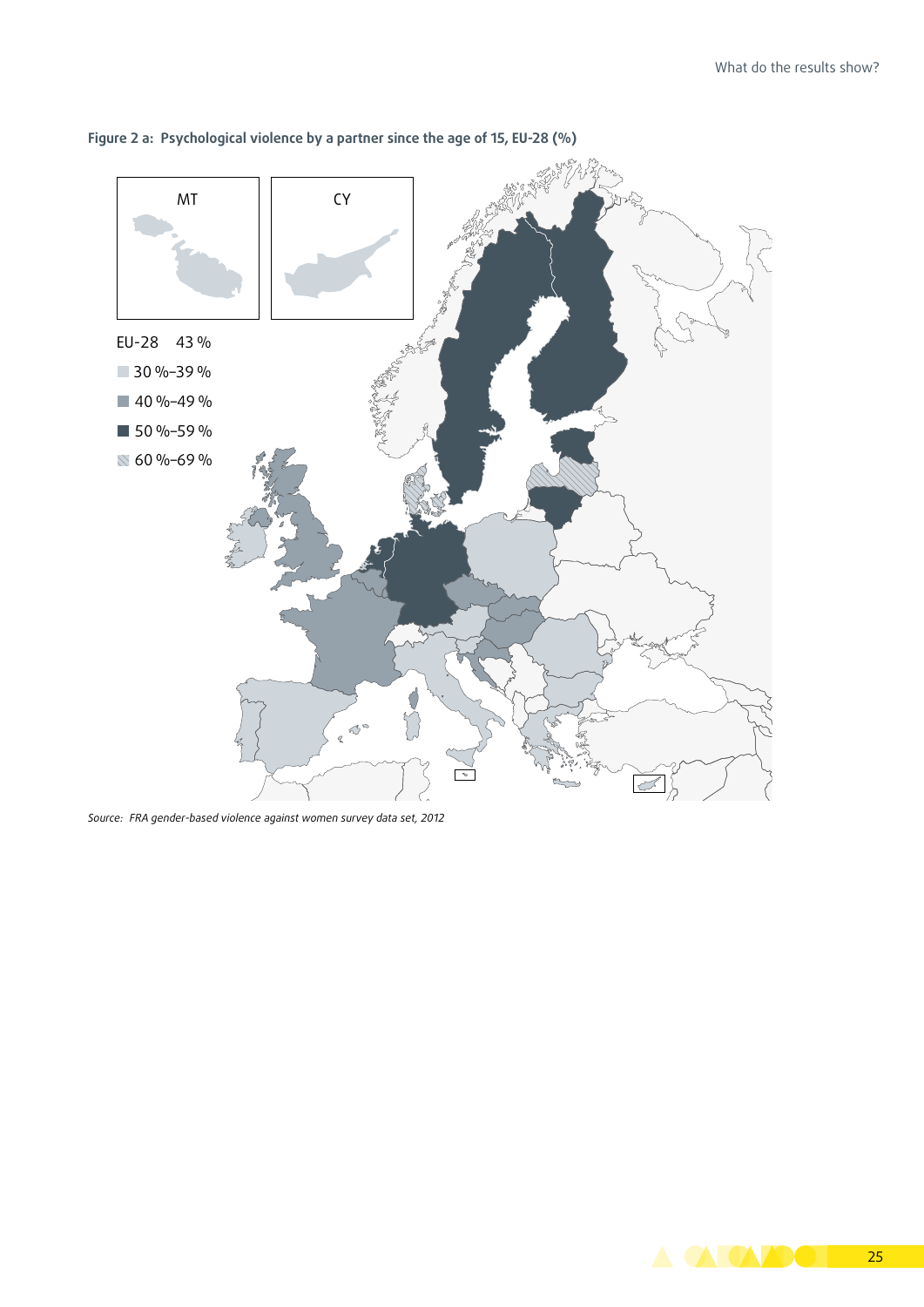<span id="page-27-0"></span>**Figure 2 b: Psychological violence by current partner during the relationship and the number of different forms of psychological violence experienced by women, EU-28 (%)**a,b



*Notes: a Based on all respondents who have a current partner (n = 30,675). b Taken individually, the sum of the categories 'one form', '2–3 forms' and '4 or more forms' totals 24 %, while on the whole 23 % of women have experienced one or more forms of psychological violence. This difference is due to rounding. Source: FRA gender-based violence against women survey data set, 2012*

- ► Of women who are currently in a relationship, 7 % have experienced four or more different forms of psychological violence by their current partner (Figure 2 b).
- ► Most women who experience several (four or more) forms of psychological violence also indicated in the survey that their current partner has been physically and/or sexually violent against them.
- ► The likelihood of psychological violence in a woman's current relationship increases together with an increase in her partner's heavy alcohol use. The more often a current partner drinks so much that he gets drunk, the more common it is for the relationship to involve psychological violence.

## 2.4. Stalking

- ► In the EU-28, 18 % of women have experienced stalking since the age of 15 (Figure 3 a), and 5 % of women have experienced it in the 12 months before the survey interview. This corresponds to about 9 million women in the EU-28 experiencing stalking within a period of 12 months.
- ► Some 14 % of women have received offensive or threatening messages or phone calls repeatedly from the same person, and 8 % have been followed around or experienced somebody loitering outside their home or workplace. Out of all women surveyed, 3 % have experienced stalking that involved the same person repeatedly damaging her property.

► One in 10 women (9 %) has been stalked by their previous partner (Figure 3 b).

#### Box 3: What the survey asked – stalking

You may have been in a situation where the same person has been repeatedly offensive or threatening towards you. For the next questions I would like to ask you to think about both your current and previous partners as well as other people. Since you were 15 years old until now/ in the past 12 months, has the same person repeatedly done one or more of the following things to you:

- Sent you emails, text messages (SMS) or instant messages that were offensive or threatening?
- Sent you letters or cards that were offensive or threatening?
- Made offensive, threatening or silent phone calls to you?
- Posted offensive comments about you on the internet?
- Shared intimate photos or videos of you, on the internet or by mobile phone?
- Loitered or waited for you outside your home, workplace or school without a legitimate reason?
- Deliberately followed you around?
- Deliberately interfered with or damaged your property?

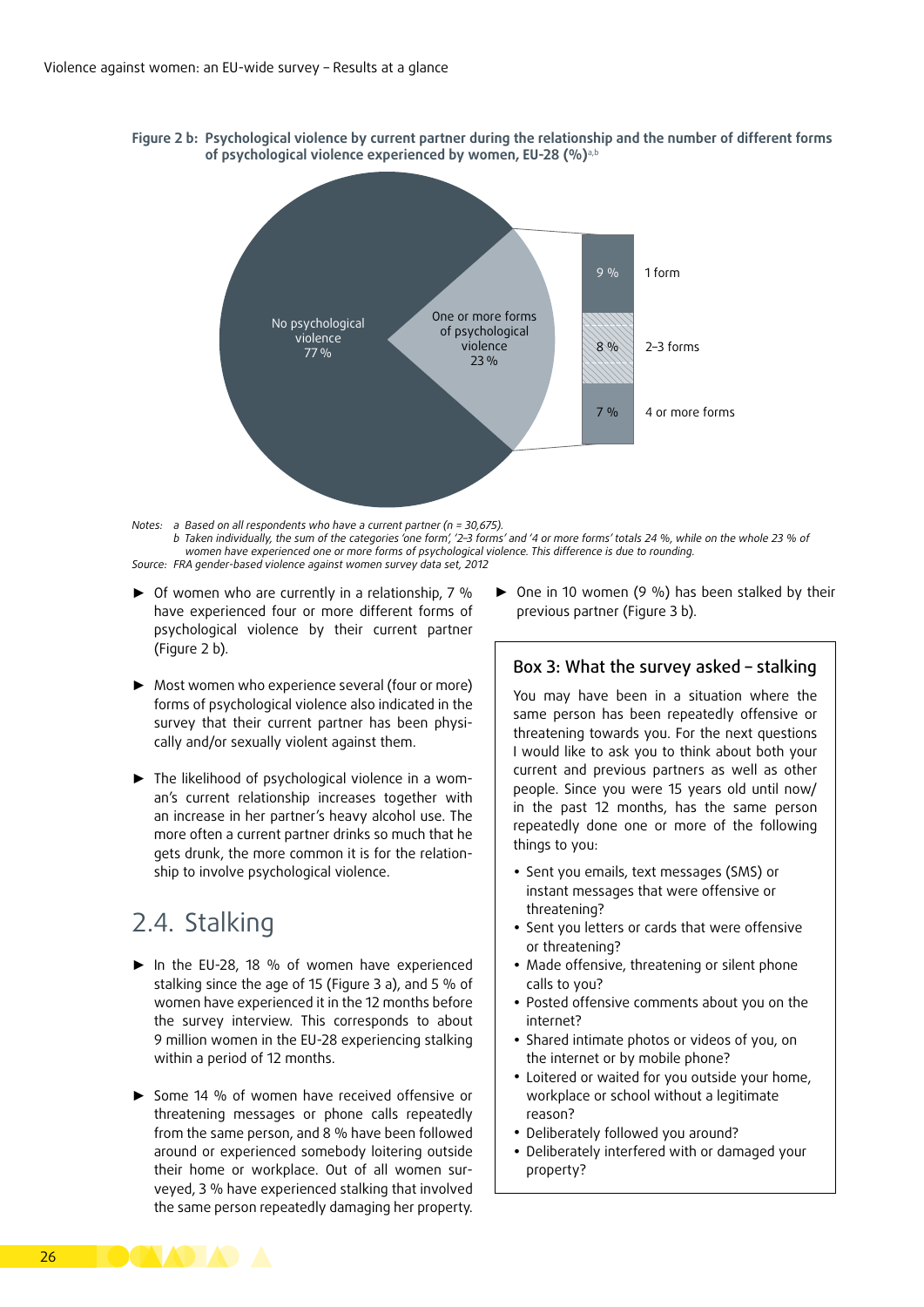

**Figure 3 a: Prevalence of stalking, women's experiences since the age of 15, EU-28 (%)**

*Note: Based on all respondents (N = 42,002). Source: FRA gender-based violence against women survey data set, 2012*





*Notes: Current partner n = 31,007; previous partner n = 25,936; known person N = 42,002; unknown person N = 42,002. Based on the incident(s) they have experienced, women could indicate more than one perpetrator. Source: FRA gender-based violence against women survey data set, 2012*

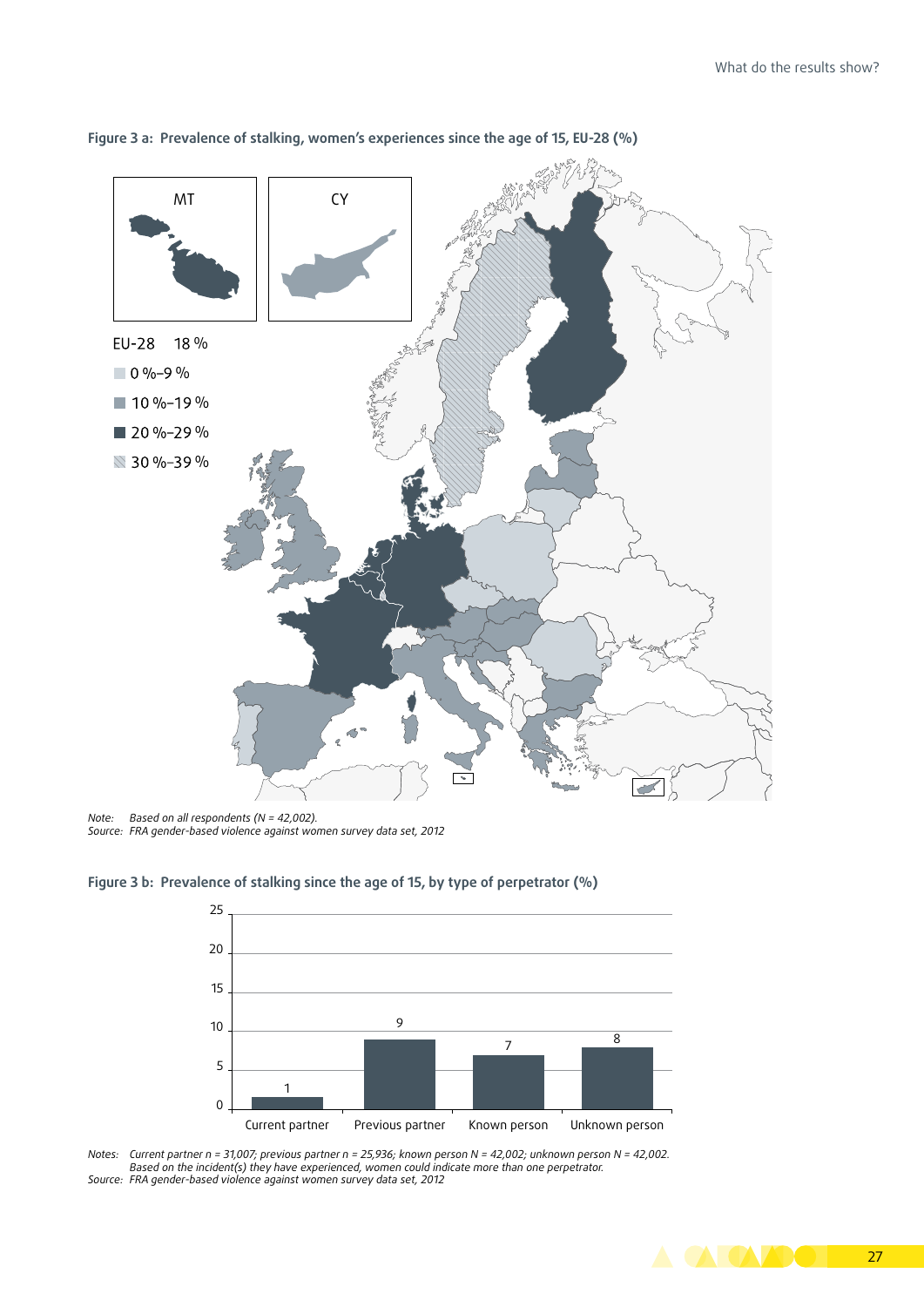- <span id="page-29-0"></span>► Cyberstalking – stalking by means of email, text messages or the internet – affects young women in particular. Four per cent of all 18 to 29-year-old women, or 1.5 million, in the EU-28 have experienced cyberstalking in the 12 months before the interview, compared with 0.3 % of women who are 60 years old or older.2
- ► Out of all women victims of stalking, one in five (21 %) has experienced stalking that has lasted over two years.
- ► One in five victims of stalking (23 %) has had to change her phone number or email address as a result of the most serious incident of stalking.
- ► Three quarters of stalking cases (74 %) never came to the attention of the police, even though this involved the most serious case of stalking that the respondents referred to in the survey.

## 2.5. Sexual harassment

Research has shown that individuals differ in their perception of what constitutes 'sexual harassment'. Variation in the subjective meaning given to behaviour is also a reflection of prevalent social and cultural values, norms and attitudes concerning gender roles and appropriate interaction between the sexes.

- ► Depending on the number of different forms of sexual harassment that were asked about in the survey, an estimated 83 million to 102 million women (45 % to 55 % of women) in the EU-28 have experienced sexual harassment since the age of 15.
- ► An estimated 24 million to 39 million women (13 % to 21 %) in the EU-28 have experienced sexual harassment in the 12 months before the interview alone.

#### Overall prevalence of sexual harassment

► Based on *all* 11 items used in the survey to measure sexual harassment (see Box 4 for a list of these items), every second woman (55 %) in the EU has experienced sexual harassment at least once since the age of 15, and one in five women (21 %) in the 12 months before the survey interview (Figure 4).

- ► When looking *only* at six specific forms of sexual harassment (see Box 4 for a list of these selected six items), which have been identified in the survey as more threatening and serious for the respondent: 45 % of women in the EU have experienced these forms of sexual harassment at least once in their lifetime, and 13 % in the last 12 months before the survey interview.
- ► Among women who have experienced sexual harassment at least once since the age of 15, 32 % indicate somebody from the employment context – such as a colleague, a boss or a customer – as a perpetrator.

#### Box 4: What the survey asked – sexual harassment

Some questions about experiences that women may have.

At times you may have experienced people acting towards you in a way that you felt was unwanted and offensive. How often have you experienced any of the following? How often has this happened to you in the past 12 months?

- *Unwelcome touching, hugging or kissing?\**
- *Sexually suggestive comments or jokes that made you feel offended?\**
- Inappropriate invitations to go out on dates?
- Intrusive questions about your private life that made you feel offended?
- Intrusive comments about your physical appearance that made you feel offended?
- Inappropriate staring or leering that made you feel intimidated?
- *Somebody sending or showing you sexually explicit pictures, photos or gifts that made you feel offended?\**
- *Somebody indecently exposing themselves to you?\**
- *Somebody made you watch or look at pornographic material against your wishes?\**
- *Unwanted sexually explicit emails or SMS messages that offended you?\**
- Inappropriate advances that offended you on social networking websites such as Facebook, or in internet chat rooms?

The asterisk ('\*') indicates *six items which could be considered as the most serious* (out of the total list of 11 items asked about). The results concerning these six items have been analysed separately in order to assess the effect of the selection of items to the extent of sexual harassment, as measured in the survey.



In the survey, women could indicate that they do not use a mobile phone, email, social media or internet in general. The results on cyberstalking, as well as those on cyberharassment later in this report, are based on the experiences of those women who do use these modes of communication. The survey results therefore accommodate for the differences between EU Member States in the extent to which people have access to the internet and use mobile phones.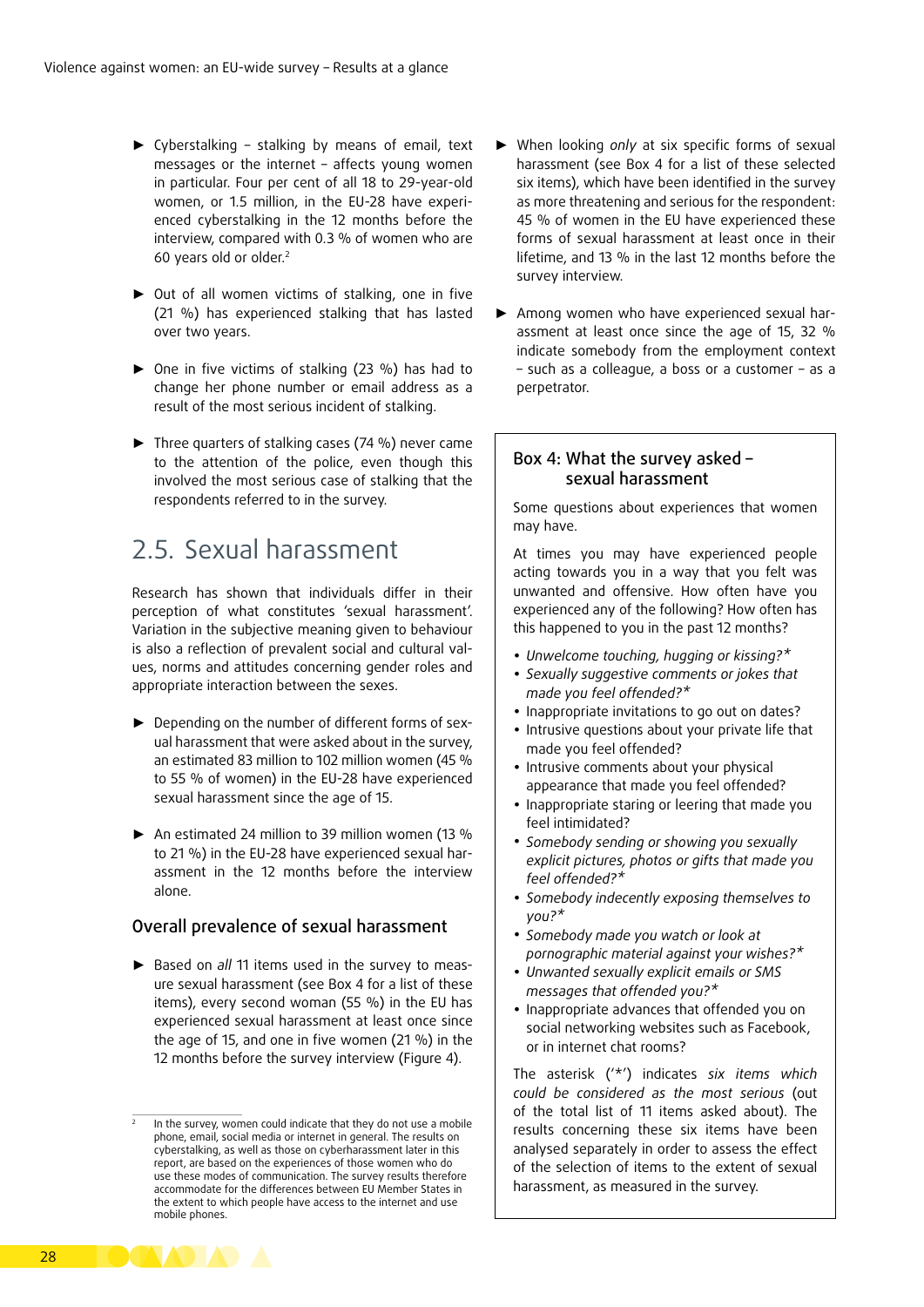

**Figure 4: Prevalence of sexual harassment in the 12 months before the survey, based on full and short sets of**  items measuring sexual harassment, by EU Member State (%)<sup>a,b,c</sup>

*Notes: a Out of all respondents (N = 42,002).*

*b Full set includes all 11 items used in the questionnaire to measure sexual harassment (see Box 4).*

*c The short set includes the following six items: "Unwelcome touching, hugging or kissing", "Sexually suggestive comments or jokes that made you feel offended", "Somebody indecently exposing themselves to you", "Sexually explicit emails or SMS messages that offended you", "Sending or showing sexually explicit pictures, photos or gifts that made you feel offended", "Someone making you watch or look at pornographic material against your wishes".*

*Source: FRA gender-based violence against women survey data set, 2012*

#### Characteristics of sexual harassment

Sexual harassment is multidimensional, ranging from physical forms through verbal acts to non-verbal forms such as cyberharassment. Some examples are:

- ► physical forms of harassment 29 % of women in the EU-28 have experienced unwelcome touching, hugging or kissing since they were 15 years old;
- verbal acts of harassment 24  $%$  of women have been subjected to sexually suggestive comments or jokes that offended them;
- ► non-verbal forms including cyberharassment 11 % of women have received unwanted, offensive sexually explicit emails or SMS messages, or offending, inappropriate advances on social networking sites (referring to experiences since the age of 15).
- ► Looking at repeat victimisation, one in five women (19 %) has experienced unwelcome touching, hugging or kissing at least twice since she was 15 years old, and 6 % of women have been subjected to this physical form of harassment more than six times since the age of 15. Some 37 % of all victimised

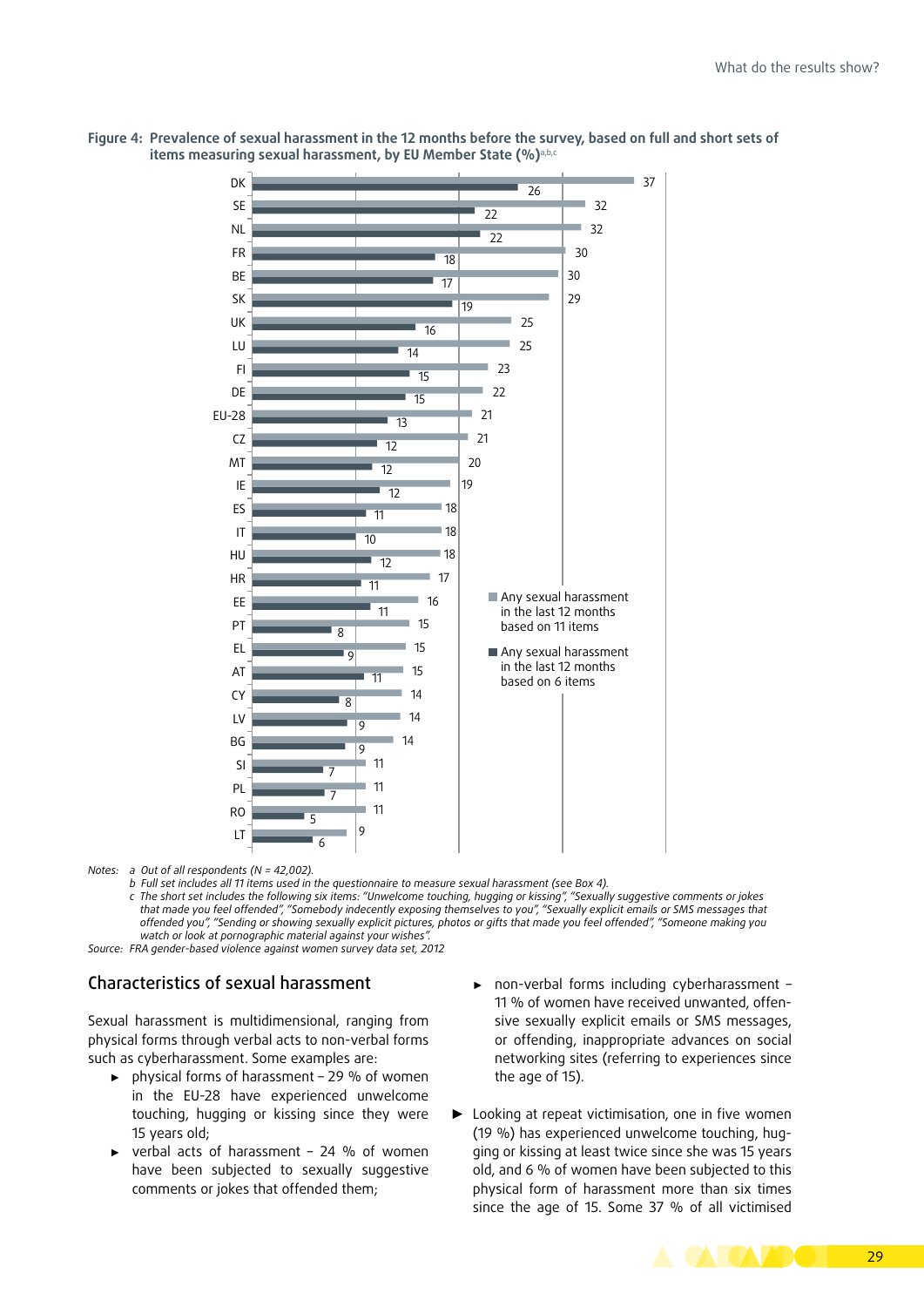women have been confronted with two or three different forms of sexual harassment since the age of 15, 27 % with four to six different forms, and 8 % with seven or more different forms of sexual harassment.

#### Details of sexual harassment

- ► Generally, the risk of exposure to sexual harassment is above average for women aged between 18 and 29 years, and between 30 and 39 years. More than one in three women (38 %) aged between 18 and 29 years experienced at least one form of sexual harassment in the 12 months before the interview, as well as almost one in four women (24 %) between 30 and 39 years of age.
- ► The risk of young women aged 18–29 years becoming a target of threatening and offensive advances on the internet is twice as high as the risk for women aged 40–49 years, and more than three times higher than the risk for women aged 50–59 years (Figure 5).
- ► Sexual harassment is more commonly experienced by women with a university degree and by women in the highest occupational groups: 75 % of women in the top management category and 74 % of those in the professional occupational category have experienced sexual harassment in their lifetime,

compared with 44 % of women in the occupational category 'skilled manual worker' or 41 % of women who state that they have never done paid work. This finding could result from a variety of reasons, such as professional women being more alert to what constitutes sexual harassment, as well as professional women's exposure to work environments and situations where they are at enhanced risk of abuse.

- ► In most cases of sexual harassment since a woman was 15 years old (68 %), the perpetrator was somebody she did not know. Other perpetrators of sexual harassment include people whom the woman knows (without specifying it further) (35 %), someone related to a woman's employment such as a colleague, boss or customer (32 %), or a friend or an acquaintance (31 %).
- ► Out of all women who described the most serious incident of sexual harassment that has happened to them, 35 % kept the incident to themselves and did not speak about it to anyone, 28 % talked to a friend, 24 % spoke to a family member or a relative and 14 % informed their partner. Only 4 % reported the incident to the police, 4 % talked to an employer or boss at their workplace, and less than 1 % consulted a lawyer, a victim support organisation or a trade union representative.



**Figure 5: Forms of sexual cyberharassment since the age of 15 and in the 12 months before the survey, by age groups (%)**<sup>a</sup>

*Notes: a Out of all women excluding cases where the answer to the questions on cyberharassment was not applicable (n = 35,820); 6,084 respondents answered ''not applicable' on both items; information on age was missing for 98 cases). Source: FRA gender-based violence against women survey data set, 2012*

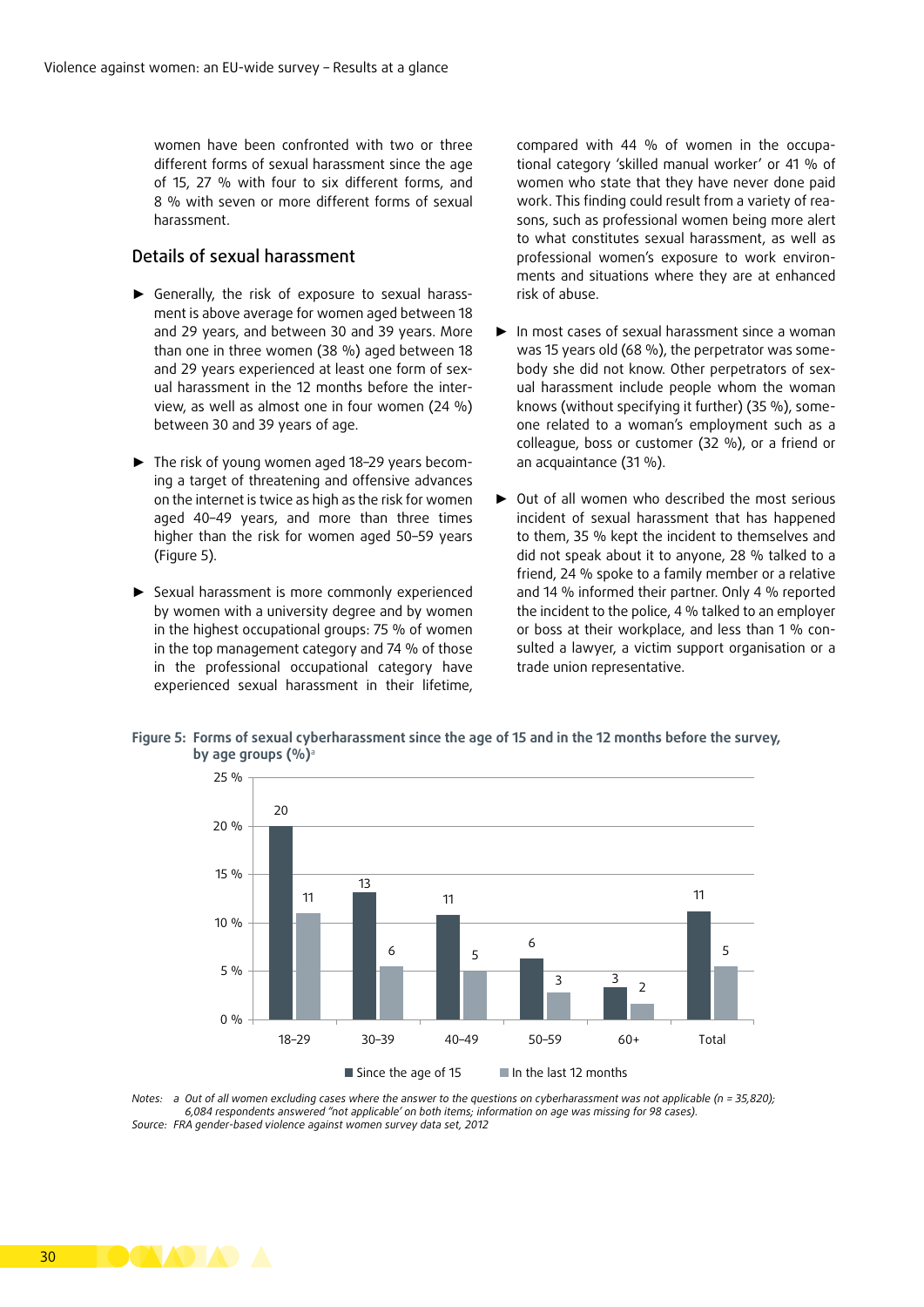## <span id="page-32-0"></span>2.6. Childhood experiences of violence

► Overall, considering physical, sexual and psychological violence, 35 % of women indicate that they have experienced at least one of the three forms of violence before the age of 15 by an adult perpetrator.

#### ► **Prevalence of sexual violence**:

Of all women surveyed, 12% of women indicate that they experienced some form of sexual abuse or incident by an adult before the age of 15. This corresponds to about 21 million women in the EU (Table 7).

#### Box 5: What the survey asked – childhood experience of sexual violence

Before the age of 15 how often did an adult who was 18 years or over the following to you, when you did not want them to:

- Expose their genitals to you?
- Make you pose naked in front of any person or in photographs, video or an internet webcam?
- Touch your genitals or breasts against your will?
- Forced you to have sexual intercourse?

#### ► **Prevalence of physical violence**:

On average, 27 % of women have experienced physical violence by an adult in childhood – that is, before they were 15 years of age.

► **Prevalence of psychological violence**:

Some 10 % of women indicate that they have experienced some form of psychological violence by an adult family member.

#### Box 6: What the survey asked – childhood experience of physical violence

Before the age of 15 how often did an adult who was 18 years or over the following to you:

- Slap or pull you by the hair so that it hurt?
- Hit you very hard so that it hurt?
- Kicked you very hard so that it hurt?
- Beat you very hard with an object like a stick, cane or belt?
- Stabbed or cut you with something?

#### What the survey asked – childhood experience of psychological violence

Before the age of 15 how often did an adult family member the following to you:

- Said, that you were not loved?
- Said, that they wished you had never been born? • Threatened to abandon you or throw you out of the family home?
- Any adult: threatened to hurt you badly or kill you?

**Table 7: Childhood experience of any violence before the age of 15, by adult perpetrators (%)**a,b

| EU<br><b>Member</b><br><b>State</b> | <b>Physical</b><br>violence | <b>Sexual</b><br>violence | Any physical<br>or sexual violence | <b>Psychological violence</b><br>by a family member | Any physical, sexual<br>or psychological<br>violence |
|-------------------------------------|-----------------------------|---------------------------|------------------------------------|-----------------------------------------------------|------------------------------------------------------|
| AT                                  | 27                          | 5                         | 30                                 | 9                                                   | 31                                                   |
| <b>BE</b>                           | 14                          | 14                        | 25                                 | 11                                                  | 30                                                   |
| <b>BG</b>                           | 28                          | $\overline{3}$            | 29                                 | 5                                                   | 30                                                   |
| <b>CY</b>                           | 10                          | $\overline{4}$            | 12                                 | 5                                                   | 15                                                   |
| CZ                                  | 30                          | $\overline{3}$            | 32                                 | 8                                                   | 34                                                   |
| DE                                  | 37                          | 13                        | 42                                 | 13                                                  | 44                                                   |
| <b>DK</b>                           | 36                          | 13                        | 42                                 | 12                                                  | 46                                                   |
| EE                                  | 43                          | 10                        | 48                                 | 9                                                   | 50                                                   |
| EL.                                 | 20                          | 5                         | 23                                 | $\overline{7}$                                      | 25                                                   |
| ES                                  | 21                          | 11                        | 28                                 | 6                                                   | 30                                                   |
| F1                                  | 46                          | 11                        | 51                                 | 10                                                  | 53                                                   |
| <b>FR</b>                           | 33                          | 20                        | 44                                 | 14                                                  | 47                                                   |
| <b>HR</b>                           | 28                          | $\overline{2}$            | 30                                 | 5                                                   | 31                                                   |

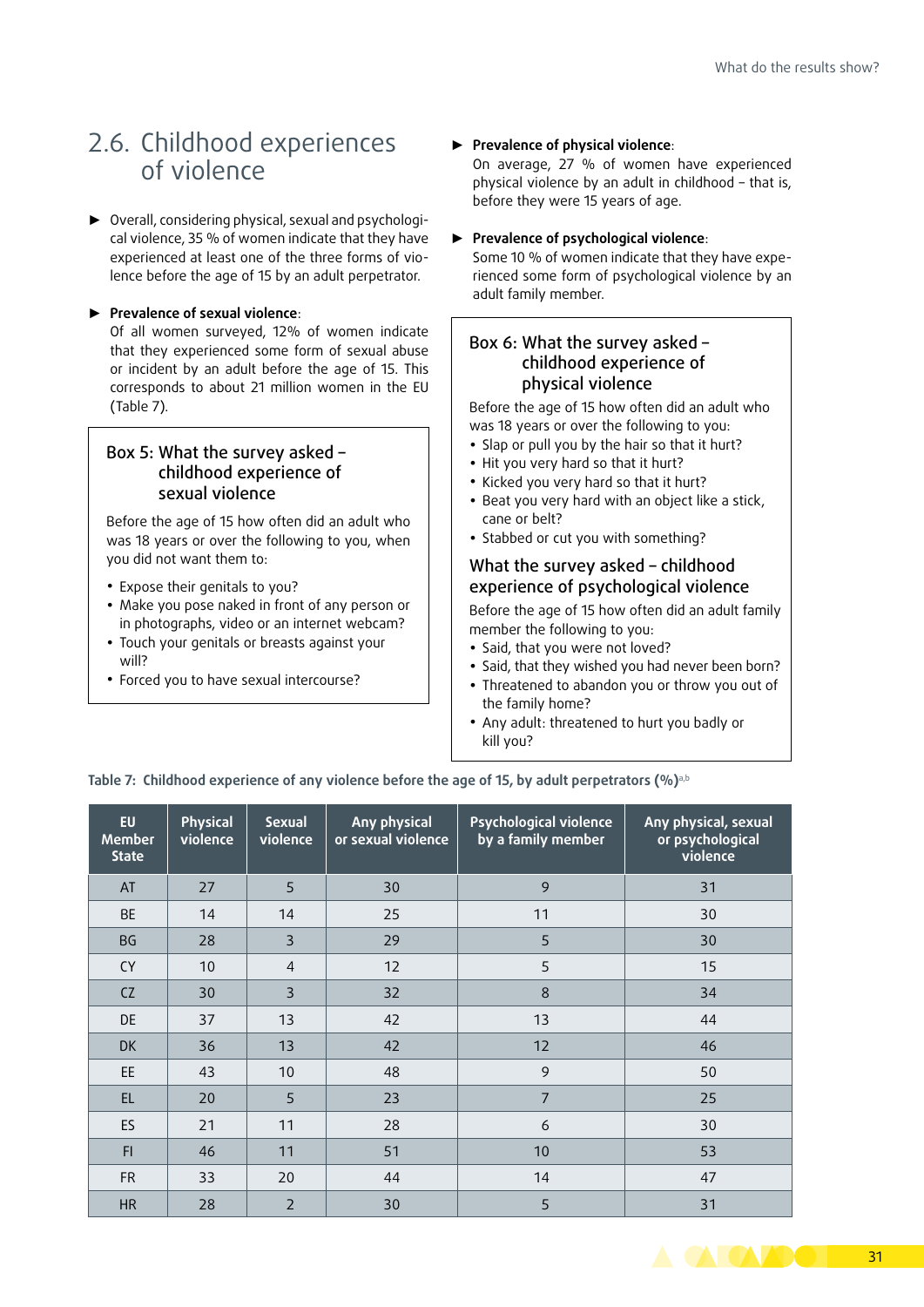| EU<br><b>Member</b><br><b>State</b> | Physical<br>violence | <b>Sexual</b><br>violence | Any physical<br>or sexual violence | <b>Psychological violence</b><br>by a family member | Any physical, sexual<br>or psychological<br>violence |
|-------------------------------------|----------------------|---------------------------|------------------------------------|-----------------------------------------------------|------------------------------------------------------|
| HU                                  | 20                   | 5                         | 24                                 | 8                                                   | 27                                                   |
| IE                                  | 21                   | 9                         | 26                                 | 5                                                   | 27                                                   |
| $\mathsf{I}\mathsf{T}$              | 25                   | 11                        | 31                                 | 9                                                   | 33                                                   |
| LT                                  | 15                   | 6                         | 18                                 | 8                                                   | 20                                                   |
| LU                                  | 35                   | 15                        | 43                                 | 13                                                  | 44                                                   |
| LV                                  | 30                   | $\overline{7}$            | 33                                 | 8                                                   | 34                                                   |
| MT                                  | 16                   | 10                        | 21                                 | $\overline{4}$                                      | 23                                                   |
| <b>NL</b>                           | 16                   | 20                        | 30                                 | 14                                                  | 35                                                   |
| PL                                  | 14                   | $\overline{4}$            | 17                                 | 5                                                   | 18                                                   |
| PT                                  | 24                   | $\overline{3}$            | 25                                 | 5                                                   | 27                                                   |
| <b>RO</b>                           | 23                   | (1)                       | 23                                 | $\overline{4}$                                      | 24                                                   |
| <b>SE</b>                           | 33                   | 15                        | 41                                 | 12                                                  | 44                                                   |
| SI                                  | 8                    | 6                         | 12                                 | $\overline{7}$                                      | 16                                                   |
| <b>SK</b>                           | 33                   | $\overline{4}$            | 34                                 | 8                                                   | 36                                                   |
| UK                                  | 25                   | 18                        | 36                                 | 11                                                  | 40                                                   |
| <b>EU-28</b>                        | 27                   | 12                        | 33                                 | 10                                                  | 35                                                   |

*Notes: a Results based on a small number of responses are statistically less reliable, so observations based on fewer than 30 responses are put in brackets and observations based on fewer than five responses are suppressed (denoted with '-').*

*b Multiple response possible – at least one incidence of physical or sexual or psychological violence occurred (N = 42,002).*

*Source: FRA gender-based violence against women survey data set, 2012*

#### Details on the perpetrators of violence in childhood

- ► Perpetrators of *physical* violence in childhood mainly came from within the family. More than half of the women who have experienced some form of physical violence before the age of 15 identify their father as a perpetrator (55 %), and almost half of women name the mother as a perpetrator (46 %) (women could indicate one or more perpetrators).
- ► Almost all (97 %) perpetrators of sexual violence in childhood are men. Every second woman who was a victim of sexual violence in childhood states that the perpetrator was a man she did not know before.

#### Forms of physical violence

► Some 22 % of all women surveyed say that an adult, aged 18 years or over, "slapped or pulled her hair so that it hurt". The majority of women states that this happened more than once (16 % of the total surveyed).

#### Relationship between violence in childhood and later experiences

► Close to one third (30 %) of women who experienced sexual victimisation in a former or current relationship indicate experiences of sexual violence in childhood, compared with 10 % of women who have not experienced sexual victimisation in their current or former relationship indicating experiences of sexual violence in childhood (Figure 6).

#### Forms of psychological violence

► One in 10 women (10 %) refers to forms of psychological victimisation in childhood within the family; 6 % of women remember having been told they were not loved. This was the most common form of psychological violence out of those included in the survey (see Box 6).

#### Children's exposure to violence in the family

► Overall, 73 % of women who have been victims of violent incidents by their previous or current partner indicate that children living with them were aware of the violence.

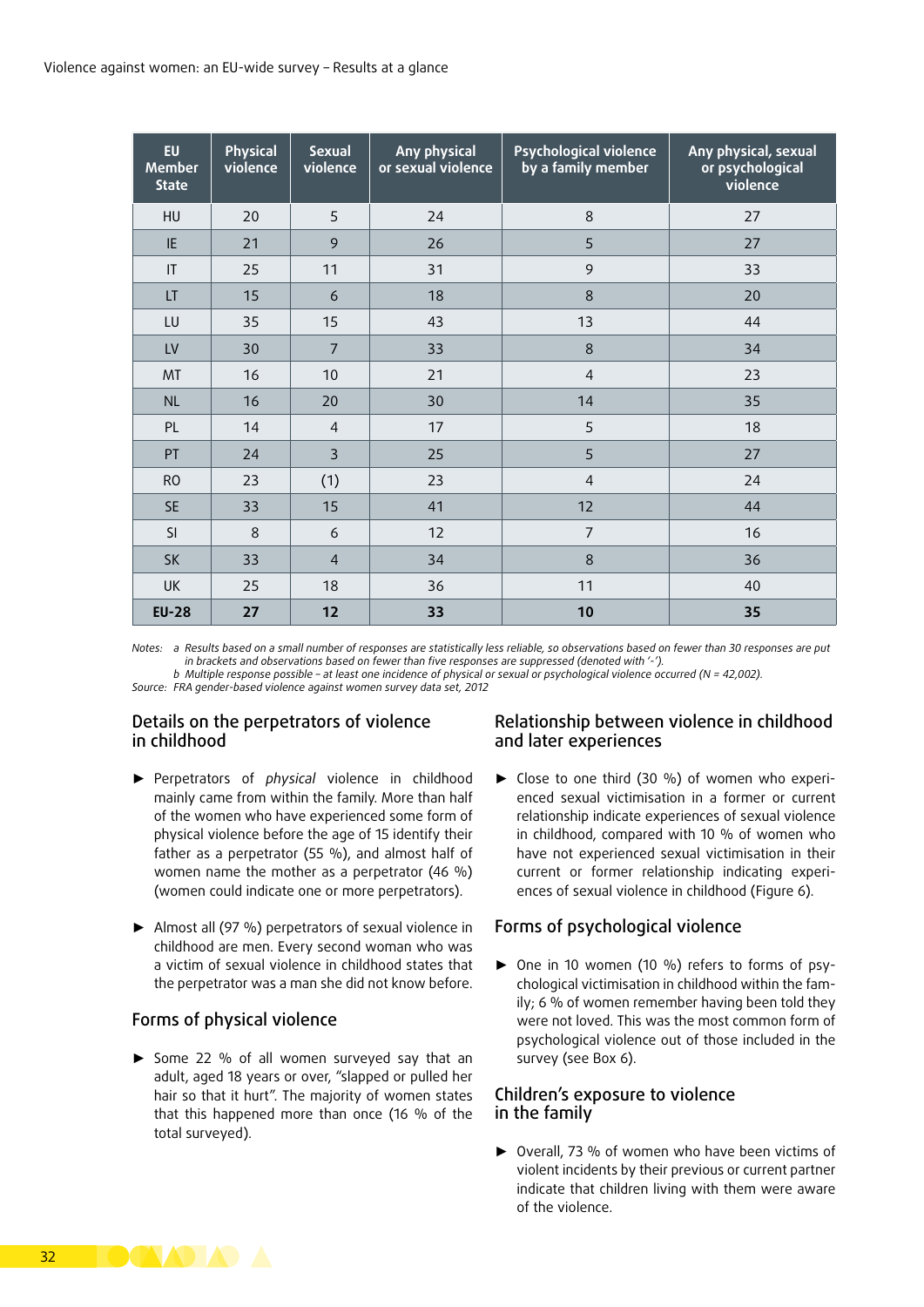#### <span id="page-34-0"></span>**Figure 6: Relationship between physical and sexual violence before the age of 15 and experiences of physical and sexual violence by a partner later in life (%)**<sup>a</sup>



*Note: a Out of all women (N = 42,002). Source: FRA gender-based violence against women survey data set, 2012*

## 2.7. Fear of victimisation and its effect

- ► Women who have heightened levels of fear of assault tend to have also experienced physical or sexual violence in their lives.
- ► One in five women (21 %) has worried (at least) sometimes in the 12 months before the interview about the possibility of being physically or sexually assaulted by someone.
- ► Women were most worried about a possible assault by strangers – 15 % of women have worried about this at least sometimes in the 12 months before the interview.
- ► Of all women surveyed, 7 % indicate they have worried about the possibility of physical or sexual assault by a previous partner in the 12 months before the interview.
- ► Slightly more than half of all women in the EU (53 %) avoid certain situations or places, at least sometimes, for fear of being physically or sexually assaulted (Table 8). In comparison, as shown by existing general population surveys on crime and victimisation, men's fear of crime, and its impact on their lives, is generally lower than women's.
- ► Across the 28 EU Member States, 8 % of women say that in the 12 months before the interview they have, at least sometimes, carried something for self-defence purposes.
- ► Younger women worry more than older women about physical or sexual assault in public places, and they are more worried than older women about assault by strangers.

## 2.8. Attitudes and awareness

When looking at the survey results, consideration needs to be given to the possibility that in societies in which intimate partner violence is considered largely a private matter, incidents of violence against women are unlikely to be shared with family and friends, and are also rarely reported to the police.

► Eight in 10 women (78 %) in the EU think that violence against women is very common or fairly common in their country (Figure 7); Figure 8 shows the breakdown by EU Member State.

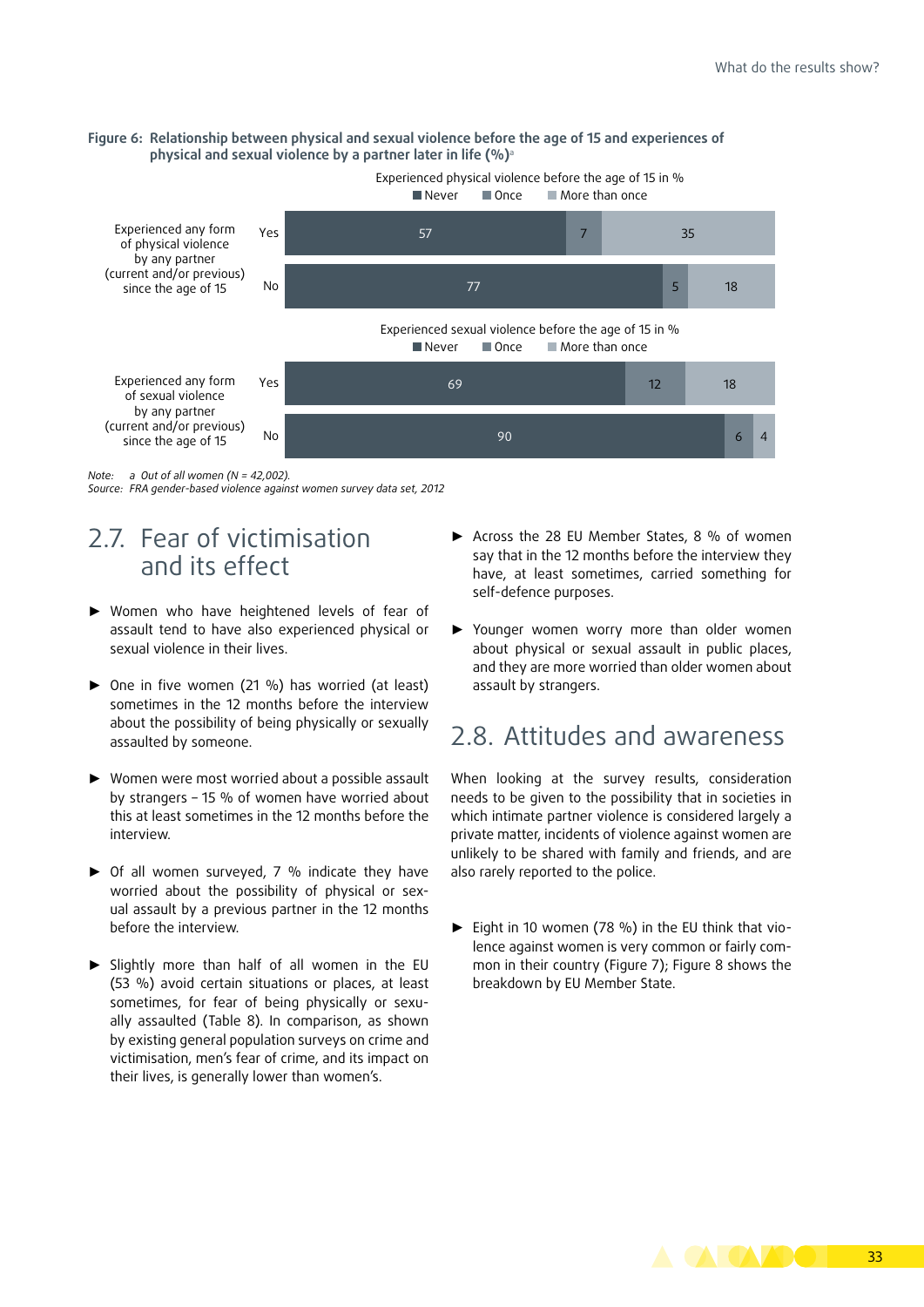#### **Table 8: Women who have avoided at least sometimes**<sup>a</sup>  **certain places or situations in the 12 months before the survey for fear of being physically or sexually assaulted**

| <b>Public domain</b>                                     | $\frac{0}{0}$  | n <sup>b</sup> |
|----------------------------------------------------------|----------------|----------------|
| Avoided leaving your home on your own                    | 14             | 41,812         |
| Avoided taking certain streets or going to certain areas | 37             | 41,818         |
| Avoided going to places where there are no other people  | 40             | 41,751         |
| Private domain                                           | $\frac{0}{0}$  | n <sup>b</sup> |
| Avoided opening your door when home alone                | 31             | 41,822         |
| Avoided going home because of what might happen there    | $\overline{4}$ | 41,664         |
| Avoided being alone with a colleague or boss at work     | 3              | 23,647         |
| At least one of the above                                | 53             |                |

*Notes: a Includes women who say that they avoid the situations or places 'sometimes', 'often' or 'all the time'.*

*b Based on all respondents, excluding those who declined to answer. For category 'Avoided being alone with a colleague or boss at work' the results are based on all respondents for whom the question was applicable (that is, who has been working in the past 12 months in a job involving colleagues or a boss).*

*Source: FRA gender-based violence against women survey data set, 2012*





*Notes: a FRA survey, out of all respondents (N = 42,002).*

*b Special Eurobarometer 344 (2010), out of all female respondents (n = 13,853).*

*c The wording of the FRA survey question refers to 'violence against women by partners, acquaintances or strangers', while the question* 

*in Special Eurobarometer 344 asked about 'domestic violence against women'.*

*Sources: FRA gender-based violence against women survey data set, 2012; Special EB Domestic violence against women data set, 2010*

- ► On average, 39 % of women in the EU indicate that they know of other women who are victims of 'domestic violence' in their circle of friends and family. More than one in five women (22 %) know someone at their current or previous place of work or studies who has been a victim of intimate partner violence.
- ► On average, every second woman in the EU is aware of existing legislation concerning protection and prevention of domestic violence. Half of the women surveyed state either that there is no

specific legislation on domestic violence in their country of residence or that they do not know if there is (Figure 9).

- ► On average, almost one in five women (19 %) in the EU is not aware of any of the support services for victims of violence against women in their country that were listed in the questionnaire.
- ► Every second woman in the EU, on average, has recently seen or heard campaigns addressing violence against women.

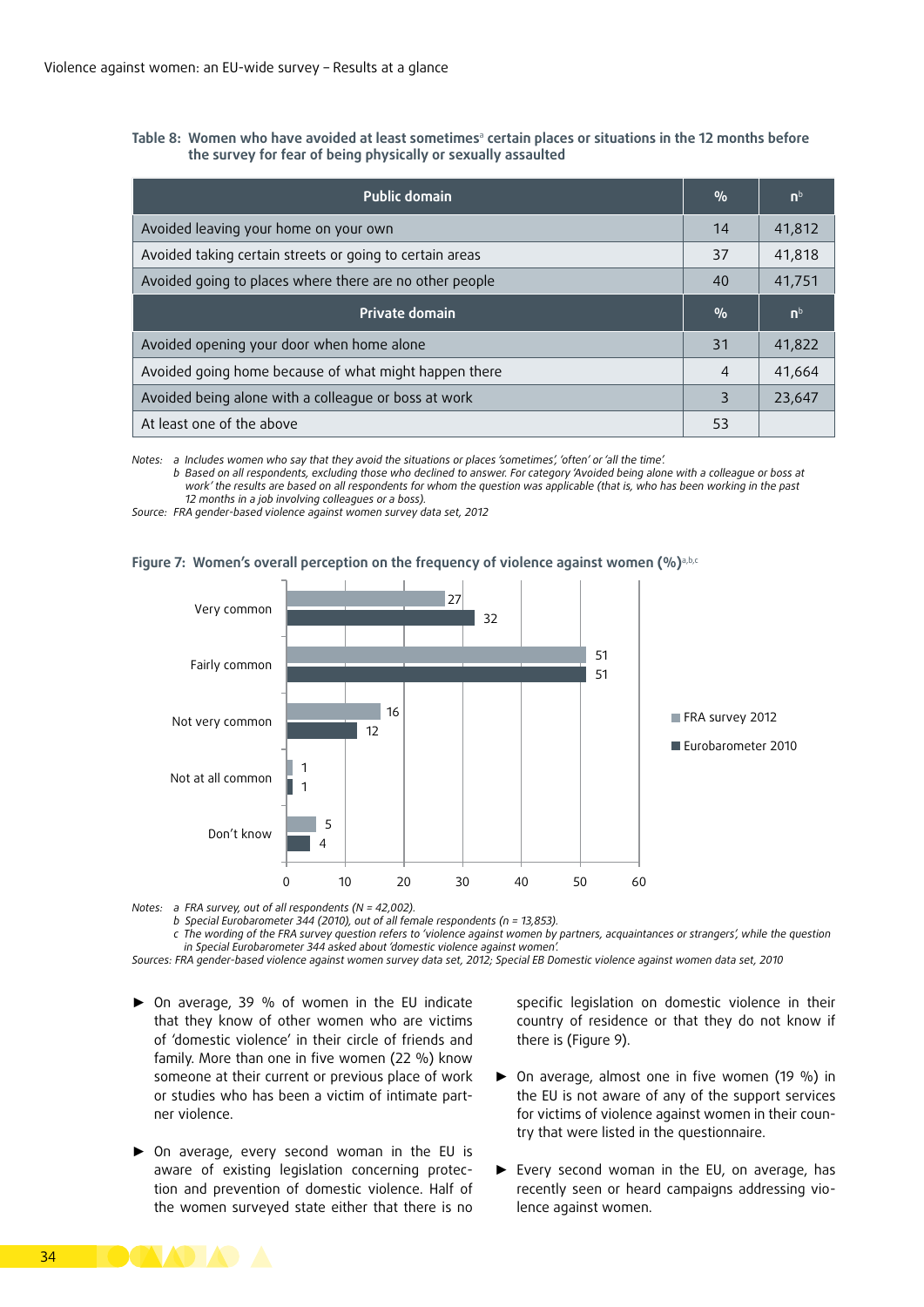► Close to nine in 10 women (87 %) would support the practice whereby doctors routinely ask about violence when they see women with certain injuries in their practice.

| $\mathsf{Fl}$              | $\overline{9}$<br>55 |                 |                 |    | 32<br>$\overline{2}$ |                 |                 |                                     |                                             |  |
|----------------------------|----------------------|-----------------|-----------------|----|----------------------|-----------------|-----------------|-------------------------------------|---------------------------------------------|--|
| EE                         | 11                   |                 | 51              |    | 24                   |                 | 43              |                                     |                                             |  |
| DK                         | 11                   | 50              |                 |    |                      | 35              |                 |                                     | $2\sqrt{3}$                                 |  |
| CZ                         | 11                   | $\overline{43}$ |                 |    | 33                   |                 |                 | $\boldsymbol{6}$                    | <u>X///</u>                                 |  |
| SK                         | 15                   |                 | 53              |    |                      | $\overline{21}$ |                 | $\,8\,$                             | $\cancel{\varepsilon}$                      |  |
| PL                         | 16                   |                 | 45              |    | $\overline{25}$      |                 |                 | $\cancel{\theta}$<br>$\overline{4}$ |                                             |  |
| LU                         | 17                   |                 | 51              |    | 19                   |                 |                 | 44                                  |                                             |  |
| HU                         | 18                   |                 | 50              |    | 24                   |                 |                 | W)<br>5                             |                                             |  |
| $\mathsf{EL}$              | 19                   |                 | 48              |    | 26                   |                 |                 | $\overline{2}$<br>7//               |                                             |  |
| DE                         | 19                   |                 | 53              |    | 24                   |                 |                 |                                     | 8/                                          |  |
| AT                         | 20                   |                 | 48              |    |                      | 23              |                 | $\overline{2}$                      | 2/1/2                                       |  |
| BG                         | 22                   |                 | 38              |    | 18                   |                 | $\epsilon$      | 15                                  |                                             |  |
| SE                         | 24                   |                 |                 | 57 |                      |                 |                 | 16                                  |                                             |  |
| NL                         | 25                   |                 |                 | 59 |                      |                 |                 | $\overline{9}$                      | $\mathscr{S}_\mathscr{A}$<br>$\overline{4}$ |  |
| BE                         | 26                   |                 |                 | 60 |                      |                 |                 | 9                                   | 3/                                          |  |
| CY                         | 26                   |                 | 39              |    |                      | 26              |                 | $\overline{\mathbf{3}}$             | $\mathscr{A}/\mathscr{I}$                   |  |
| <b>EU-28</b>               | 27                   |                 | 51              |    |                      |                 | $\overline{16}$ |                                     | $\mathsf{N}$<br>14/                         |  |
| LV                         | 27                   |                 | 47              |    |                      |                 | 14              |                                     | $\mathfrak{A}$                              |  |
| SI                         | 27                   |                 | 49              |    |                      |                 | 14              |                                     | ७                                           |  |
| RO                         | 29                   |                 |                 | 48 |                      |                 | 10              |                                     | 43                                          |  |
| ${\sf FR}$                 | 31                   |                 |                 | 59 |                      |                 |                 |                                     | 9                                           |  |
| ES                         | 31                   |                 |                 | 53 |                      |                 |                 | 11                                  | 81                                          |  |
| $\ensuremath{\mathsf{LT}}$ | 32                   |                 |                 | 51 |                      |                 |                 | 10                                  | X//.                                        |  |
| MT                         | $\overline{33}$      |                 | 56              |    |                      |                 |                 | $\,8\,$                             | $\widetilde{\mathscr{Z}}_{\text{c}}$        |  |
| IE                         | 33                   |                 |                 | 50 |                      |                 |                 | 9                                   | 8/                                          |  |
| $\mathsf{I}\mathsf{T}$     | 35                   |                 | 55              |    |                      |                 |                 |                                     | $\,8\,$                                     |  |
| UK                         |                      | $\overline{35}$ |                 | 46 |                      |                 |                 | 13                                  | $\mathscr{G}/\mathscr{G}$                   |  |
| HR                         |                      | 39              |                 | 42 |                      |                 | $\,8\,$         | $\overline{4}$                      | X///                                        |  |
| PT                         |                      | 60              |                 |    |                      | 33              |                 |                                     | $3^{3}$                                     |  |
|                            | Very common          | Fairly common   | Not very common |    | Not at all common    |                 |                 | Don't know                          |                                             |  |

Figure 8: Women's perception of the frequency of violence against women, by EU Member State (%)<sup>a</sup>

*Note: a Out of all respondents (N = 42,002).*

*Source: FRA gender-based violence against women survey data set, 2012*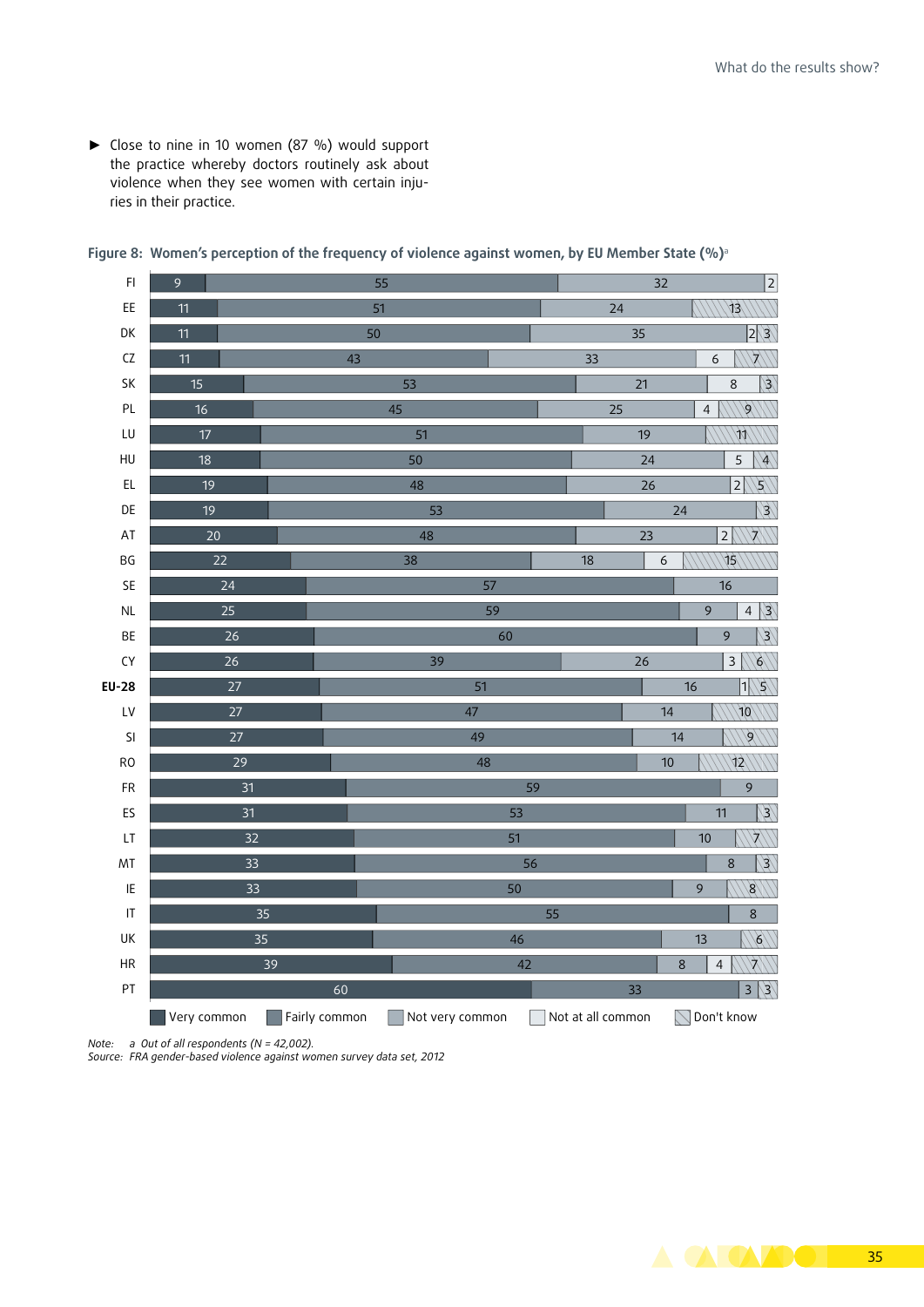

**Figure 9: Level of awareness of specific laws or political initiatives in the EU-28 (%)**<sup>a</sup>

*Note: a Out of all respondents (N = 42,002).*

*Source: FRA gender-based violence against women survey data set, 2012*

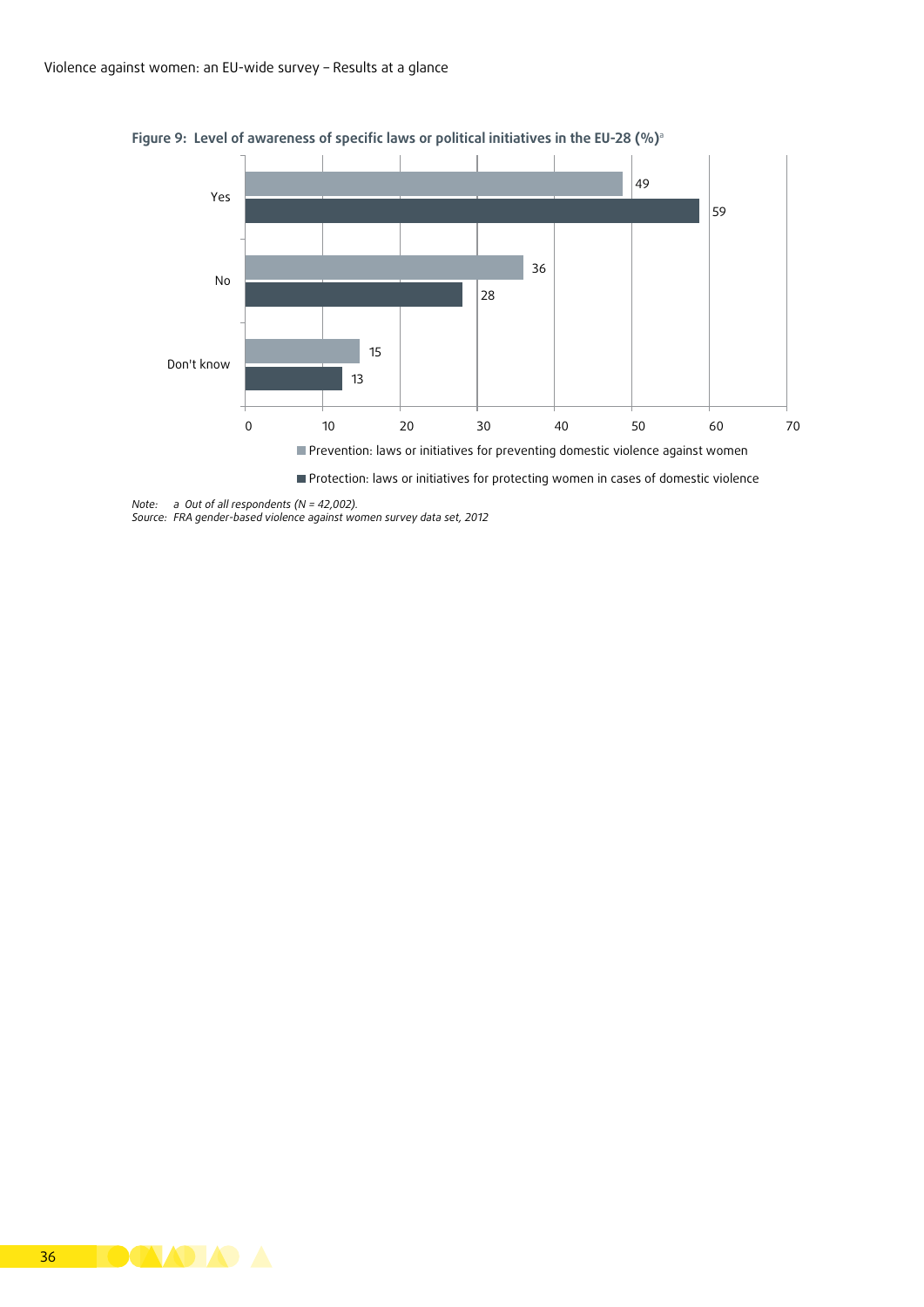## <span id="page-38-0"></span>Ways forward

The survey presents the EU and its Member States with the most comprehensive EU-wide dataset on violence against women, which can serve to inform policy responses and action on the ground.

The FRA survey findings show that violence against women is an extensive but widely under-reported human rights abuse across the EU. FRA has formulated a series of opinions that are outlined at the beginning of this report. They are presented in more detail at the end of each chapter in a separate main results report accompanying the survey. These opinions aim to support EU and national policy makers, where relevant, to introduce and implement comprehensive measures to prevent and respond to gender-based violence against women.

General considerations can be summarised as follows. They give possible 'ways forward' for responding to violence against women and can be taken into account when looking at the survey results.

- Future EU strategies on equality between women and men could build on the survey's findings to address key areas of concern with respect to women's experiences of violence. Examples could include new or newly recognised forms of violence against women, such as stalking or abuse through the medium of new technologies, as well as aspects of violence that are under-reported by women to the police and victim support organisations.
- Given the scale of violence against women reported in the survey, the EU's post-Stockholm Programme landscape in the field of justice and home affairs should ensure that violence against women is acknowledged and addressed as a fundamental rights abuse within the framework of the EU's responses to crime and criminal victimisation.
- The EU Victims' Directive applies to all crime victims and makes reference specifically to victims of gender-based violence alongside other vulnerable victims. It provides a solid base on which to build targeted responses, at the Member State level, to meet the needs of women as victims of violence with respect to victim support and criminal justice interventions. As part of the review of the implementation of the directive undertaken by the European Commission, a component could assess whether the directive meets – in practice – the needs and rights of women who are victims of violence.
- The EU should explore the possibility of accession to the Council of Europe's Convention on preventing and combating violence against women and domestic violence (Istanbul Convention). At present, it is the most comprehensive regional instrument addressing violence against women. The FRA survey results can also support EU Member States in ratifying the convention.
- EU Member States are encouraged to develop specific national action plans on violence against women, which should use the results of the survey in the absence of data at the national level. Civil society actors working with women who are victims of violence can usefully be involved in the development of action plans to help ensure that these can deliver practical results for victims and are sustainable.
- EU policy in the fields of employment, education, health, and information and communication technology should address the impact of violence against women in their respective fields. This should be reflected at the Member State level in specific policy interventions and national action plans that address these different fields.
- The EU should ensure that funding mechanisms that continue the work of DAPHNE and other programmes, which variously contribute to the protection of children, young people and women against all forms of violence, can be used to further support research and work by civil society organisations addressing violence against women. In particular, funding is needed for the work of targeted victim support services in the field of violence against women.
- A victim-centred and rights-centred approach to women as victims of violence needs to be reinforced at the EU and Member State level. Positive examples have emerged in recent years in a number of Member States that recognise 'domestic' or 'intimate partner' violence as a matter for state intervention rather than a private matter.
- The EU and Member States could signify their commitment to the collection of data, on a regular basis, on different forms of violence against women. This can provide evidence for the development of policy responses and action on the ground. This process could be supported by Eurostat and its relevant

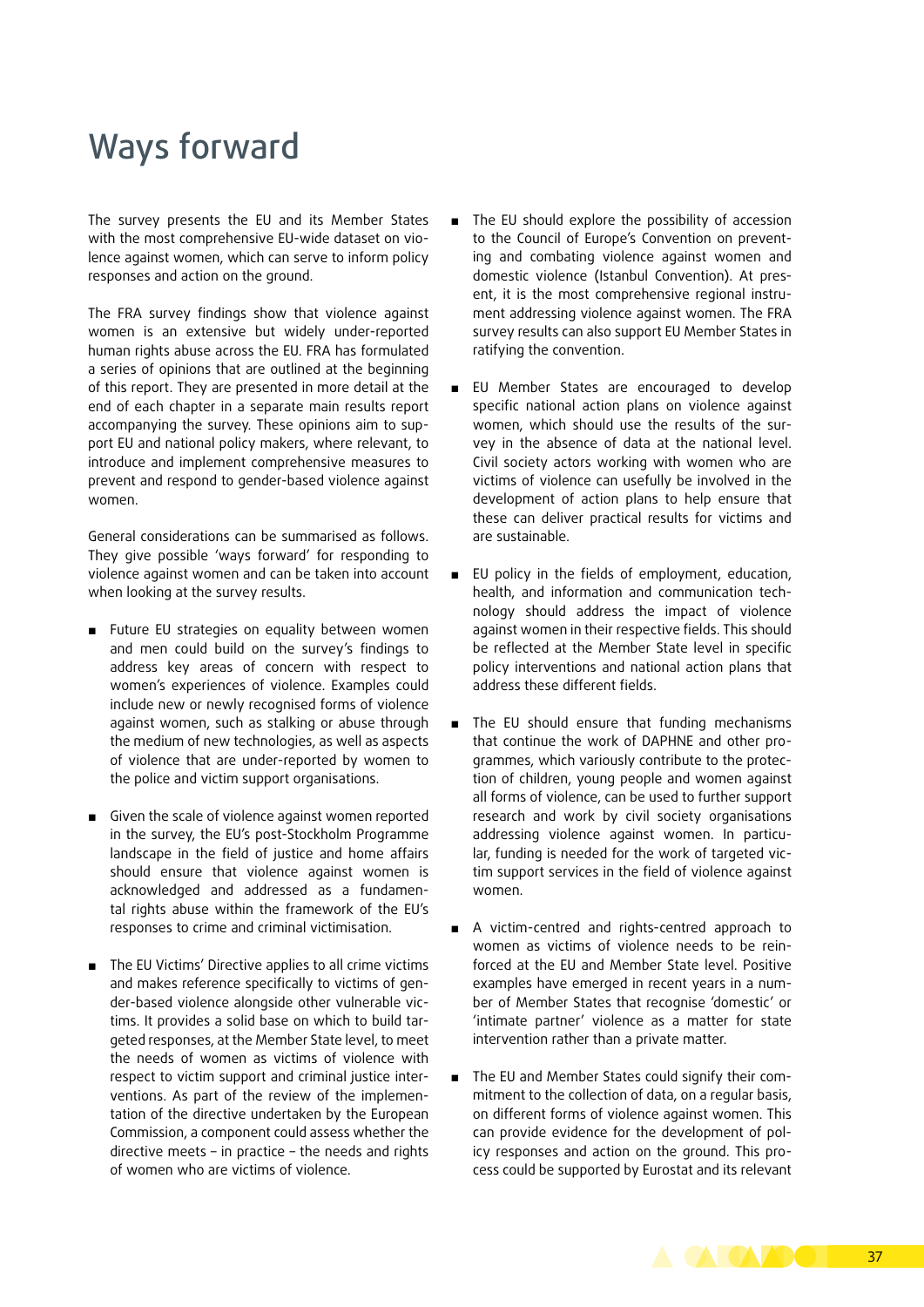expert groups, and could be used to feed data to the specific monitoring bodies of the UN and the Council of Europe, as well as the European Institute for Gender Equality.

**EU** and Member State policies and national action plans to combat violence against women must be developed on the basis of evidence that draws directly from women's experiences of violence. Data on women's experiences of violence should be collected in addition to administrative and criminal justice data, which do not capture the majority of unreported victimisation. The EU and Member States should promote and fund surveys in a concerted effort to uncover information on the extent and nature of violence experienced by women. These surveys can be repeated every few years to measure developments over time.

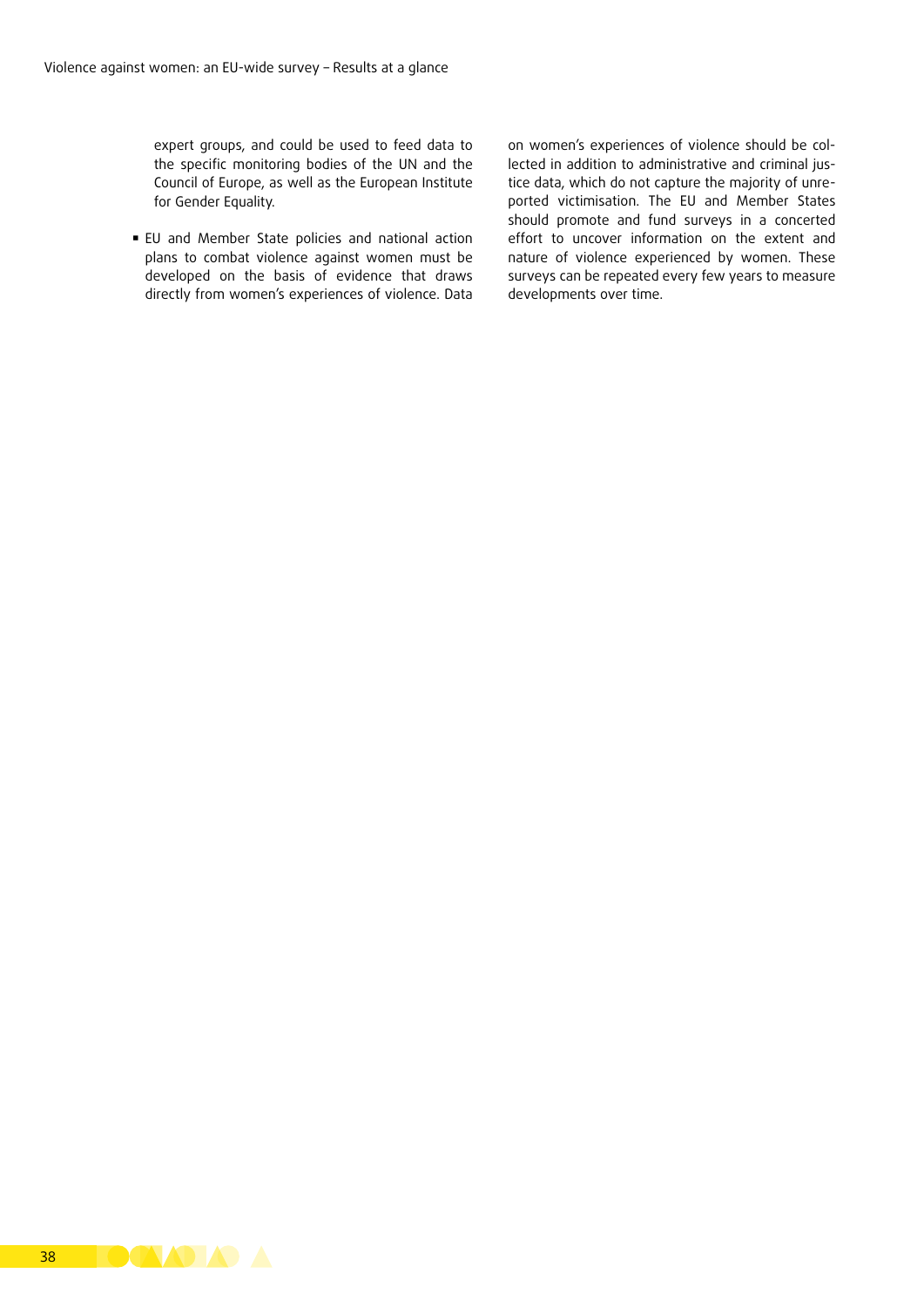## <span id="page-40-0"></span>The survey in a nutshell

The FRA survey on violence against women – based on face-to-face interviews with 42,000 women – is the most comprehensive survey to date in the European Union, and worldwide, on women's experiences of violence.

Given that official data collection mechanisms do not reflect the real extent and nature of violence against women, various international and national bodies and organisations have repeatedly called for the collection of data on this specific human rights abuse. With the publication of the results from the FRA's survey, the EU and its Member States have – for the first time – EU-wide comparable data on which to formulate policies and take concrete action to address violence against women.

## Why did FRA undertake a survey on violence against women?

FRA developed the survey following a request by the Spanish Council Presidency of the EU in 2010, and also by the European Parliament, to collect comparable data on gender-based violence against women.

## Who took part in the survey?

In each EU Member State, a minimum of 1,500 women took part in the survey – from 1,500 interviewees in Estonia to 1,620 in the Czech Republic – with the exception of Luxembourg, where 908 women were interviewed.

The survey targeted the general population of women aged 18–74 years who live in the EU and speak at least one of the official languages of their country of residence. All respondents were selected randomly and the survey results are representative at both EU and national level.

### How was the survey developed and conducted?

FRA consulted with key policy makers, practitioners, researchers and survey experts on the design of the survey and the issues to be covered.

Draft survey questions were tested in six EU Member States: Finland, Germany, Hungary, Italy, Poland and Spain. The results of the pretest informed the development of the final survey questionnaire for the survey in all 28 EU Member States.

All interviews were conducted face to face by female interviewers in interviewees' homes. A standard questionnaire was used, which was developed by FRA building on established survey instruments, and which was translated into the main languages used in the EU Member States. Questionnaires were filled out by interviewers using either pen and paper interviewing (PAPI) or computer assisted personal interviewing (CAPI), whereby interviewers use laptops to fill out the questionnaire. The interviews took place between April and September 2012.

The fieldwork was managed by Ipsos MORI, a large international survey company, working in partnership with HEUNI (the European Institute for Crime Prevention and Control, which is affiliated with the United Nations) and UNICRI (the United Nations Interregional Crime and Justice Research Institute). The project was under the overall management of FRA staff.

## What did the survey ask?

The survey covered women's personal experiences of physical and sexual violence, psychological partner violence, sexual harassment and stalking. Most questions referred to women's experiences since the age of 15, but the survey questionnaire also included a set of questions on women's experiences of violence in childhood – before the age of 15 – in cases where adult perpetrators were involved. The survey also included questions on women's opinions and perceptions regarding violence against women and domestic violence.

The survey questions addressed incidents of violence by partners and by other perpetrators. Women were also asked a number of background questions about their age, education and employment situation (for example), which can be used to analyse in more detail the correlates and risk factors of victimisation.

All women were asked the same questions in the survey, translated into Member States' languages.

For more details about the development and monitoring of the fieldwork, see the full survey technical report at: [http://fra.europa.eu/en/publication/2014/](http://fra.europa.eu/en/publication/2014/vaw-survey-technical-report) [vaw-survey-technical-report](http://fra.europa.eu/en/publication/2014/vaw-survey-technical-report).

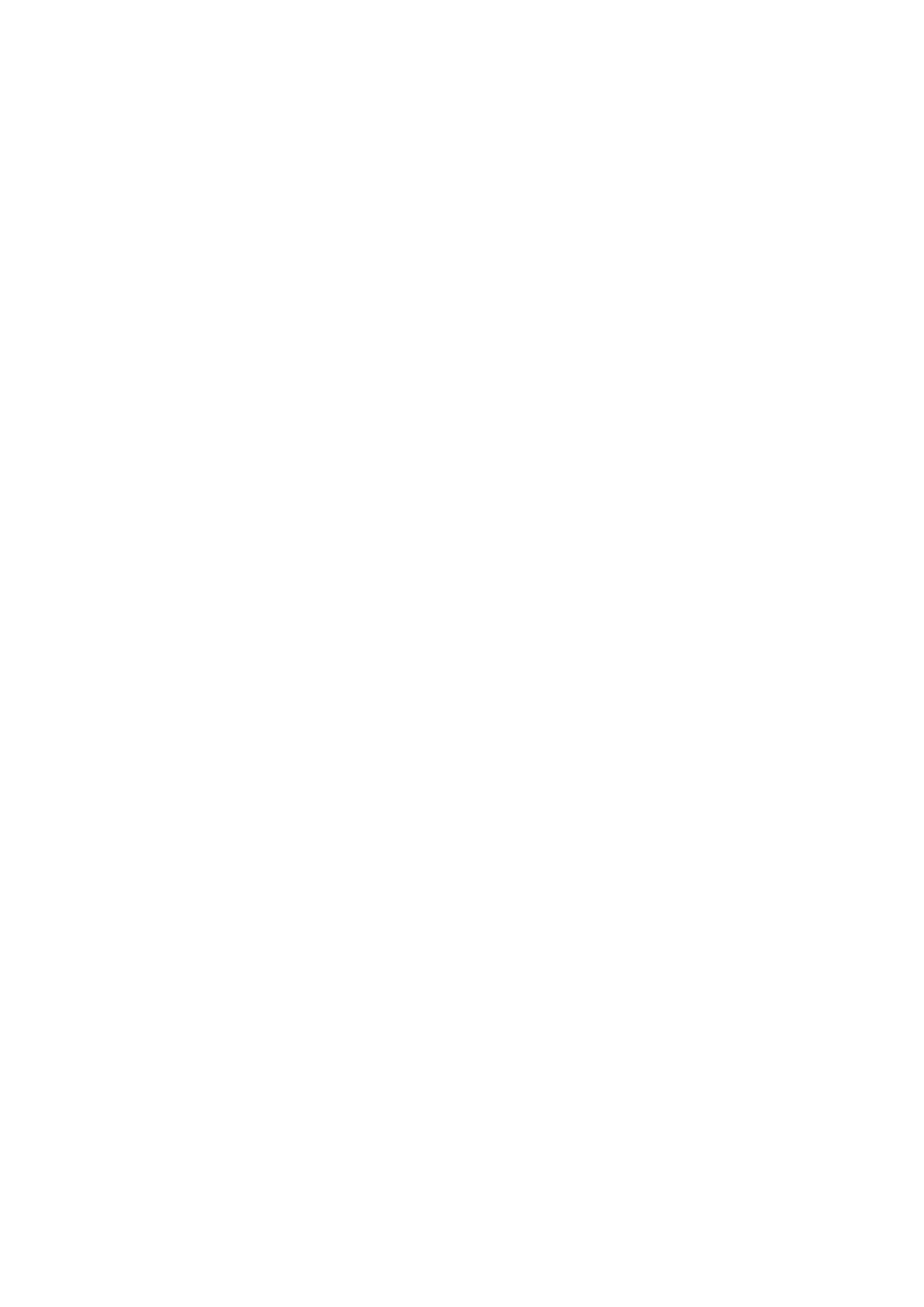European Union Agency for Fundamental Rights

**Violence against women: an EU-wide survey** Results at a glance

Luxembourg: Publications Office of the European Union

 $2014 - 39$  pp.  $- 21 \times 29.7$  cm

ISBN 978-92-9239-379-3 doi:10.2811/60683

A great deal of information on the European Union Agency for Fundamental Rights is available on the internet. It can be accessed through the FRA website at<fra.europa.eu>.

#### **HOW TO OBTAIN EU PUBLICATIONS**

#### **Free publications:**

#### • one copy:

via EU Bookshop ([http://bookshop.europa.eu\)](http://bookshop.europa.eu);

• more than one copy or posters/maps: from the European Union's representations ([http://ec.europa.eu/represent\\_en.htm\)](http://ec.europa.eu/represent_en.htm); from the delegations in non-EU countries ([http://eeas.europa.eu/delegations/index\\_en.htm](http://eeas.europa.eu/delegations/index_en.htm)); by contacting the Europe Direct service [\(http://europa.eu/europedirect/index\\_en.htm\)](http://europa.eu/europedirect/index_en.htm) or calling 00 800 6 7 8 9 10 11 (freephone number from anywhere in the EU)  $(*)$ .

(\*) The information given is free, as are most calls (though some operators, phone boxes or hotels may charge you).

#### **Priced publications:**

• via EU Bookshop ([http://bookshop.europa.eu\)](http://bookshop.europa.eu).

#### **Priced subscriptions:**

• via one of the sales agents of the Publications Office of the European Union ([http://publications.europa.](http://publications.europa.eu/others/agents/index_en.htm) [eu/others/agents/index\\_en.htm](http://publications.europa.eu/others/agents/index_en.htm)).